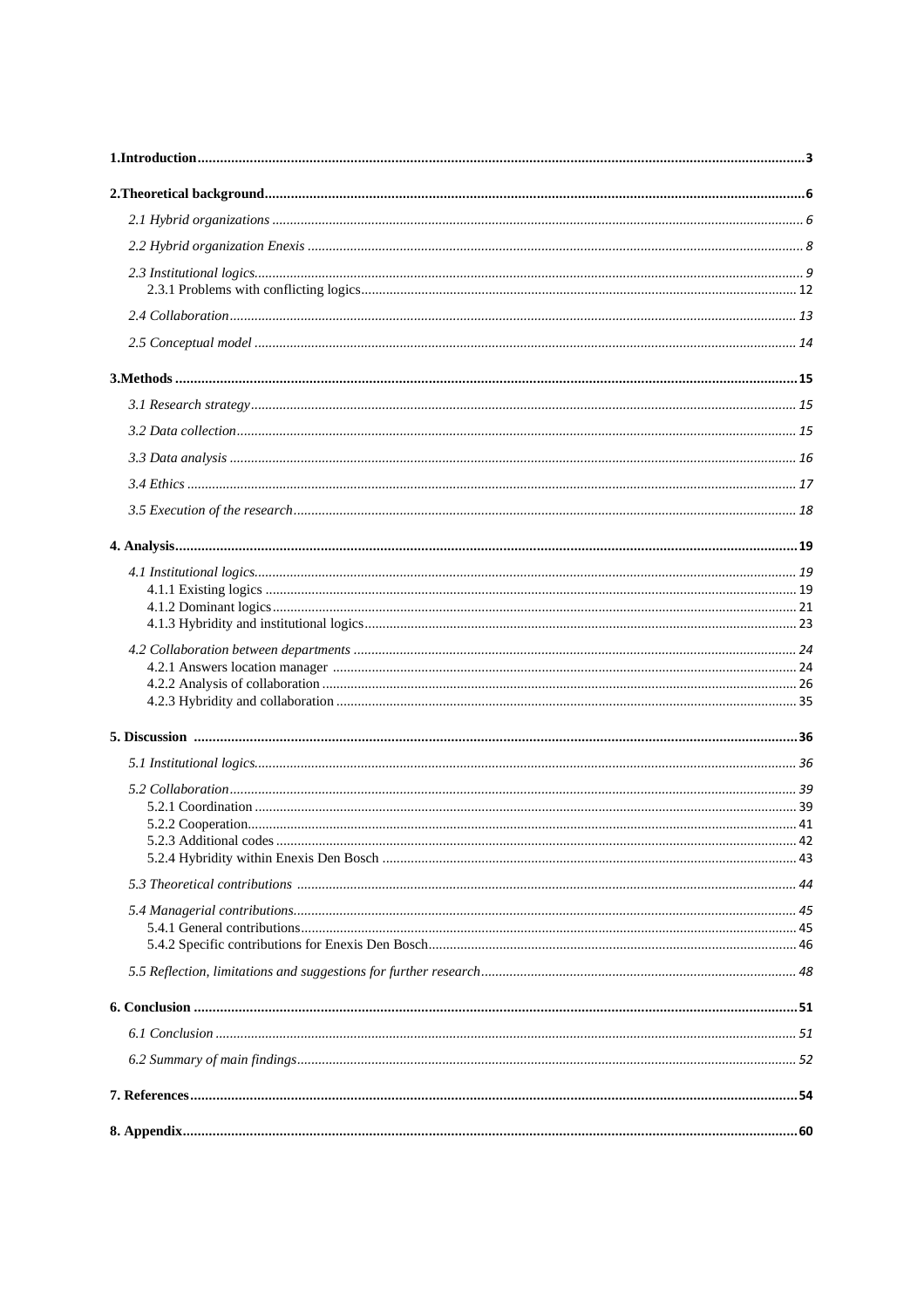## <span id="page-2-0"></span>1.Introduction

This thesis focuses on how *conflicting institutional logics influence the collaboration between different departments.* A qualitative case study research has been conducted on this subject within a Dutch energy infrastructure company: Enexis. In this introductory chapter, the next section presents the background to the subject of this research. Subsequently, the research objective and the research question are presented, and the practical and theoretical relevance of this research are discussed. The chapter ends with an outline of this thesis.

Nowadays organizations are constantly operating in complex and changing environments. This complexity is caused by increased competitive forces in the environment, and raising demands from the society (Miller, Kurunmäki & O'Leary, 2008; Skelcher & Smith, 2017). As a response to the changing environments a great part of the organizations is focused on creating value in not one but multiple categories: social, economic and environmental. An organization that is focused on creating value in multiple categories is described as being a hybrid organization (Greenwood et al., 2010).

Within one organization beliefs, norms and values for actors (also called; institutional logics) in a particular situation might differ a lot, and are also the basis for the taken for granted rules and practices that dominate within an organization (Scott, 2001). A hybrid organization is aiming for creating value in multiple categories, therefore different actors within the organization might have different institutional logics. A situation in which multiple institutional logics exist simultaneously in one organization can be described as hybridity (Greenwood et al., 2010). Jay (2013) related this situation to the concept of a hybrid organization and defined a hybrid organization to be an organization wherein multiple institutional logics are combined to solve complicated problematic situations.

Central in the definition of Jay (2013) are the combined institutional logics. This implicates a distinction can be made between different institutional logics. Friedland and Alford (1991) described 6 institutional categorizations that all have different logics. Two decades later Thornton, Ocasio and Lounsbury (2012) adopted and changed these institutional categorizations to come to a clear overview of institutional ideal types. These ideal types contain: Family, Community, Religion, State, Market, Profession and Corporation. These different institutional logics are conflicting with one another.

Jay's definition of hybrid organizations also implicates that (2013) the combination of institutional logics can be used to solve complicated problematic situations. Other research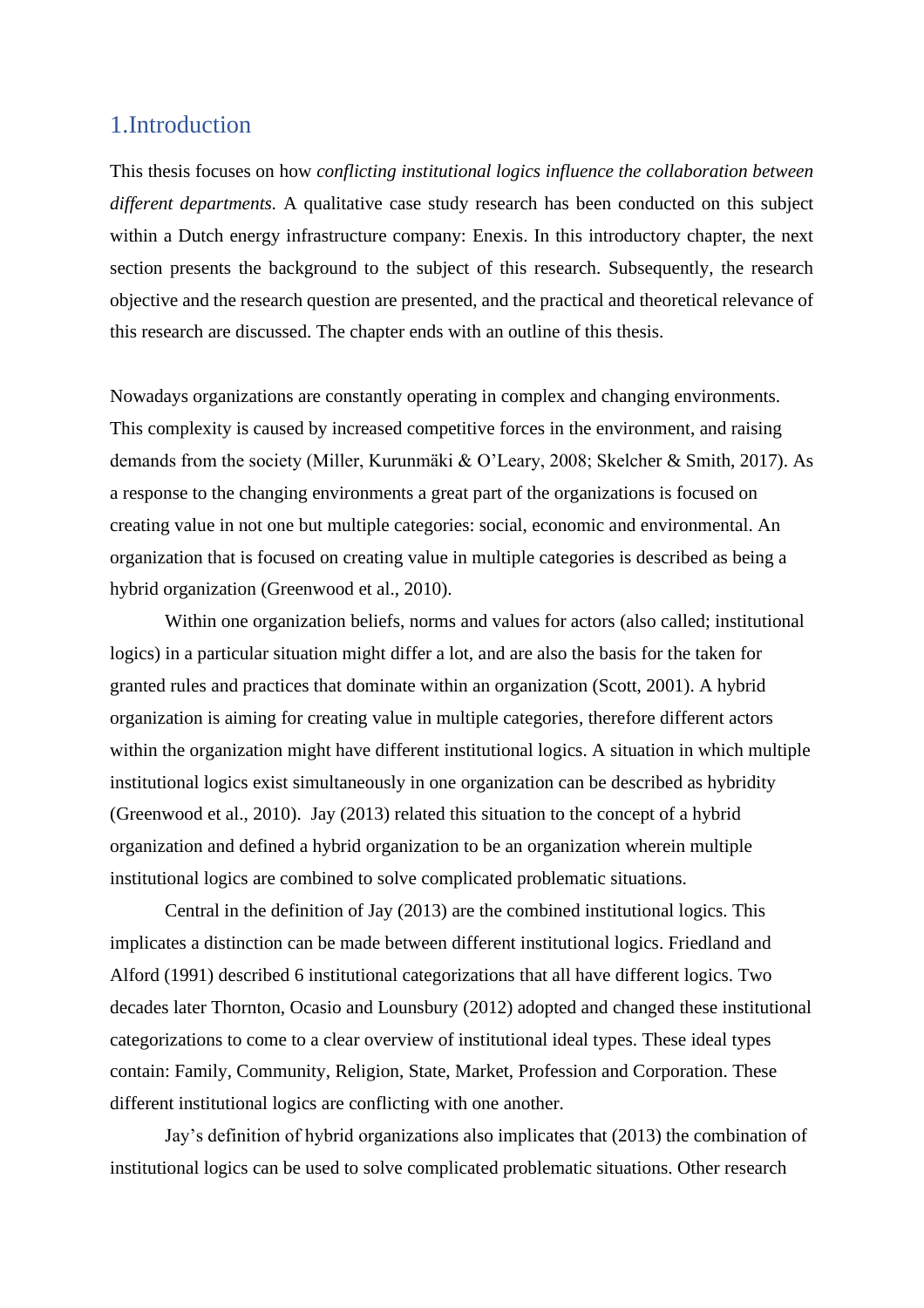within the hybridity field shows that when conflicting institutional logics occur within an organization it can influence internal and external outcomes, because different institutional logics may intrude different or conflicting demands (Kraatz & Block, 2008). Thus, internal outcomes as for example the collaboration between different departments might be influenced by conflicting logics. This is in line with the research by Pache and Santos (2010) who stated that the collaboration between different departments is influenced by the variety among organizational members. Successful interdepartmental collaboration can positively influence the productivity, by wisely using and combining resources and information (Tjosvold, 1988). But on the other side ineffective collaboration can cause extra costs, a waste of time and lower productivity (Tsjosvold, 1998). Institutional logics might influence the collaboration between teams. However, specific details of how these logics influence the collaboration between different departments are not well described or studied before. This is why a closer look should be given on the relation between conflicting institutional logics and the collaboration in and between departments.

Organizations within the energy infrastructure sector are stated to be hybrid organizations as they are state-owned enterprises that try to reach different goals (Alexius and Örnberg, 2015). Because the energy infrastructure is characterized by hybrid organizations but has not been studied before within the hybridity literature, it would be an interesting research to investigate how conflicting institutional logics influence the collaboration within this industry. Therefore, this research will be conducted within Enexis Den Bosch, which is part of the Enexis Holding B.V. located in the Dutch energy infrastructure industry.

Based on the previous background and the identified challenges, the purpose of this research is to explore how conflicting institutional logics influence the collaboration between departments within hybrid organization Enexis Holding B.V. In order to achieve the research goal, the following research question is formulated:

## *Which conflicting institutional logics exist in a company within the energy infrastructure industry, and how do these logics influence the collaboration between different departments?*

The institutional logics as identified by Thornton et al. (2012) in previous hybridity literature will be used as a starting point to find an answer to the research question. Furthermore, the influence of the *conflicting* identified logics on the collaboration between departments will be researched.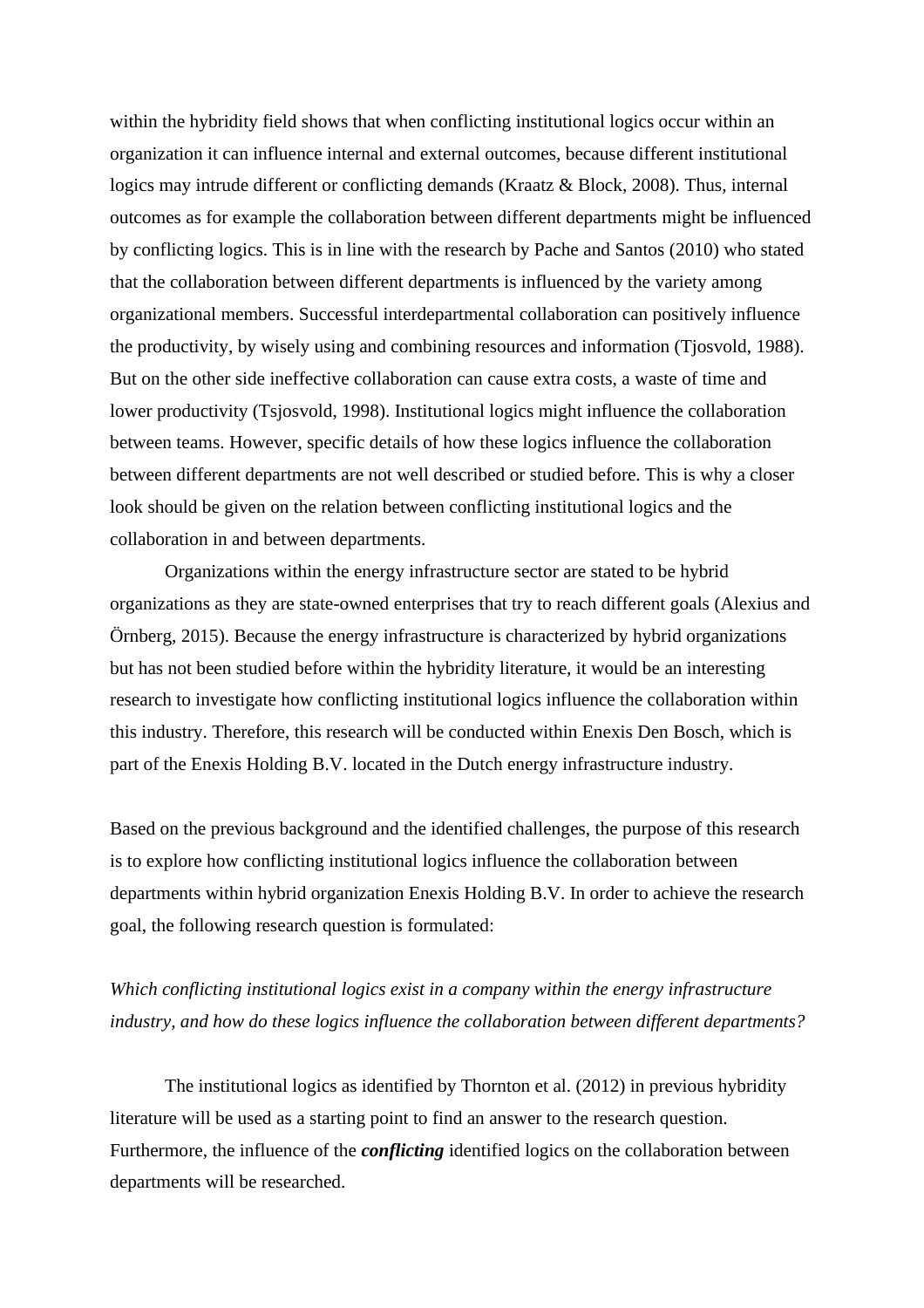Moreover, this research will continue with a theory section about hybrid organizations, Enexis as a hybrid organization, institutional logics and collaboration. Afterwards, in the third section the methodology will be explained on how the research question will be answered. Subsequently, in the fourth section the analysis of the data will be showed, followed by the discussion section wherein the limitations, reflection and the opportunities for further research will be discussed. Finally, the sixth section is the conclusion which provides the answer of the central research question.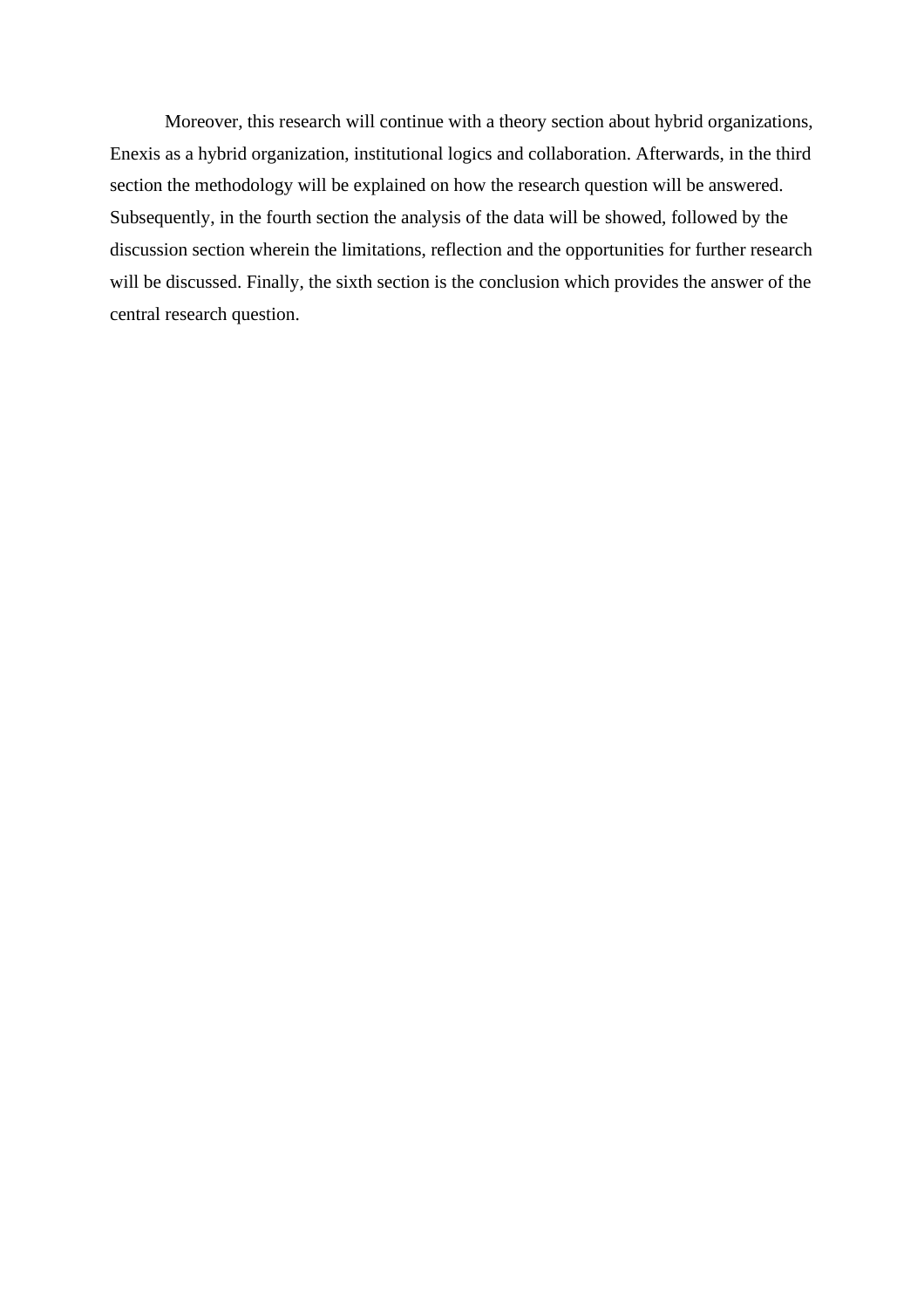## <span id="page-5-0"></span>2.Theoretical background

### <span id="page-5-1"></span>2.1 Hybrid organizations

Since hybrid organizations becoming more popular and the lack of consensus about what defines a hybrid organization, a clear (literature) review is needed within this thesis. The word "hybrid" comes from the word hybridity what can be described as a mixture of various independent components. It does not necessarily refer to a completely new situation, but mostly it combines existing elements. Gittell and Douglass (2012) define hybridity as: a mixed origin or composition of elements. This research elaborates on hybrid organizations described as organizations wherein multiple institutional logics are combined to solve complicated problematic situations (Jay, 2013). This definition is chosen because this research is focused on the influence of competing institutional logics within hybrid organizations, which fits best with this definition.

According to Alter (2007) hybrid organizations can create value within multiple categories: social, economic and environmental. At the same time, they are driven by social change and sustainability forces of the organization. Based on the hybrid spectrum (figure 2.1), hybrid organizations lie between traditional non-profit and traditional for-profit organizations.



#### *Figure 2.1, Alter (2007)*

This spectrum shows an indication of the broad range of hybrid organizations and shows different forms of hybrid organizations (Alter, 2007). Figure 2.1 illustrates the lack of consensus about how hybrid organizations should be described. There are different forms of organizations on the hybrid spectrum which makes sure almost every organization can be seen as a hybrid organization to some extent. This is because the lines between traditional nonprofit, hybrid and traditional for-profit organizations are vague, but this perfectly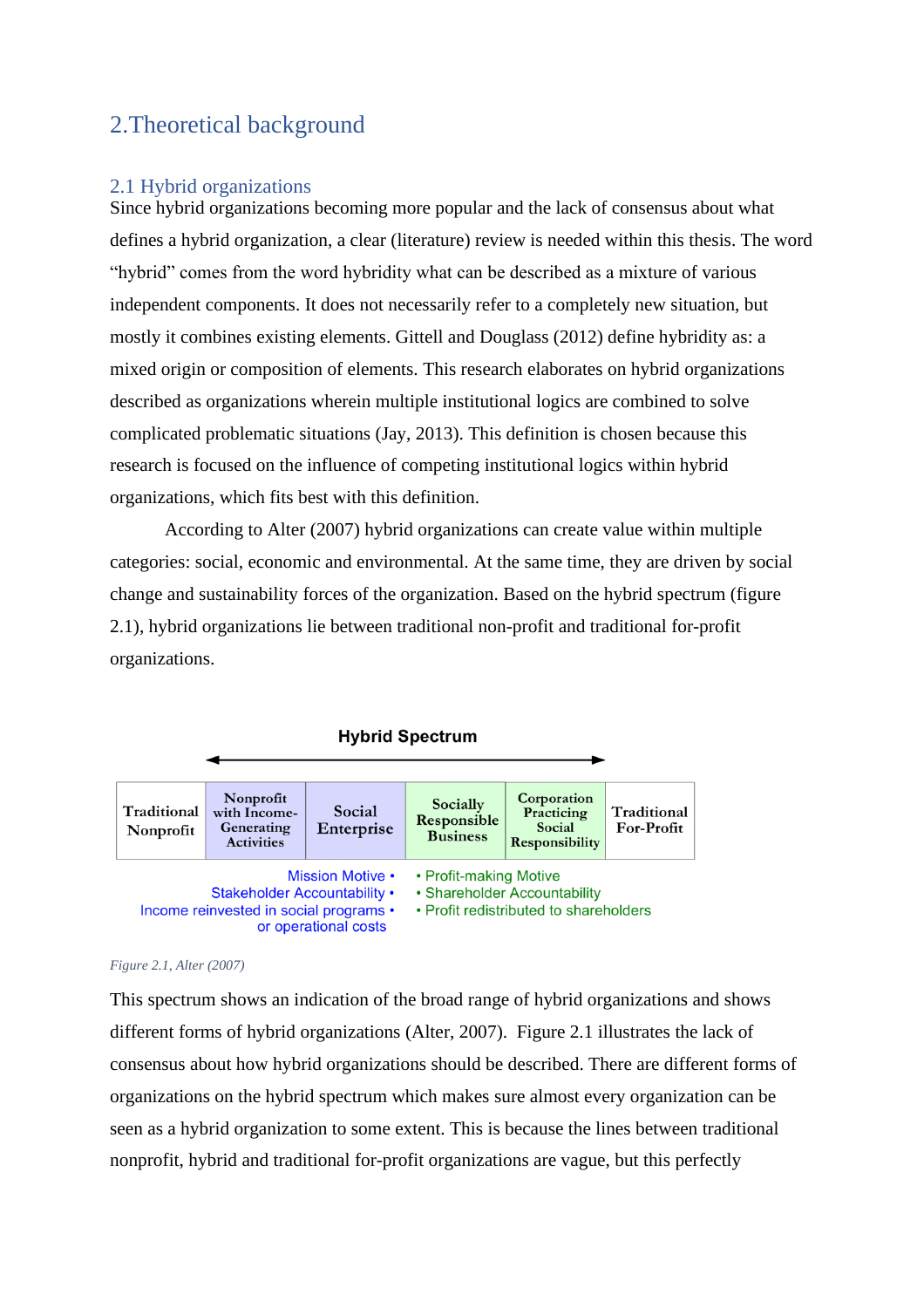illustrates the existing hybridity literature. Other scholars also addressed differences between traditional and hybrid organizations. A distinction can be made between organizations focused on value creation or value capturing, whereby hybrid organizations belong to the group of organizations that are focused on value creation (Santos, 2012).

Hybrid organizations cannot be categorized within either the non-profit or the forprofit organizations, they differ from both categories. First, hybrid organizations are different from non-profit organizations because hybrids have a social mission/vision and participate in financial activities with economic sustainability as purpose (Boyd et al., 2017). Secondly, they also differ from for-profit organizations in a way that hybrid organizations are not focused in doing "less bad" compared to their competitors but are mainly focused in contributing to a sustainable environment with at the same time focusing on profit (Haigh  $\&$ Hoffman, 2014). Hybrid organization do not have a separate social responsibility program within the organization, but this is embedded in the norms, rules and values (culture) of the organization (Santos, 2012). Table 2.1 shows an overview of the most important differences between, non-profit, hybrid and for-profit organizations from Alter (2007).

|               | <b>Traditional non-profit</b> | <b>Hybrid organization</b> | <b>Traditional for-profit</b> |
|---------------|-------------------------------|----------------------------|-------------------------------|
| Motives       | Appeal to goodwill            | Mixed motives              | Appeal to self-interest       |
| Capital       | From donation and             | Mixed financial sources    | <b>Traditional venture</b>    |
|               | grants                        |                            | capital                       |
| Approach      | Mission-driven                | Balance of mission and     | Market-driven                 |
|               |                               | market                     |                               |
| Purpose       | Social and/or                 | Social and/or              | Economic value                |
|               | environmental value           | environmental and          | creation                      |
|               | creation                      | economic value creation    |                               |
| Income/profit | Directed toward mission       | Reinvested in mission      | Distributed to                |
|               | activities of non-profit      | activities or operational  | shareholders and              |
|               | organization                  | expense, and/or retained   | owners                        |
|               |                               | for business growth and    |                               |
|               |                               | development (for-          |                               |
|               |                               | profits may redistribute   |                               |
|               |                               | a portion)                 |                               |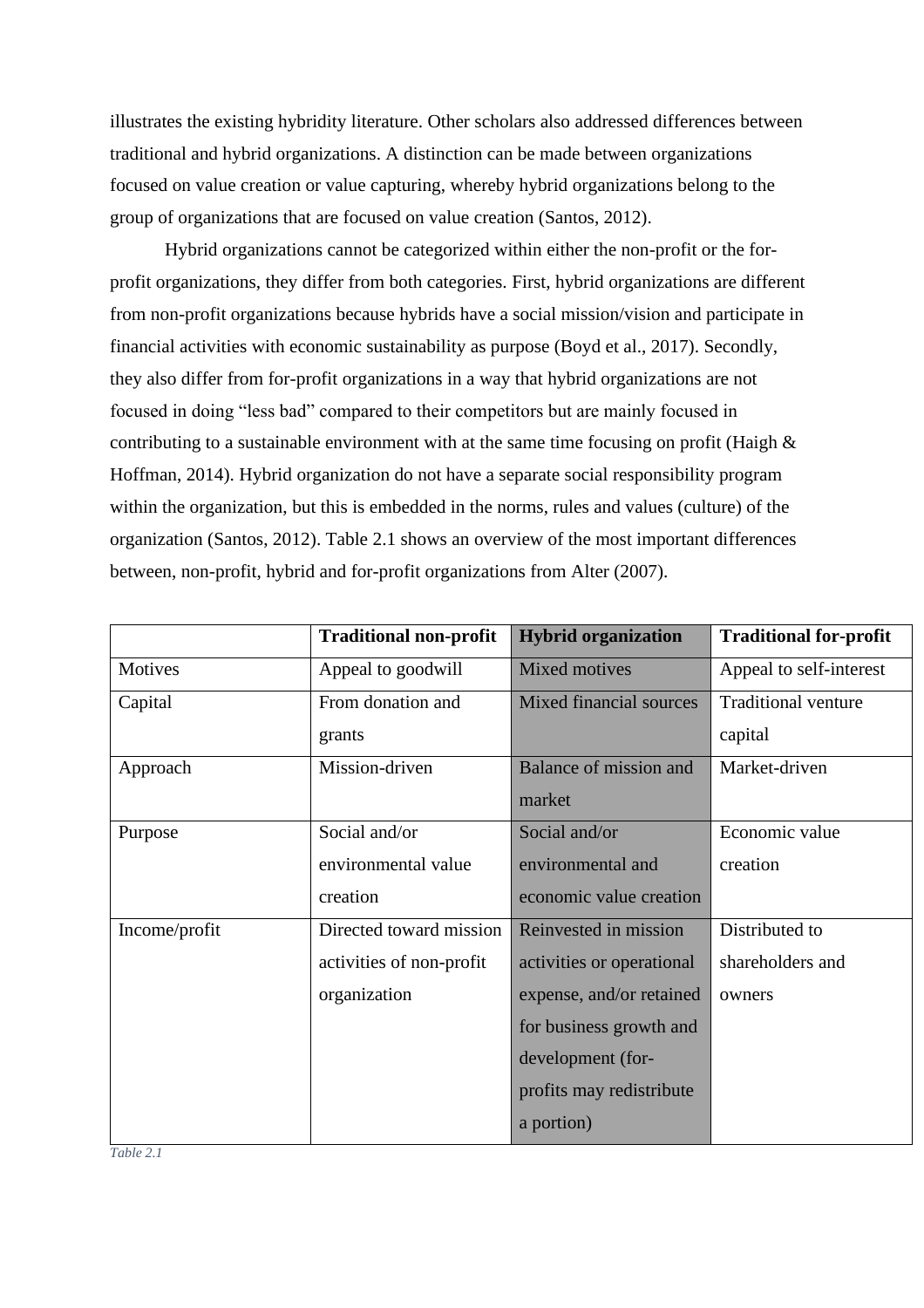After having clarified the differences between profit and non-profit organizations and where hybrid organizations can be found on this spectrum. It is important to elaborate on the chosen definition of hybrid organizations and which previous studies are relevant to this topic. Central in the definition of Jay (2013) are the combined institutional logics, but which institutional logics can be found in a hybridity context? Friedland and Alford (1991) described 6 institutional categorizations that all have different logics. Two decades later Thornton, Ocasio and Lounsbury (2012) adopted and changed these institutional categorizations to come to a clear overview of institutional ideal types. These ideal types contain: Family, Community, Religion, State, Market, Profession and Corporation. A further elaboration of institutional logics can be found in paragraph 2.3.

### <span id="page-7-0"></span>2.2 Hybrid organization Enexis

Enexis is the chosen organizations wherein this research will be held, therefore an elaboration focussed on their key activities and impacts on society is needed. Enexis is an organization settled in the energy infrastructure industry and is part of the Enexis Holding N.V. They realized a revenue of 1.445 million euros with a workforce of 4.332 employees in 2018. Their key activity is to provide people with a safe and reliable energy and gas network.

Before Enexis existed, their key activities were accommodated within the organization Essent. Because of the electricity law (1998) organizations were forced to divide the production and delivery processes. Enexis was formed to take care of the delivery networks of energy and gas, at the same time Essent went on with producing Energy and gas. This process took over 10 years but was legally official on 1 July 2009 when the Enexis Holding N.V. was founded. Before the electricity law was applicable the part that later became Enexis was focussed on making profit. During the separation process of Enexis it also changed from a traditional for-profit organization to a Non-profit with income generating activities organization, Figure 2.1 (Alter, 2007). Nowadays, the shareholders of Enexis are distributed over five Dutch provinces wherein the organization operates.

Since Enexis operates independently and is financed via government money, their responsibility towards the Dutch society grew. People located in the provinces Enexis is operating in, cannot pick their own energy delivering organizations. Because of this, the quality of the network that is provided for these people depends solely on the performance of Enexis. This monopoly position means Enexis should focus on performing their practices on a socially responsible basis. Which means providing a reliable and save network in the provinces and doing this at the lowest cost to reduce governmental expenses.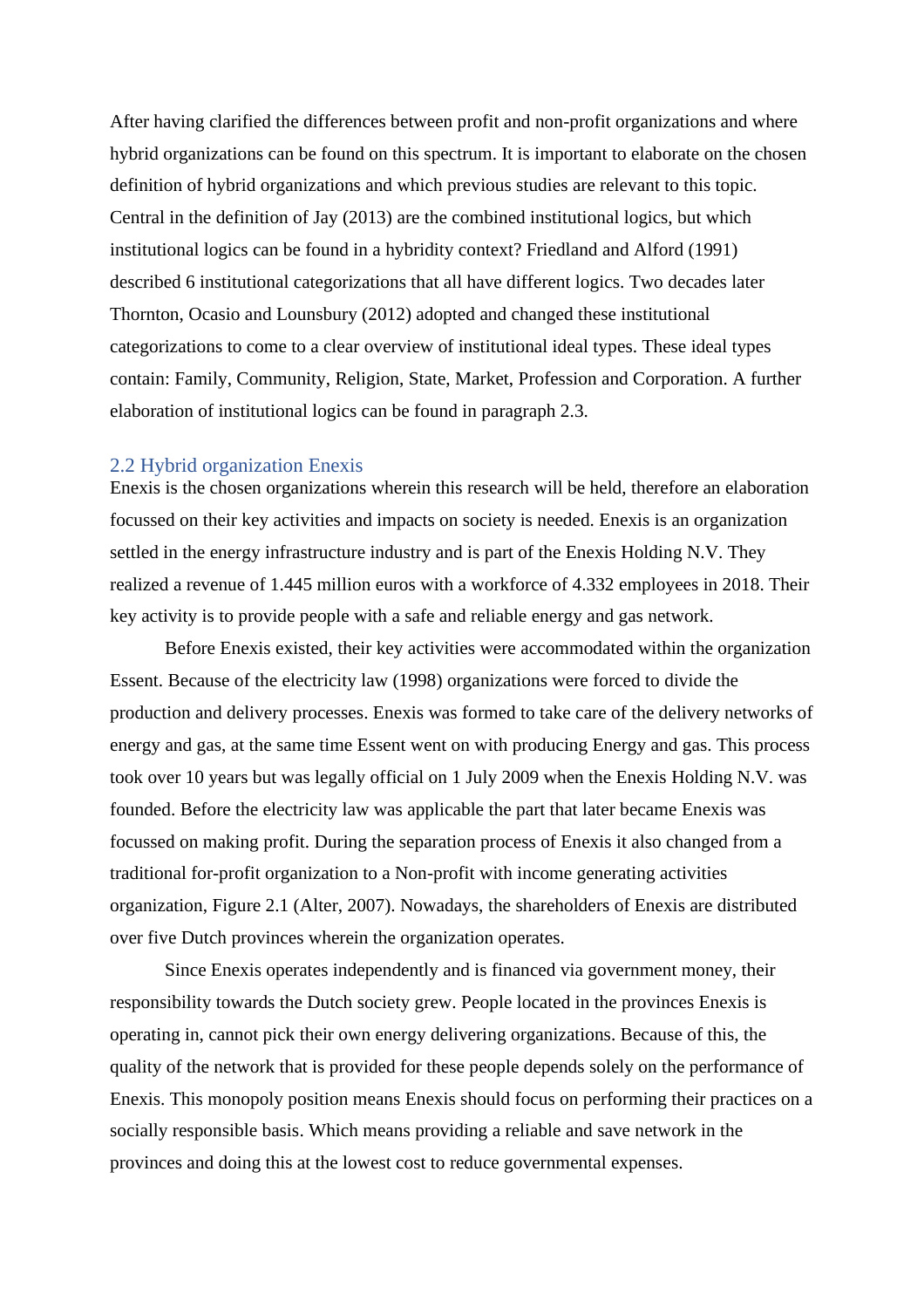When looking at the above-mentioned information about Enexis and their position within the hybridity literature, one can say Enexis belongs to the group of hybrid organizations. Enexis is focussed on combining social and financial factors within their practices, which is in line with the hybridity literature (Battilana et al., 2015; Mair, Battilana, & Cardenas, 2012). Also, the fact that Enexis is a non-profit organization but still has income generating activities makes Enexis a hybrid organization according to the hybrid spectrum (Alter, 2007). The fit between Enexis and previous hybridity literature will be enough for some hybridity scholars, but within this research a broader definition of hybridity is used. Jay (2013) focussed his definition on the combination of institutional logics. For the time being, it is unclear which institutional logics exist within Enexis and how they are related to each other. But it will be valuable for Enexis to find out which conflicting institutional logics exist within the organization, it will help Enexis to improve their internal collaboration. And it can also help them to adjust the hiring and socialization policies in order to reduce conflicting logics.

### <span id="page-8-0"></span>2.3 Institutional logics

In this research the following definition for institutional logics of Thornton et al. (2012) is used: a socially constructed set of materials, practices, assumptions, values, and believes that shape cognition and behaviour. This definition is chosen because it is in line with the above mentioned financial and social factors related to hybrid organizations. The overview of Thornton et al. (2012) is a more extensive elaboration of the financial and social logic. A further explanation of the fit between the overview of Thornton et al. (2012) and the financial and social logic can be found at the end of the paragraph, first an historical overview of institutional logics will be provided.

The term institutional logics was introduced by Alford and Friedland (1985) to describe the contradictory practices and beliefs within different institutions of modern western societies. This introduction was to describe the differences between multiple institutional orders, capitalism, state bureaucracy and political democracy which all shape how individuals handle different political situations. In their further research Friedland and Alford (1991) came up with the idea that each institutional order has its own logic that guides how fundamentals are organized and provides self-identity for individuals, groups, and organizations. They name the capitalist market, the bureaucratic state, families, democracy and religion as their core institutions. A few years later (Thornton & Ocasio, 1999) came up with a really broad definition they described institutional logics as: *"the socially constructed,*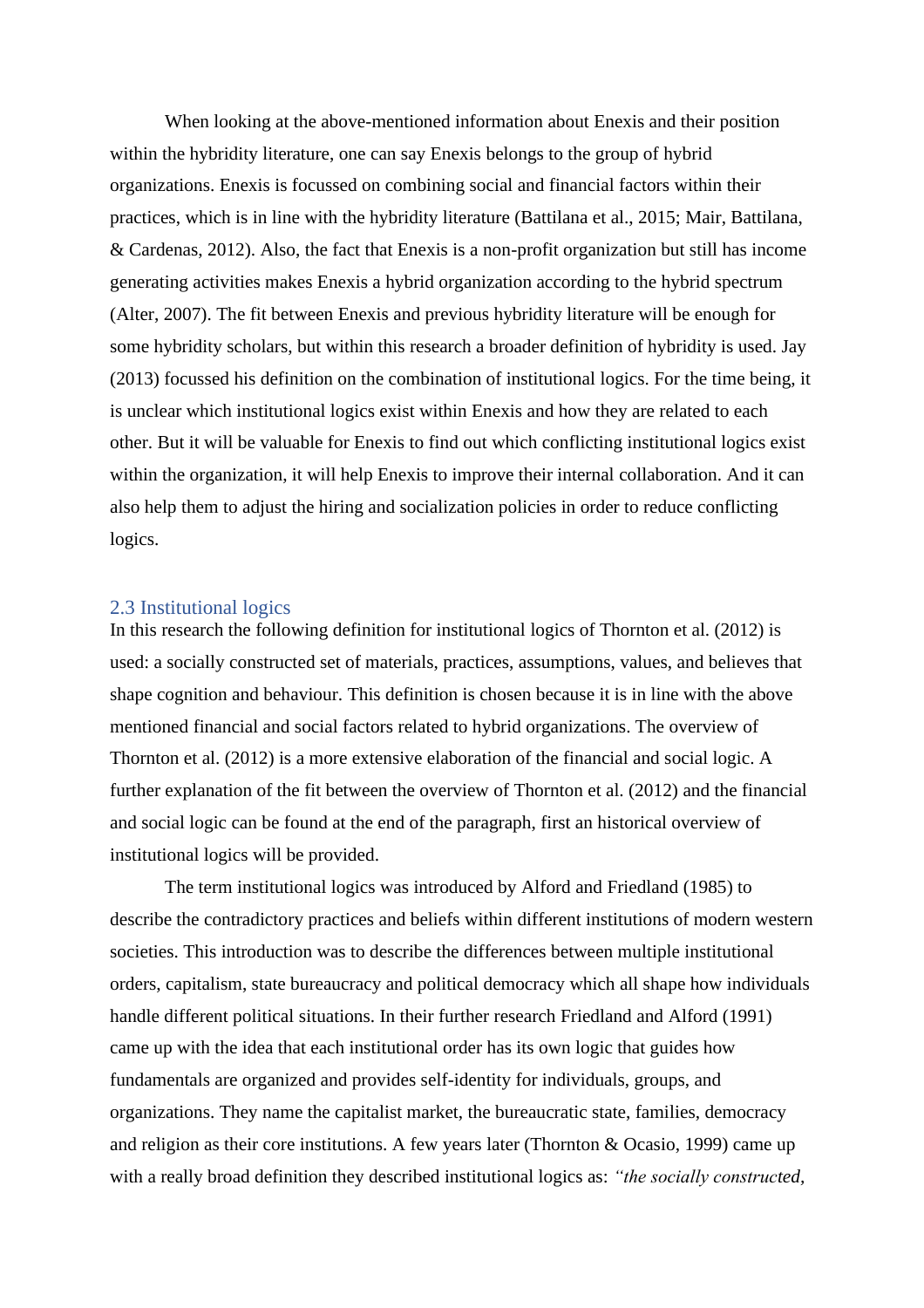*historical patterns of material practices, assumptions, values, beliefs and rules by which individuals produce and reproduce their material subsistence, organize time and space, and provide meaning to their social reality" (1999: p.804).* This variety of definitions can cause unclearness that is why a closer look at the core components of institutional logics is needed.

When analysing the different definitions in the literature historical events/streams play an important role within the definitions of institutional logics. As shown in the definition above from Thornton and Ocasio (1999). In more recent literature studies these historical events/streams changed more into the direction of cultural aspect, as a set of socially constructed set of materials, practices, assumptions and values.

Also, a core component of the definitions of institutional logics in the literature is the connection between individual agency, social habits, practices and institutional rules (Thornton & Ocasio, 2008). There is a two-way relationship between these elements, because they all influence each other. First, individuals have certain beliefs, values and assumption which form social practices, interaction and rules within an institution (Thornton & Ocasio, 1999). These social habits, practices and rules thereafter influence the beliefs, value and assumptions of individual actors, so there is a two-way relationship.

Finally, institutional logics are described from three different dimension, symbolic, normative and structural. The symbolic dimension is based on assumptions and beliefs of individual members of the organization and how they look at society (Thornton & Ocasio, 1999). The normative dimension consists of rules and regulations in organizations, but also relate to unwritten expectation and rules within a social context. Ending with the structural dimension which is based on the underlying structures in the organization but also based on the informal social structures.

More recent studies found that organizations are likely to encounter competing institutional logics, which will challenge existing institutional orders (Greenwood et al., 2010; Tidström & Hagberg-Andersson, 2012). According to the research of Thornton (2004), two or more conflicting institutional logics can also impact the route an organization chooses. She explained why a dominant logic will guide the behaviour of the firms as follows: *'Institutional logics, once they become dominant, affect the decision of organizations ... by focusing the attention of executives toward the set of issues and solutions that are consistent with the dominant logic and away from those issues and solutions that are not.' (2004: p. 12– 13)*. Townley (2002) found in his research that although the organizations managed to change the dominant logic at the field level, individuals gave the appearance of accepting the new logic but continued acting like the old logic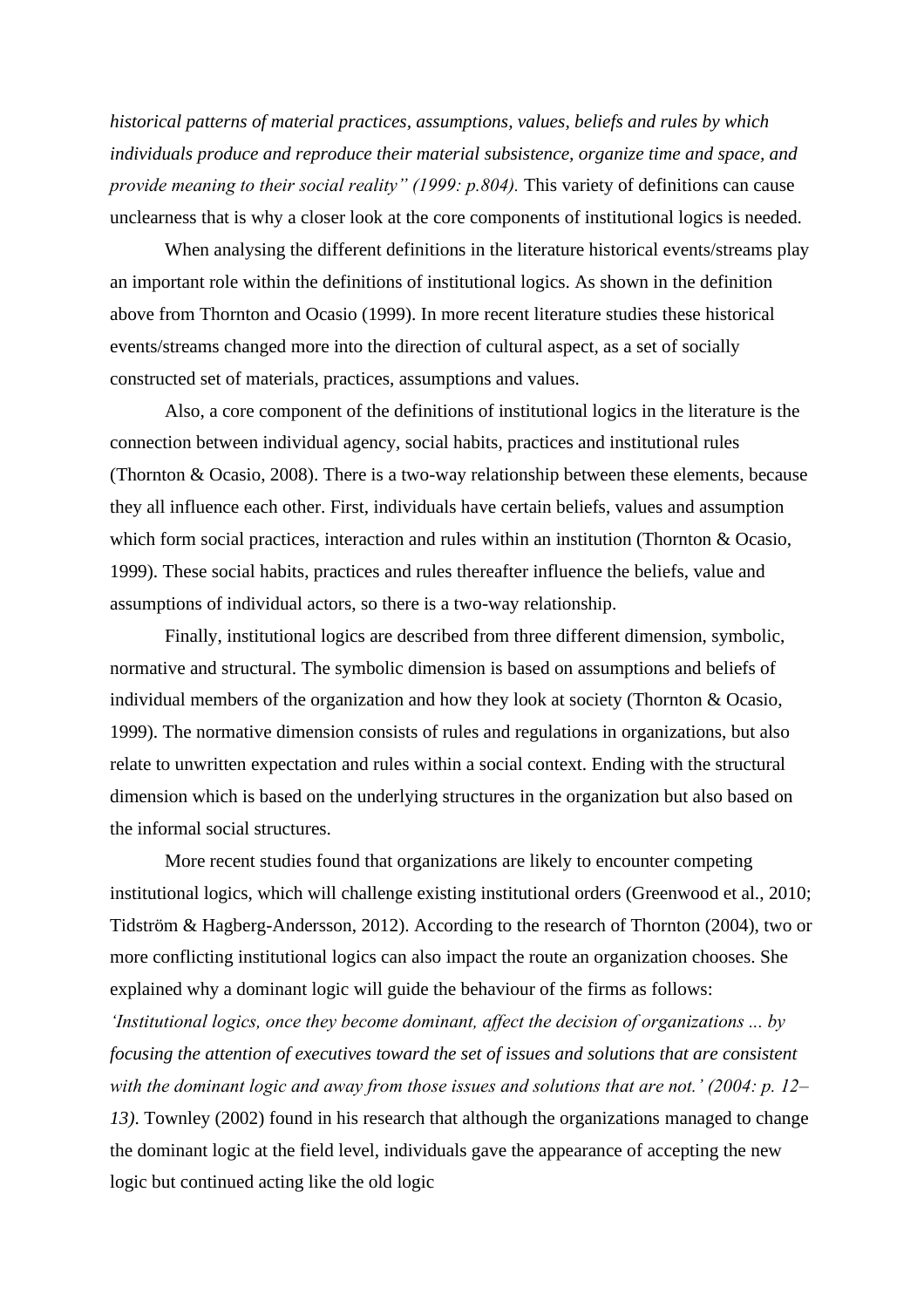This study focusses on the indication of these competing institutional logics based on table 2.2 (Thornton et al., 2012). The overview of Thornton et al. (2012) is the basis within this research, it will be mainly used to indicate which competing logics exist in the company.

|                   |                | <b>Institutional</b> | Logics        |                |               |                   |                 |
|-------------------|----------------|----------------------|---------------|----------------|---------------|-------------------|-----------------|
| Categories        | Family         | Community            | Religion      | <b>State</b>   | <b>Market</b> | <b>Profession</b> | Corporation     |
| Root              | Family as firm | Common               | Temple as     | State as       | Transaction   | Profession as     | Corporation     |
| <b>Metaphor</b>   |                | boundary             | bank          | redistribution |               | relational        | as hierarchy    |
|                   |                |                      |               | mechanism      |               | network           |                 |
| <b>Sources of</b> | Unconditional  | Unity of will,       | Importance    | Democratic     | Share price   | Personal          | Market          |
| legitimacy        | loyalty        | belief in trust      | of faith $\&$ | participation  |               | expertise         | position of     |
|                   |                | & reciprocity        | sacredness in |                |               |                   | firm            |
|                   |                |                      | economy &     |                |               |                   |                 |
|                   |                |                      | society       |                |               |                   |                 |
| <b>Sources of</b> | Patriarchal    | Commitment           | Priesthood    | Bureaucratic   | Shareholder   | Professional      | Board of        |
| authority         | domination     | to                   | charisma      | domination     | activism      | association       | directors top   |
|                   |                | community            |               |                |               |                   | management      |
|                   |                | values $\&$          |               |                |               |                   |                 |
|                   |                | ideology             |               |                |               |                   |                 |
| Sources of        | Family         | Emotional            | Association   | Social &       | Faceless      | Association       | Bureaucratic    |
| identity          | reputation     | connection           | with deities  | economic       |               | with quality      | roles           |
|                   |                | ego-                 |               | class          |               | of craft,         |                 |
|                   |                | satisfaction         |               |                |               | personal          |                 |
|                   |                | & reputation         |               |                |               | reputation        |                 |
| <b>Basis of</b>   | Membership     | Group                | Membership    | Citizenship    | Self-interest | Membership        | Employment      |
| norms             | in household   | membership           | in            | in nation      |               | in guild $&$      | in firm         |
|                   |                |                      | congregation  |                |               | association       |                 |
| <b>Basis of</b>   | Status in      | Personal             | Relation to   | Status of      | Status in     | Status in         | <b>Status</b>   |
| attention         | household      | investment in        | supernatural  | interest group | market        | profession        | hierarchy       |
|                   |                | group                |               |                |               |                   |                 |
| <b>Basis of</b>   | Increase       | Increase             | Increase      | Increase       | Increase      | Increase          | Increase size   |
| strategy          | family honor   | status $\&$          | religious     | community      | efficiency    | personal          | &               |
|                   |                | honor of             | symbolism     | good           | profit        | reputation        | diversification |
|                   |                | members &            | of natural    |                |               |                   | of firm         |
|                   |                | practices            | events        |                |               |                   |                 |
| <b>Informal</b>   | Family         | Visibility of        | Worship of    | Backroom       | Industry      | Celebrity         | Organization    |
| control           | politics       | actions              | calling       | politics       | analysis      | professionals     | culture         |
| mechanisms        |                |                      |               |                |               |                   |                 |
| Economic          | Family         | Cooperative          | Occidental    | Welfare        | Market        | Personal          | Managerial      |
| system            | capitalism     | capitalism           | capitalism    | capitalism     | capitalism    | capitalism        | capitalism      |

*Table 2.2 (Thornton, 2012)*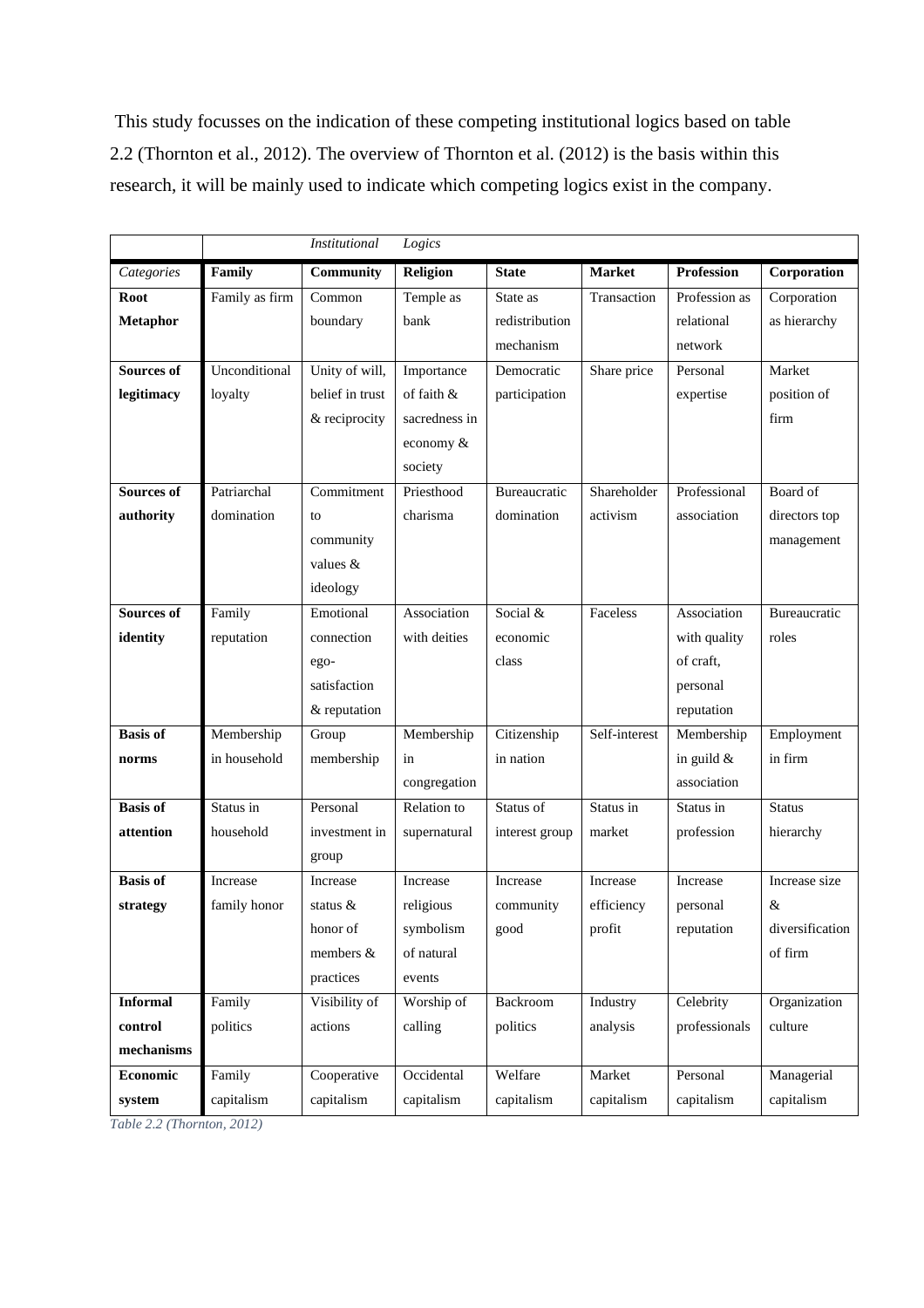The institutional orders of Thornton et al. (2012) are also related to the hybridity spectrum (figure 2.1), in a way that the distinction between For-profit (financially focussed) and nonprofit (socially focused) is also shown in table 2.2. Looking at the orders, a spectrum from Left (social logics) to Right (financial logics) can be seen whereby the Religion and State logic lie in between, which can be illustrated as grey area. So, where the Family and Community logics can be clustered as social logics, the logics Market, Profession and Corporation can be clustered financial logics.

### <span id="page-11-0"></span>2.3.1 Problems with conflicting logics

When conflicting logics occur within an organization it can influence internal and external outcomes, because they may intrude different or conflicting demands (Kraatz & Block, 2008). This will result in organizational tension between members of the organization, who are in the end the ones that define institutional logics (Glynn, 2000; Heimer, 1999; Zilber, 2002). Conflicting logics make it impossible to achieve compliance for the organization because when satisfying one demand it automatically means neglecting another (Pache & Santos, 2010), which may endanger the legitimacy of the organization. Also, a lack of unity will influence how the organizations address tensions and challenges. Unsolved challenges can hold back the organization in reaching its potential or even cause failure in the end. These situations of institutional complexity have been the topic in extant research. Reay and Hinings (2005) have studied the power struggles of the actors of conflicting institutional logics. Others studied how institutional logics can cause resistance regarding organizational change (Marquis & Lounsbury, 2007).

Other research was focussed on how variety among organizational members influences internal collaboration but also organization related measurements. They examine this variety on the basis of educational and functional background, individual characteristics and social interactions. These are comparable to ways individuals are exposed to institutional logics according to Pache and Santos (2010). First, individuals experience institutional logics during their education and work. Secondly, they are exposed to institutional logics by the way of life, with whom they talk and in which social situation. Last, they experience the institutional logics of the society they belong to.

Variety in terms of one's educational background (level, type) compared to their colleagues increases the probability of turnover. This was the case for work groups and topmanagement teams (Cummings, Zhou & Oldham, 1993; Jackson et al., 1991).

Ancona and Caldwell (1992) found that functional variety had a negative influence on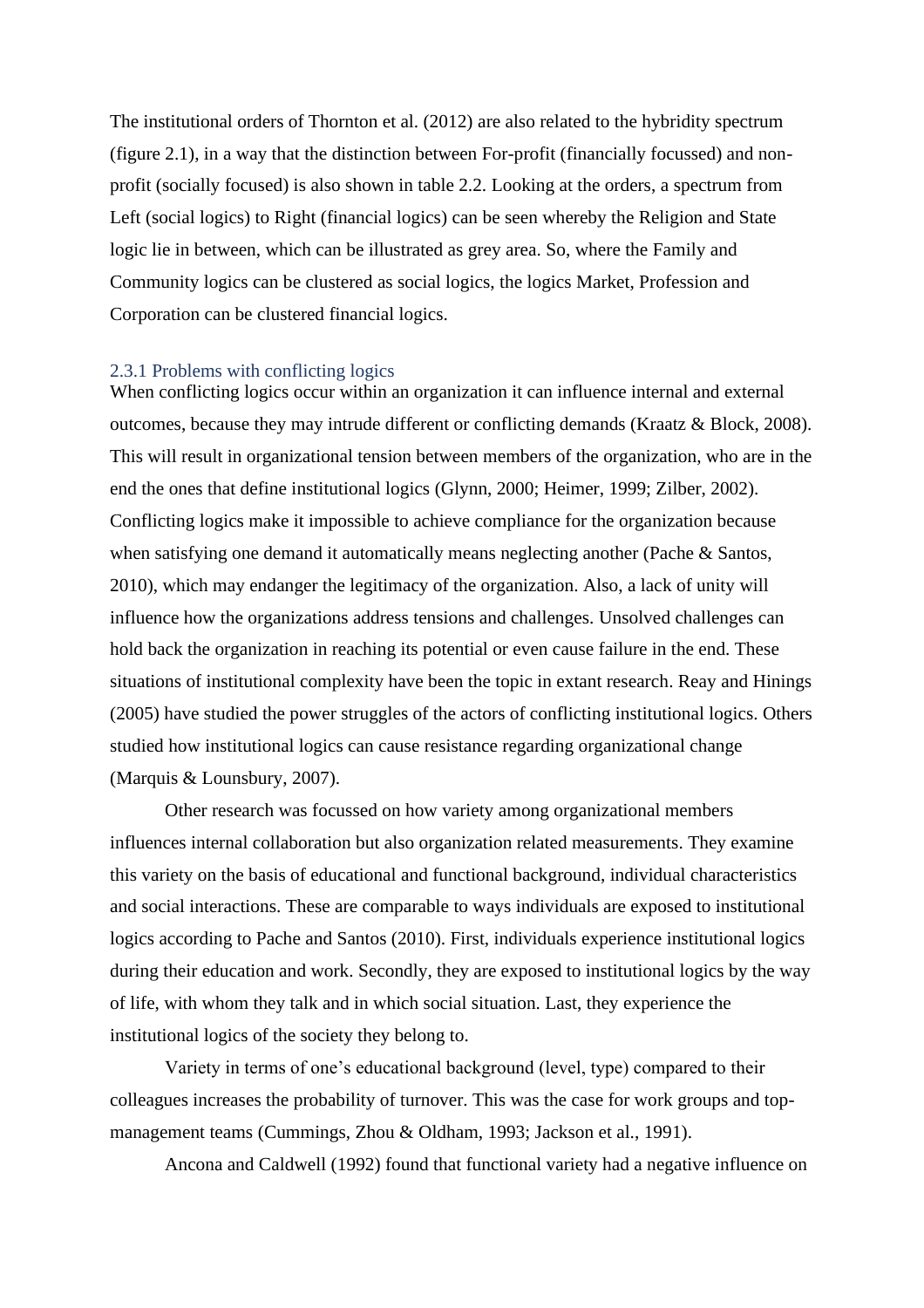organizational innovations and team performance. This can be explained due to process losses which delay the decision-making within a diverse group. Often people from different backgrounds or with a variety of ideas find it hard to compromise.

Also, communication problems are one of the issues for diverse groups, members of such groups communicate more formally and less frequently with each other compared to members of other groups (Milliken & Martins, 1996). Zenger & Lawrence (1989) found on this topic that groups with a high variety on age communicate less frequent with each other.

### <span id="page-12-0"></span>2.4 Collaboration

Collaboration exists within all the layers of our society. It exists between people, organizations and even between countries. Collaboration can be defined as *"Mutual engagement of participants in a coordinated effort to solve a problem together"* (Roschelle & Teasley, 1995, p. 70). According to Chen et al. (2010) internal collaboration consist of two important activities, information sharing and process coordination. Information sharing helps to solve planning complexities within organizations (Hernández et al., 2011). Furthermore, process coordination is also an important aspect of internal collaboration. It helps to bring together employees from different departments, and reduces mistakes made by these employees (Mai, Chen & Anselmi, 2012).

Additionally, another important study from Gulati, Wohlgezogen and Zhelyazkov (2012) which will be central within this research, addressed two important facets within collaboration. They pointed out coordination and cooperation processes and the linkage between these concepts. Coordination within social sciences can be seen as the linking, meshing, synchronization, or alignment of actions (Aiken et al., 1975; Okhuysen & Bechky, 2009). Coordination is focussed to bring order in partners ideas and beliefs and combine their resources in productive ways. Key terms within coordination are information-sharing, decision-making and feedback mechanisms. On the other hand, Gulati et al. (2012) defined cooperation as *"Joint pursuit of agreed-on goal(s) in a manner corresponding to a shared understanding about contributions and payoffs" (p.6).* Coordination herein is focussed on the level of agreement about goals, the contribution of resources and the sharing of benefits among partners. The research was conducted in the context of inter-organizational collaboration, but a great part of the analysis is also applicable in other situations.

There are many causes for coordination and cooperation failures. For example, when focussing on coordination processes bounded rationality can play an important role (March & Simon, 1993). Bounded rationality restricts someone's ability to see the bigger picture. People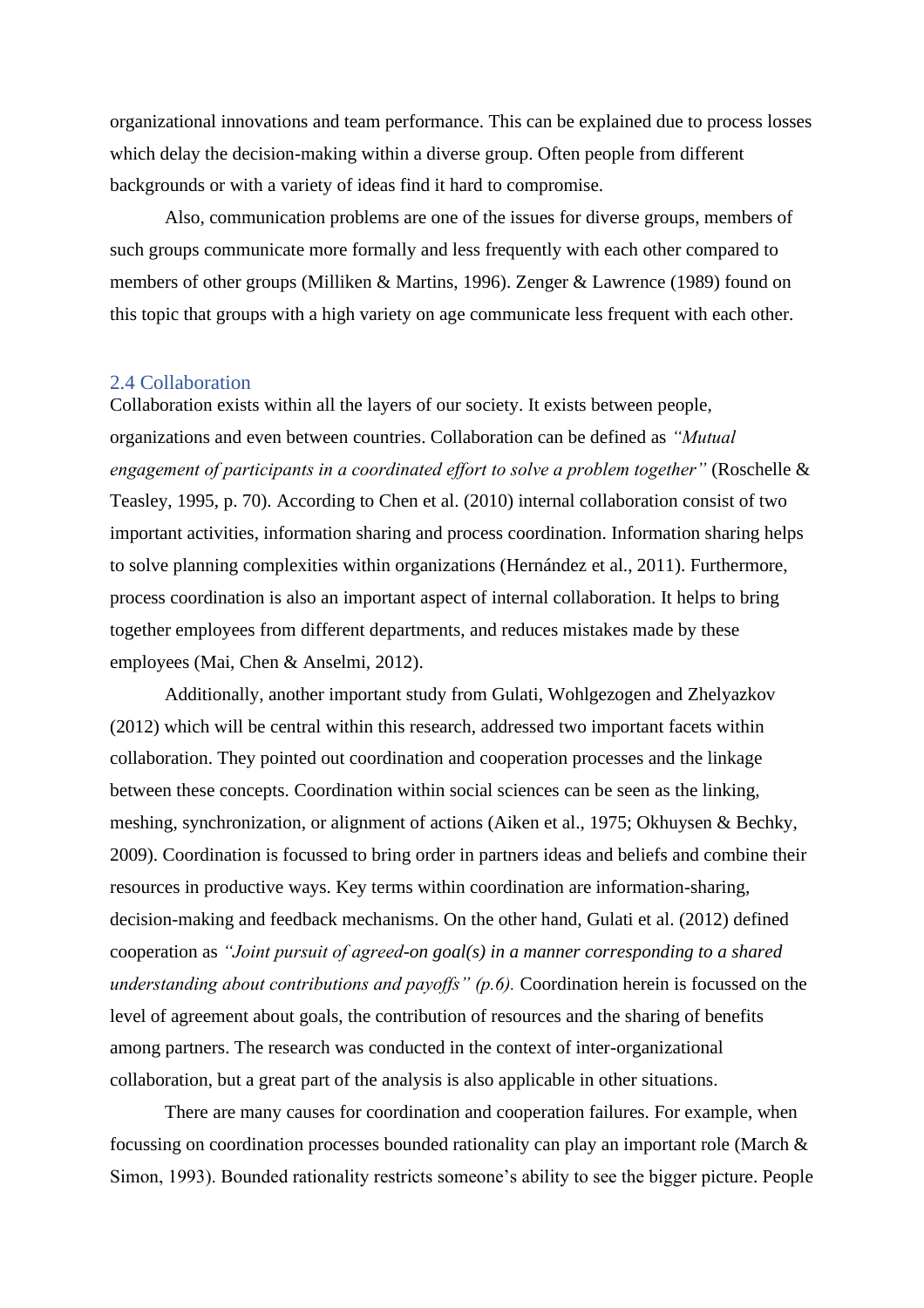often fail to recognize interdependencies within the organization. *"They tend to apply heuristics that lead them to think too narrowly and crudely about task positioning and specialization among roles and units, and to underestimate the interrelationships between tasks and resulting coordination needs"* (Gulati et al., 2012; p.16). But on the contrary the scholars also provide remedies for coordination and cooperation failures. Repeated partnership can strengthen commitment between partners, by building trust and interpersonal ties (Gulati & Sytch, 2008; Seabright, Levinthal & Fichman, 1992). The linkage between cooperation and coordination can be seen as a two-way connection (Faems et al., 2008). The level of coordination in a relationship is related to its adaptiveness and therefore influences the quality of the cooperation, and the other way around.

### <span id="page-13-0"></span>2.5 Conceptual model

Current literature indicates that institutional logics in hybrid organizations influence collaboration. However, specific details of how these logics influence the collaboration between different departments are not well described or studied before. In order to visualize the possible relation between the relevant variables for this research, a conceptual model has been developed. The schematic representation is supported below by a short explanation.



The causal relations shown above are studied within the contact of hybrid organizations, more specific within Enexis Den Bosch. The conceptual model is read from the left to the right. Starting with the individual norms, beliefs and values of the employees. Which have a twoway relationship with the social practices, interactions and rules within the organization, and both influence which conflicting institutional logics exist within the organization. Continuing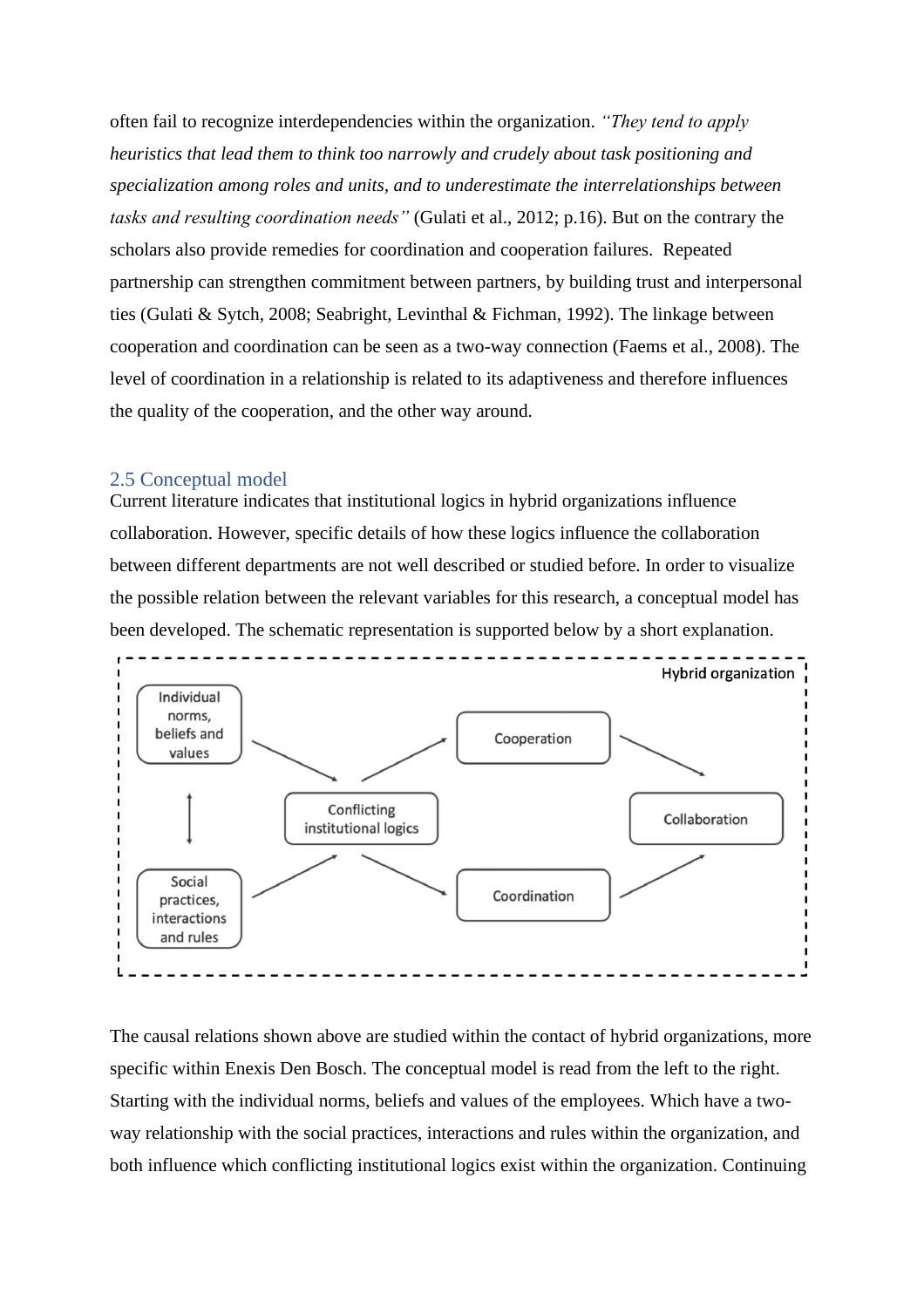to the right, conflicting institutional logics negatively influence the cooperation and coordination between departments. Which in the end merge together and determine the collaboration between departments.

## <span id="page-14-0"></span>3.Methods

### <span id="page-14-1"></span>3.1 Research strategy

The purpose of this research is to provide theoretical and practical knowledge about the conflicting institutional logics within organizations in the energy infrastructure industry, and to investigate to what extent these competing institutional logics influence collaboration between departments. This is done by answering the following research question: *Which conflicting institutional logics exist in a company within the energy infrastructure industry, and how do these logics influence the collaboration between different departments?* In order to answer this research question a qualitative case study strategy was chosen. By using a qualitative research, opportunities exist to analyse (social) situations more in depth and in a more open manner (Boeije, 2014). A case study investigates how a phenomenon exists within a particular context, whereby the phenomenon lies beyond the limits of influence of the researcher (Vennix, 2011). Also, when using a case study, the researcher tries to get as close as possible to the experience of the research objective, by analysing it in its natural context (Vennix, 2011). Therefore, an important strength of qualitative research is the possibility to notify the particulars of human experience within the social context of the situation (Ayres, Kavanaugh & Knafl, 2003). So, with this research being deductive, existing knowledge will be the basis to analyse a (social) situations in depth in the natural context (Bryman, 2012).

### <span id="page-14-2"></span>3.2 Data collection

The data of this case study will be collected among middle and department managers within Enexis Den Bosch. Various managers form different departments will be interviewed in order to collect information about the research objectives. This is done by using semi-structured open-ended interviews. Such interviews are made up of pre-defined open-ended questions, but still leave room for the interviewer to adjust the questions to the answers of the respondent. The content of the pre-defined interview questions is created based on previous hybridity and collaboration literature, which makes this research theory-driven. The benefits of this approach are that the subjects that the researcher wants to study are addressed, and any extra information can be gathered about unclear topics. These benefits also improve the validity of the research, because all subjects are structured beforehand. This excludes the risks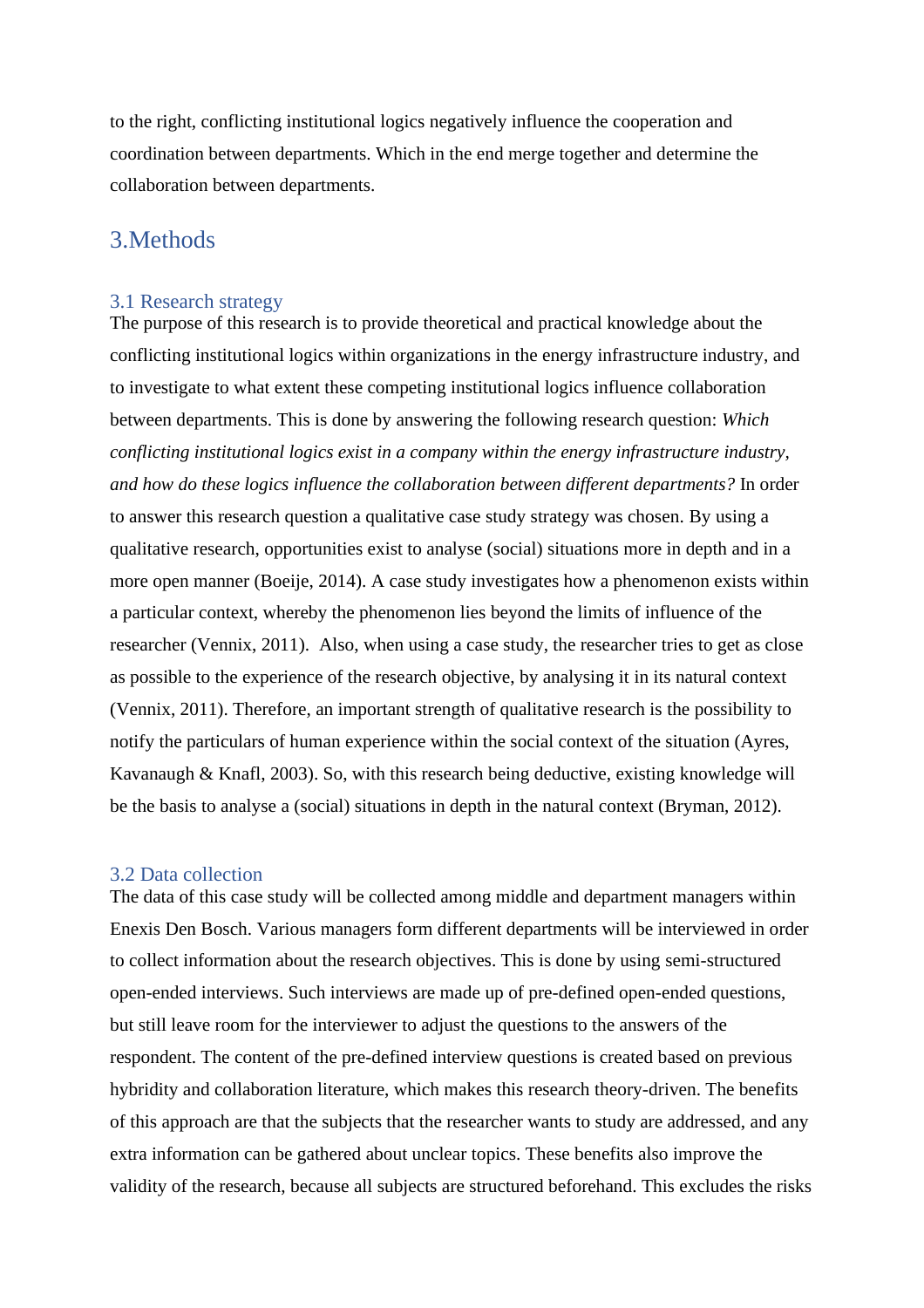of forgetting relevant subjects during the interviews. Also, the adjusted extra questions asked by the interviewer provide extra fit between what is important regarding this research and what is important to the respondents.

The departments within Enexis Den Bosch that are part of the analysis are chosen in consultation with the location manager of Enexis Den Bosch. Beforehand, one would expect some departments within Enexis to be irrelevant. For example, the department "education" which consist of young people learning the technical knowledge of mechanics. Furthermore, looking at the organizational structure of Enexis (appendix 3), it shows three important departments: "Realisatie", "Engineer & Aanleg" and "Work-force management". Therefore, these departments are the basis within this research, but the location manager is asked about which departments have a significant collaboration together. When this is clear and no changes should be made, the departments "Realisatie", "Engineer & Aanleg" and "Workforce management" will be part of the analysis.

The respondents, who will be interviewed within this research are all employees of Enexis Den Bosch. These respondents are contacted via an inside contact. Who also scheduled the interviews based on given criteria from the researcher. There will be 12 respondents in total, conducted from the above-mentioned departments. Appendix 1 shows an overview of the respondents and their departments. In order to prevent misunderstandings during the interviews, all interviews were held in the native language of the respondents.

Before starting the interviews with the middle and department managers, one interview will be conducted with the location manager. He will be asked about collaboration goals, challenges and problems the organization is facing.

### <span id="page-15-0"></span>3.3 Data analysis

Before the data analysis of this research started, the interview answers are transcribed. These transcribed versions of the interviews are then searched for patterns, and a closer look will be taken in to how these patterns relate to each other. During the search for patterns, codes will be added to fragments that cope with the same topics. This process of coding the transcribed interviews makes sure that the interviewer selects the relevant fragments of the great amount of text available (Bleijenbergh, 2013). As mentioned before, this research is based on existing literature. Subsequently, deductive coding is used, which means the codes are designed based on previous literature.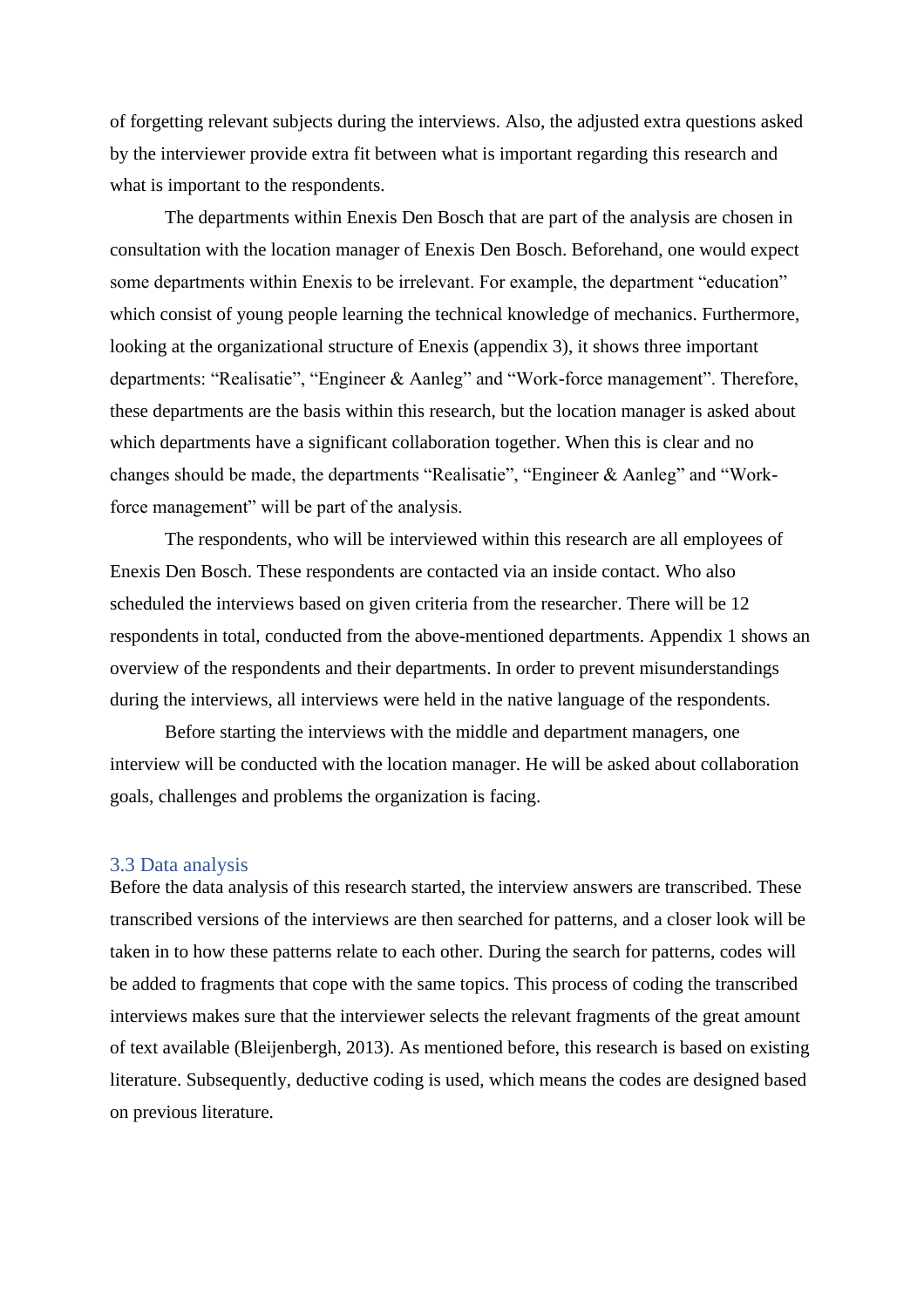The first part of the data analysis will be assigned to the identification of which multiple institutional logics exist within the different departments. And is based on the existing literature of Thornton (2012), showed in table 2.2 in chapter two. By using this table this research is using existing literature that has been proved useful by other scholars. Therefore, this table can be used without any needs for operationalization.

The second part of the analysis is focused on the collaboration between departments within Enexis Den Bosch. Collaboration can be measured on multiple factors and is therefore operationalized in figures 3.1 and 3.2. This is done based on the previous literature of Gulati et al. (2012) who described the relationship between coordination and cooperation, and the influence of these concepts on collaboration. Figures 3.1 and 3.2 will be extended after the first interview with the location manager is conducted. Based on his answers the interview questions of the other respondents will be completed, after which the operationalization process will be fulfilled. The results of this process are presented in chapter four. Finally, when



this is done, the operationalized concepts are used as codes within the analysis. By collecting all these codes an overview of the important factors can be provided.

### <span id="page-16-0"></span>3.4 Ethics

This research will be conducted ethical by following various steps during the data gathering. First, respondents will be informed about the research goals and the processing methods of the received data. This will all happen before asking permission from the respondents. Secondly, the researcher needs to create an environment where the respondents can and will talk freely. This is done by comforting the respondents by clearly describing the protection/privacy of the collected data. At the beginning of the interview respondents are asked for permission to record the interview, and the respondents will be told they are free to withdraw from the research at any moment. Furthermore, the respondents will be asked for permission after the transcription of the interview. Finally, the anonymity of the respondents will be respected therefore the identities of the respondents are protected and replaced with random names/numbers.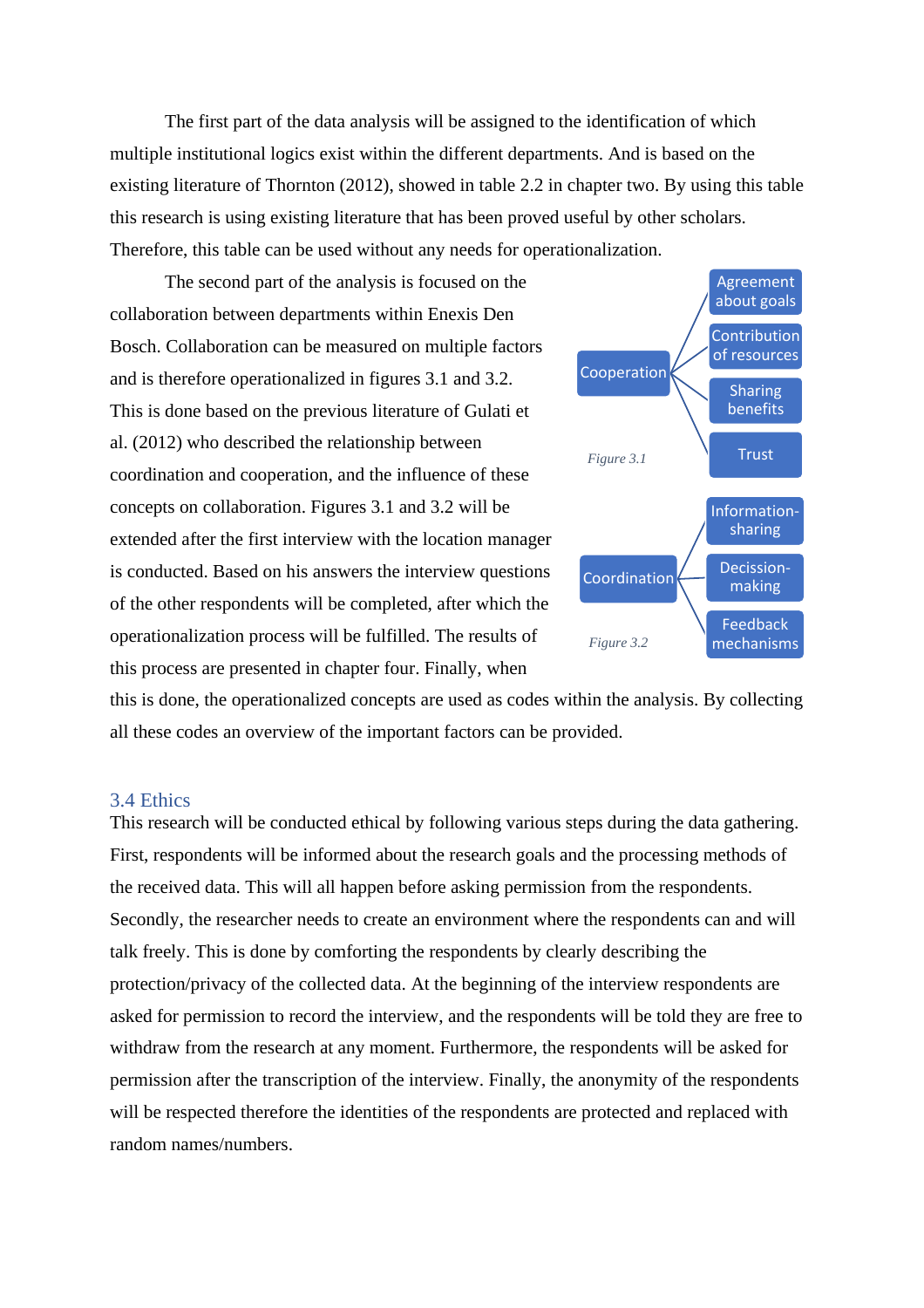### <span id="page-17-0"></span>3.5 Execution of the research

The research participants were found by the help of the inside contact (Benji Verhoeven, employee of the department Engineer & Aanleg), he contacted the managers and scheduled the interviews. Before permission was asked from the managers, everyone received an e-mail with the research subjects and objectives. First the interview with the location manager was conducted in order to create more fit between the research objectives and the case study. Afterwards, the interviews were held in a quiet and closed area which was reserved specially for this occasion.

Before the interviews started there was some room for "small talk" about for example why Enexis Den Bosch was chosen or about personal information of the interviewer and interviewee. Thereafter the interview started with an explanation of the research objectives and the interview outline. After permission was asked to record the interview, the interviewer started by asked the pre-defined questions. There was no unclearness about the questions but sometimes the respondents answered the upcoming questions in their previous answers. In this situation the respondent was told the original question, and then the interview continued by skipping that question. Also, oftentimes the interviewees were asked clarification or to elaborate on their answers. This was especially done when new subjects came up, or when answers were given about an important topic. After all the interview questions were asked by the interviewer, the interview ended by thanking the participant and providing an opportunity to ask question.

Thereafter, the interviews were all transcribed by the interviewer and uploaded in the software package named AtlasTI 8. By using this program all the interviews were coded and the transcripts were divided in two parts: Institutional logics and collaboration. The coding process was of iterative manner, first all the possibly relevant fragments were coded. After which an analysis was used to delete irrelevant codes. Also, codes that overlapped each other were sometimes merged together in order to keep the research organized. Finally, the coded transcripts were used for the analysis which can be found in chapter four.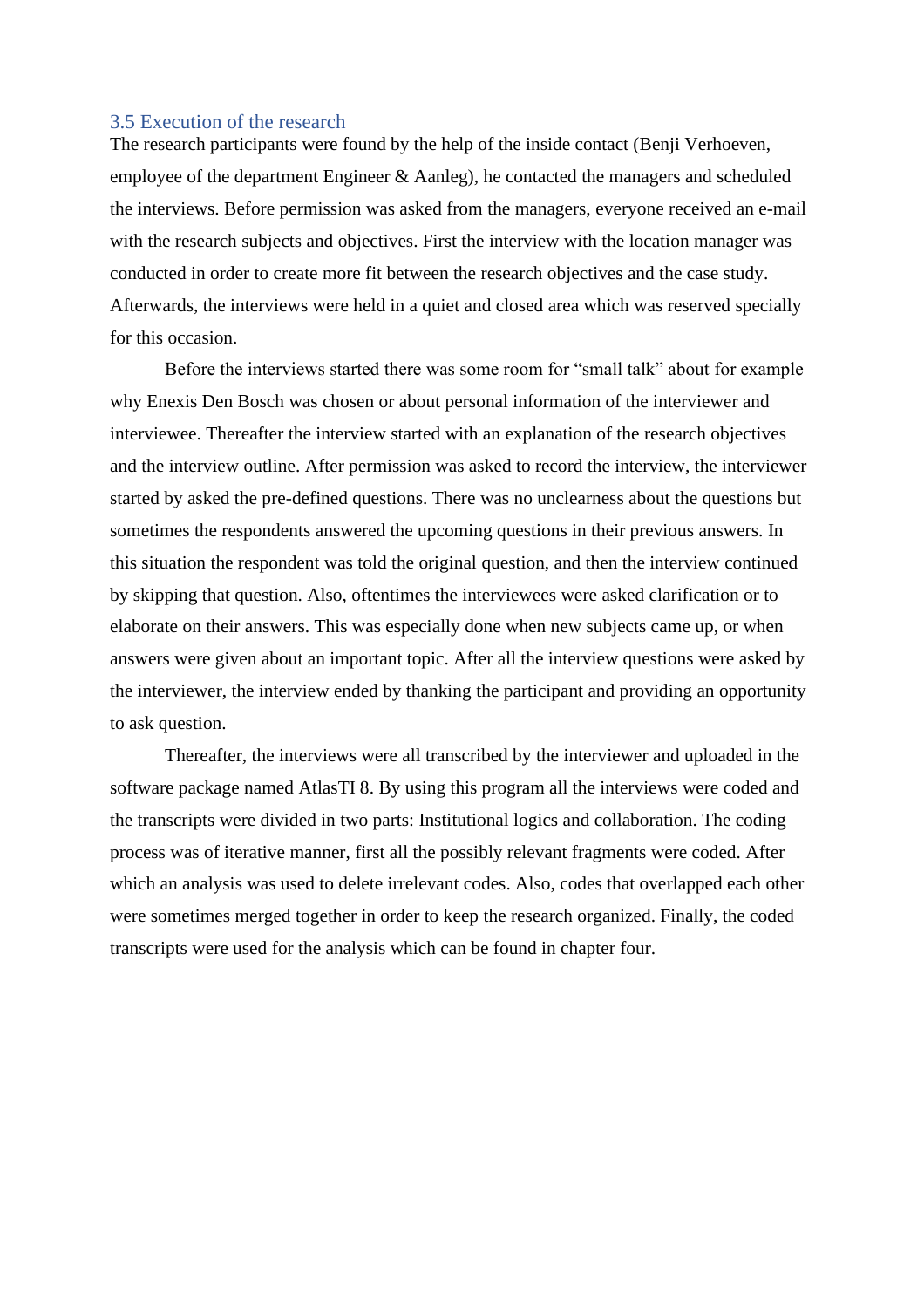## <span id="page-18-0"></span>4. Analysis

The purpose of this research is trying to explain the influence of conflicting institutional logics on the collaboration between departments. This is done by operationalizing the concept of institutional logics on the basis of Thornton et al. (2012) and the concept of collaboration based on Gulati et al. (2012). Chapter 4 is structured in 2 sub sections related to the concepts which are central in this analysis. Paragraph 4.1 focusses on the presence of institutional logics among the interviewees. After which paragraph 4.2 deals with the analysis of the collaboration between different departments. The collaboration between the departments is partly based on elements mentioned by different interviewees, therefore new collaboration topics are illustrated in table 4.5.

### <span id="page-18-1"></span>4.1 Institutional logics

This paragraph contains the results of the concept institutional logics. First the existing logics for the individual participants are presented after which the participants and their dominant logics are clustered by department. As mentioned in the theory section, this research will use the dimensions of Thornton et al. (2012), table 2.2.

### <span id="page-18-2"></span>4.1.1 Existing logics

First, the transcripts of all the interviews were searched for the existence of each individual logic, the results are recorded in table 4.1. It was notable that the amounts of codes differ a lot among the respondents, because of the differences in length and clearness of the answers. Therefore, the analysis focusses on existing and dominating logics, and not on the amount a logic was coded. Also, the transcripts showed that not all logics were equal divided over the interviews, and that some respondents had one clear dominant logic meanwhile others had multiple.

As one can see in table 4.1, it stood out that the religion logic did not exist among the respondents. None of the respondents mentioned religion related activities such as going to church or pray during lunch. At the same time, some respondents spoke about family related feelings but did not clearly describe the family logic:

*"When I came here everyone wanted to know my plans for the weekend, and how my weekend had been afterwards. This is nice, you can compare this with having a family, but sometimes it is too much for me".*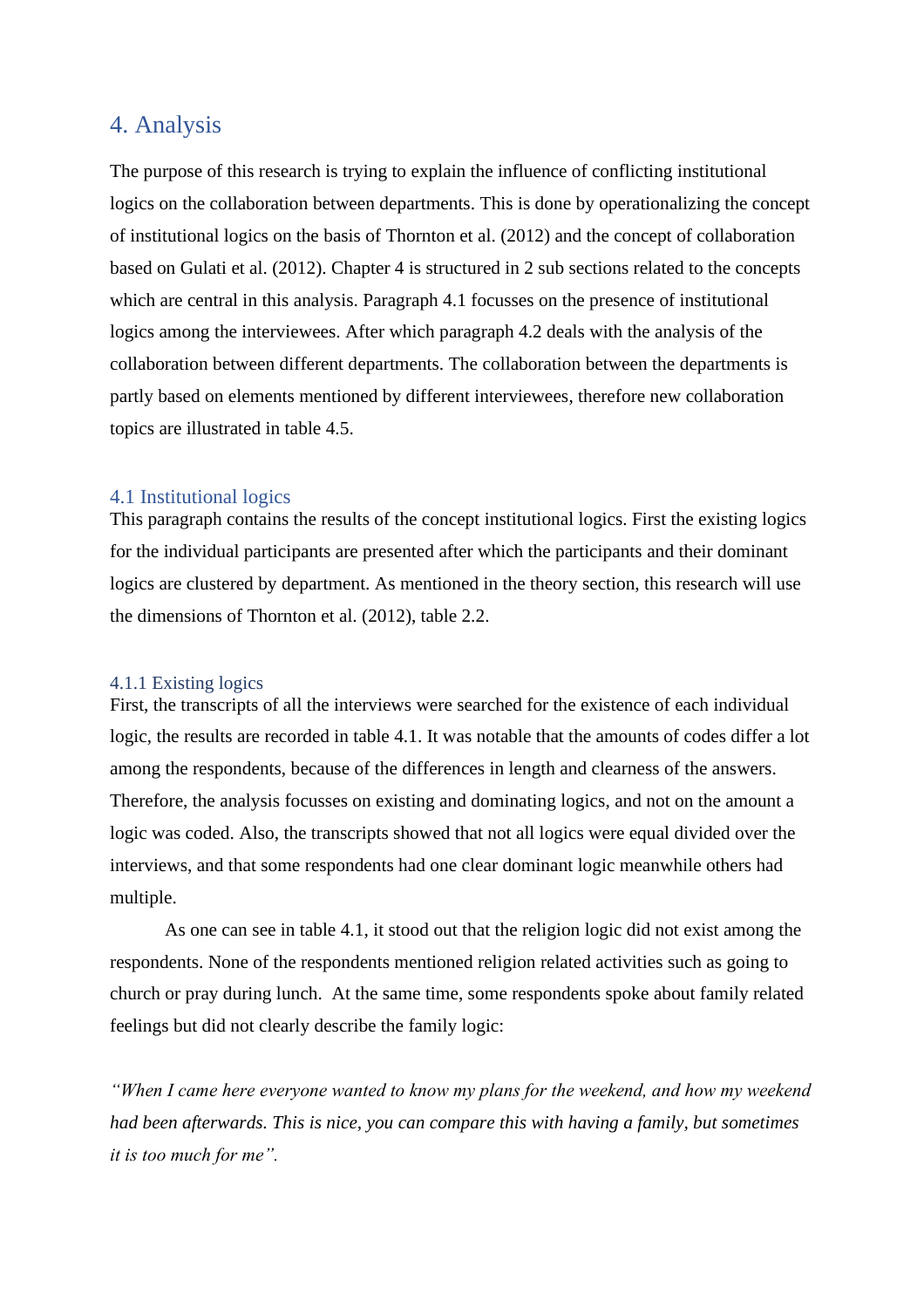While the respondent mentioned to compare colleagues with her family, the family logic was not leading during the interview. Her actions or thoughts were not in line with any family logic categories as, focussing on her reputation within the family or increasing the financial position of the family.

The third logic that only occurred a couple times during the interviews was the state logic. This logic is normally followed up by governmental employees and decision makers within an organization, and they use formal control systems in order to secure the quality of products and goods (Scott et al., 2000). As can be seen in table 4.1 respondents one and eight mentioned state logic related segments during their interviews. For instance, when one of them was asked how he would implement new ideas formulated to improve the organization's efficiency he answered with:

*"By management attention and just register if rules and regulations are fulfilled. Doing this makes sure the employees are forced to experience the differences and hopefully they will see the positive effects of it".*

This segment shows the existence of the state logic in a way that the respondent would like to use formal rules and regulations in order to improve the efficiency, which is also in the best interest of the stakeholders of the organization.

The four remaining logics existed almost among all the respondents. The community logic was the one that came forward during all the interviews. Followed up by the profession logic which existed among all employees but did not occur within the answers of the location manager. Almost all respondents recognized the importance of the key activities and the need to organize Enexis to optimize these activities. For example, one of the respondents said:

*"I am really enjoying working on a high technical level, it gives me the energy to come to work every day. That's also our core business, and I personally think the whole organisation should be supporting to this. And that's not how I see things go nowadays".* 

Further, the market and corporation logic existed almost among all employees. The market logic relates to the situation where competition is unregulated, and success is measured on the choice and preferences of consumers (Freidson, 2001). Applying this on the energy infrastructure industry it means achieving a more effective and efficient way of providing energy and gas to the costumers. Thus, when interviewees talked about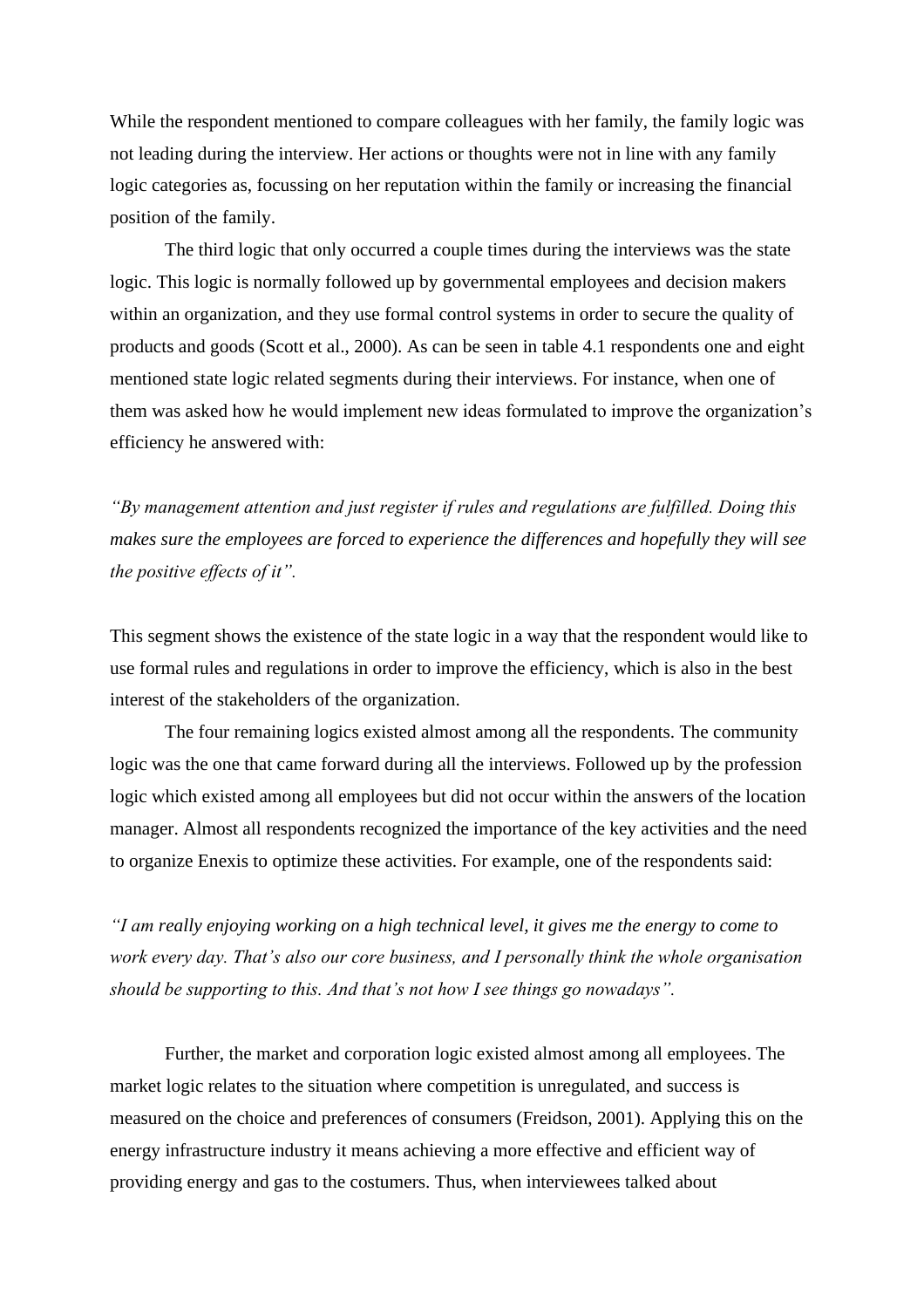implementation or improvements in order to provide better services to customers it was coded as market logic. On the other hand, the moment respondents talked about improving efficiency with the purpose to increase organizational benefits it was coded corporation logic. So, the difference here is that corporation logic is about seeing the bigger picture and focussing on organizational goals and growth. Meanwhile, market logic is focussed on customer demands.

Overall, a distinction can be made between existing and absentee logics. The Community, Market, Profession and Corporation logics existed almost among all respondents. On the other hand, the Family, Religion and State logic did not occur that often. In the next paragraph a closer look will be taken into which logics were dominant for the respondents and how these differ per department.

|               | Family | Community                 | Religion | <b>State</b> | Market      | Profession       | Corporation               |
|---------------|--------|---------------------------|----------|--------------|-------------|------------------|---------------------------|
| Respondent 1  |        | X                         |          | X            | X           |                  | $\boldsymbol{\mathrm{X}}$ |
| Respondent 2  |        | X                         |          |              |             | X                |                           |
| Respondent 3  |        | X                         |          |              |             | X                | X                         |
| Respondent 4  | X      | $\boldsymbol{\mathrm{X}}$ |          |              | X           | X                | $\boldsymbol{\mathrm{X}}$ |
| Respondent 5  | X      | X                         |          |              | X           | X                | $\boldsymbol{\mathrm{X}}$ |
| Respondent 6  |        | $\boldsymbol{\mathrm{X}}$ |          |              | X           | X                | $\boldsymbol{\mathrm{X}}$ |
| Respondent 7  |        | X                         |          |              | X           | X                | $\boldsymbol{\mathrm{X}}$ |
| Respondent 8  | X      | $\mathbf X$               |          | X            | X           | X                | X                         |
| Respondent 9  |        | X                         |          |              | X           | X                | $\boldsymbol{\mathrm{X}}$ |
| Respondent 10 |        | $\boldsymbol{\mathrm{X}}$ |          |              | $\mathbf X$ | X                | $\boldsymbol{\mathrm{X}}$ |
| Respondent 11 |        | X                         |          |              | X           | X                | $\mathbf X$               |
| Respondent 12 |        | X                         |          |              | X           | $\boldsymbol{X}$ | $\boldsymbol{\mathrm{X}}$ |

*Table 4.1 Existing Logics* 

### <span id="page-20-0"></span>4.1.2 Dominant logics

This paragraph is dedicated to the analysis of the dominant logics of the respondents. As described in the previous paragraph the interview transcripts were searched for the existence of the seven logics (Thornton et al., 2012). Subsequently, the same transcripts were analysed again and dominant logics were assigned to all respondents. This process was focussed on the importance, existence and quantity of the codes. For example, the codes of respondent three consisted of 54% Profession logic and 22% Community logic, and therefore assigned the Profession logic as dominant  $(X)$  and the Community logic as secondary  $(x)$ . The results of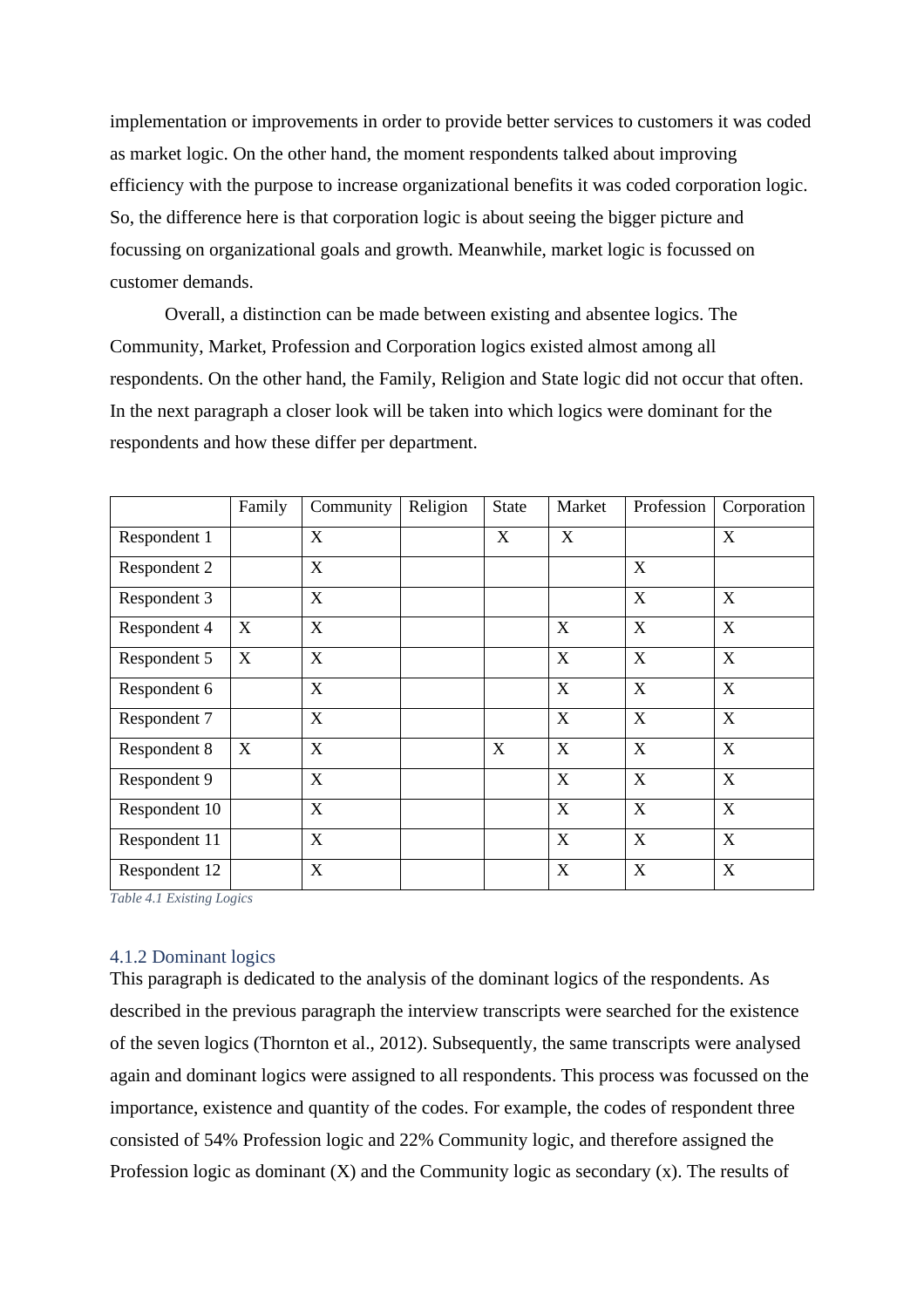this analysis can be found in table 4.2.

Afterwards, the respondents are clustered per department in order to check particularities and compare different departments with each other. Because it is possible that one respondent has multiple dominant logics the analysis used dominant logics assigned to the departments. Table 4.3 shows the substantiation of this process.

As table 4.1 showed little existence of the logics Family, Religion and Market, table 4.2 confirms this by showing none of these logics as dominant. Because none of these logics were found dominant during the analysis, these are of minor relevance within this research. In contrast to the family, religion and state logic, the community logic was present among some respondents. A community logic is characterized by strong, affective and solid ties between members of small and restricted groups (Marglin, 2008). So, in the case of Enexis these groups can occur in the form of teams. When looking at the departments wherein a dominant or semi-dominant community logic popped up, it shows that almost all employees from the department 'Realisatie' shared the community logic as semi-dominant. Further, semidominant community logics did also occur among employees from 'Work-force management' and was not represented under employees from 'Engineer & Aanleg' (Table 4.3). In conclusion, we can say that the community logic plays a role within this analysis but is not the dominant logic for one of the departments.

Furthermore, the three remaining logics were dominant for one of the departments (Table 4.4). What stands out is the similarity between "Engineer & Aanleg" and "Work-Force management". They both have the market and corporation as dominant logics within their department. Meanwhile, the department "Realisatie" has only one dominant logic which is the profession logic.

So, the dominant logics that exist within Enexis Den Bosch are the Market, Profession and Corporation logic. They are divided over the different departments whereby the departments "Engineer & Aanleg" and "Work-force management" have a market and corporation logic. Meanwhile, "Realisatie" has a dominant profession logic. Also, the community logic was semi-dominant for the departments "Realisatie" and "Work-force management". How these conflicting institutional logics influence the collaboration between the departments will be analysed in paragraph 4.2.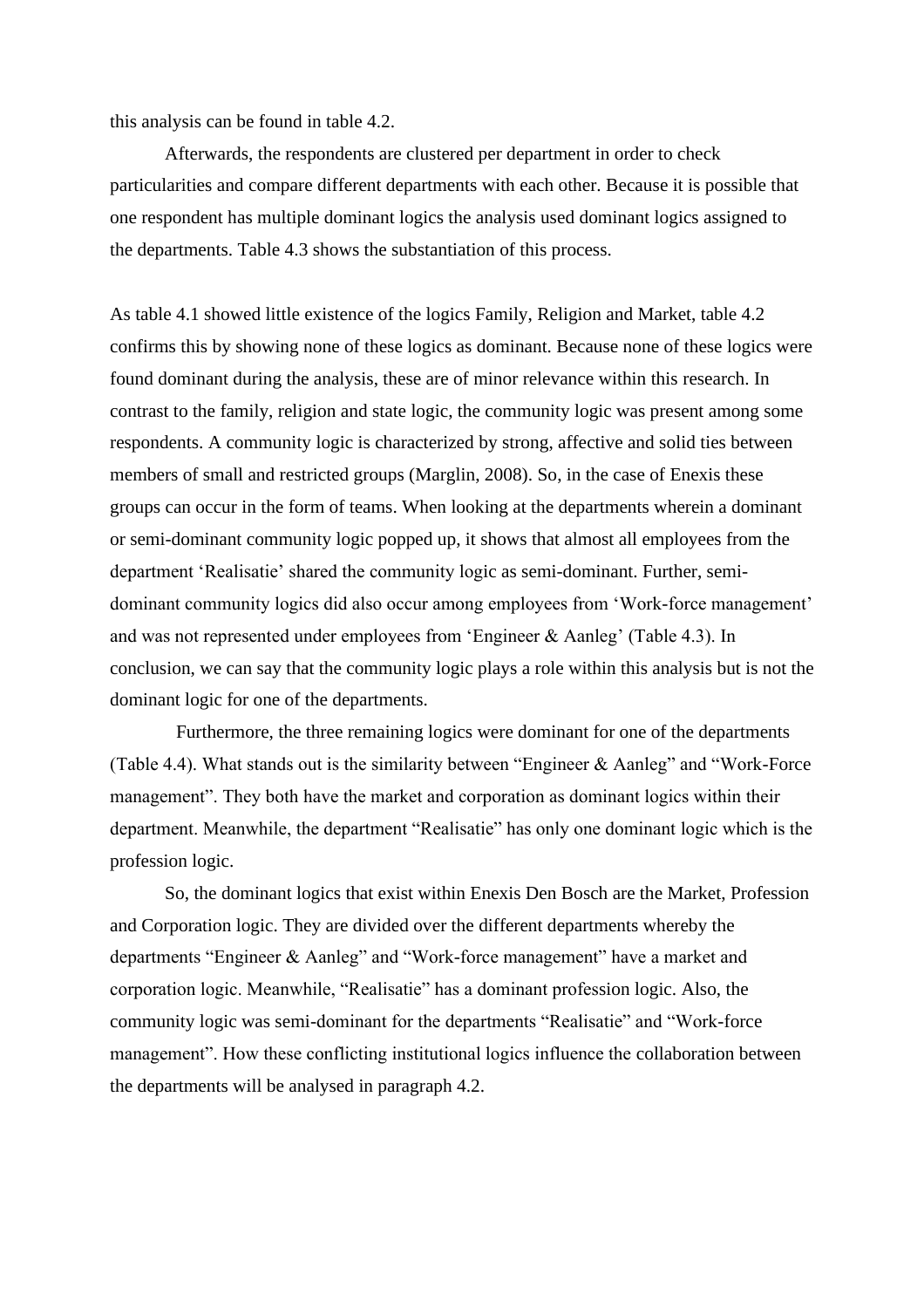|               | Family | Community    | Religion | <b>State</b> | Market      | Profession   | Corporation      |
|---------------|--------|--------------|----------|--------------|-------------|--------------|------------------|
| Respondent 1  |        | $\mathbf X$  |          |              |             |              | $\boldsymbol{X}$ |
| Respondent 2  |        |              |          |              |             | X            |                  |
| Respondent 3  |        | X            |          |              |             | X            |                  |
| Respondent 4  |        |              |          |              | X           |              | X                |
| Respondent 5  |        |              |          |              | X           | $\mathbf{x}$ | X                |
| Respondent 6  |        | X            |          |              | X           |              | X                |
| Respondent 7  |        |              |          |              | $\mathbf X$ | X            | X                |
| Respondent 8  |        |              |          |              | $\mathbf X$ |              | X                |
| Respondent 9  |        | $\mathbf{x}$ |          |              |             | X            |                  |
| Respondent 10 |        | $\mathbf X$  |          |              |             | X            |                  |
| Respondent 11 |        | X            |          |              |             | X            |                  |
| Respondent 12 |        | X            |          |              | X           |              | X                |

*Table 4.2 Dominant logics* 

| Department    | Family | Community   | Religion | <b>State</b> | Market     | Profession    | Corporation |
|---------------|--------|-------------|----------|--------------|------------|---------------|-------------|
| Workforce     |        | XX          |          |              | Xx         |               | XX          |
| management    |        |             |          |              |            |               |             |
| Realisatie    |        | <b>XXXX</b> |          |              |            | <b>XXXXXX</b> | X           |
| Engineer $\&$ |        |             |          |              | <b>XXX</b> |               | XXx         |
| Aanleg        |        |             |          |              |            |               |             |

*Table 4.3 Logics per department* 

| Department    | Family | Community                 | Religion | State | Market    | Profession | Corporation |
|---------------|--------|---------------------------|----------|-------|-----------|------------|-------------|
| Workforce     |        | $(\mathbf{X})$            |          |       |           |            | $\Lambda$   |
| management    |        |                           |          |       |           |            |             |
| Realisatie    |        | $\boldsymbol{\mathrm{X}}$ |          |       |           | 48.        |             |
| Engineer $\&$ |        |                           |          |       | $\Lambda$ |            | △           |
| Aanleg        |        |                           |          |       |           |            |             |

*Table 4.4 Dominant logics per department* 

### <span id="page-22-0"></span>4.1.3 Hybridity and institutional logics

In the previous paragraphs the existing and dominant logics within Enexis Den Bosch are described. Interesting here is the presence of multiple conflicting logics. The collaborating departments of Enexis Den Bosch are characterized by different logics, causing people with conflicting logics working together within one organization. Furthermore, what also can be subtracted from the institutional logics results is the fact that the community logic existed among all the employees. Together with the Market, Profession and Corporation logics are these logics presented the most among the employees. These logics belong to the different sides of the social/financial spectrum described in Chapter 2. A further elaboration about how these results relate to the hybridity literature mentioned earlier, can be found in chapter 5.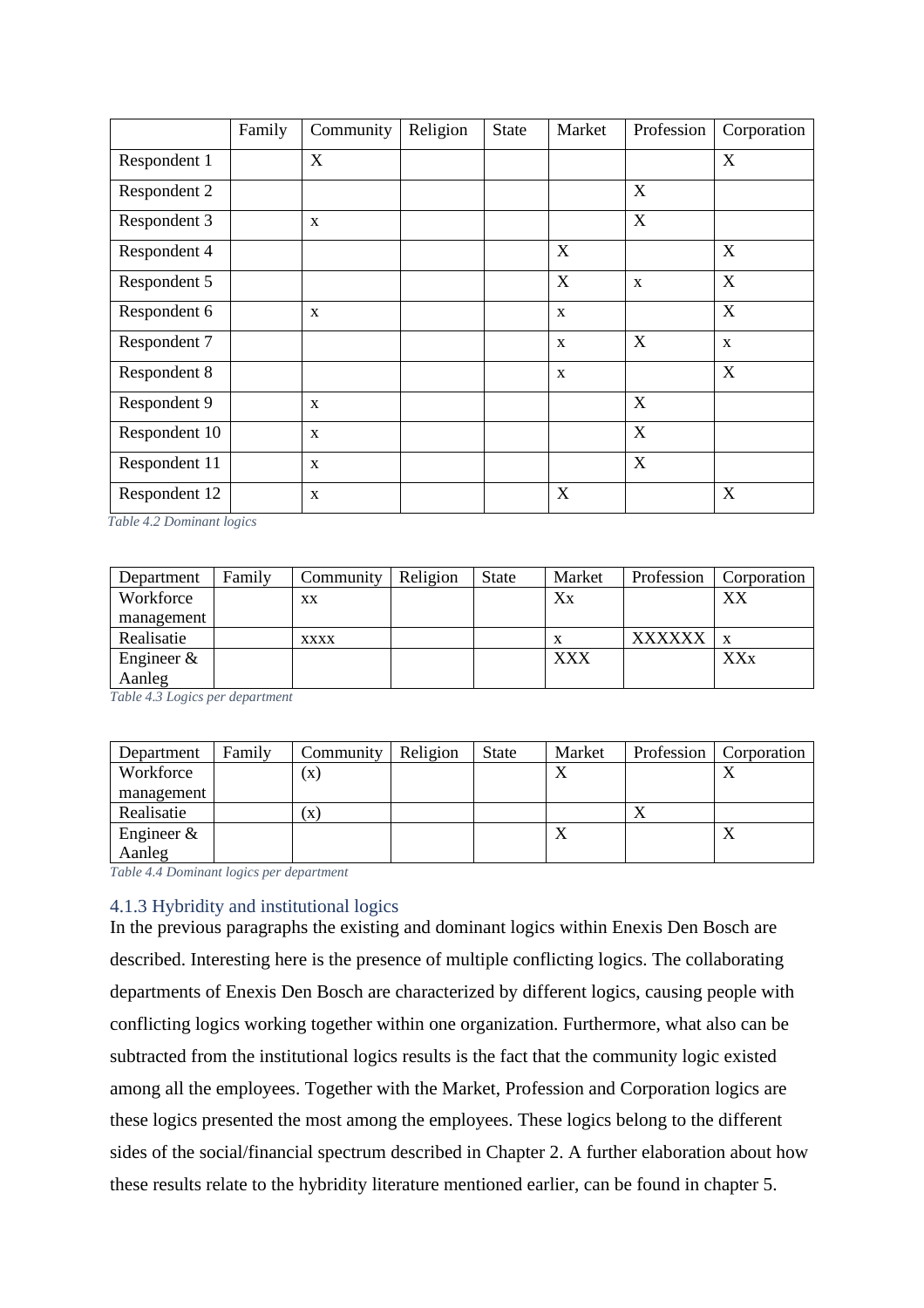#### <span id="page-23-0"></span>4.2 Collaboration between departments

This paragraph is dedicated to the analysis of the collaboration between departments within Enexis Den Bosch. Collaboration is influenced by conflicting institutional logics described in the previous paragraph. In order to provide a clear scientific analysis collaboration is divided in two concepts: Coordination and cooperation (Gulati et al., 2012). Likewise, are these concepts operationalized on the basis of the same research as can be found in figure 4.1 and 4.2.

#### <span id="page-23-1"></span>4.2.1 Answers location manager

In order to clearly define which answers related to the concept of coordination or cooperation, it is important to have a closer look at the inclusion criteria of this process. Coordination is focused on bringing order in the ideas and beliefs of different partners in order to use their resources as productive as possible (Gulati et al., 2012). So, when for example the location manager mentioned the importance of understanding each other's situation, this belonged to the concept of coordination. This is because understanding each other's situation can bring partners closer together which may result in consentient ideas and beliefs.

Further, the concept of cooperation is characterized by the level of agreement about goals, the contribution of resources and sharing benefits (Gulati et al., 2012). Which means the answer about convincing people of the positive effects of collaboration belongs to cooperation. This is about positively influencing the mindset of the employees, so they are willing to share resources and benefits with colleagues.

In table 4.5 the answers of the location manager are summarized. His transcript was searched for goals, challenges and points of attention related to collaboration. Subsequently, the answers are assigned to a concept and a dimension. The dimensions trust, culture and formal agreements are added to the operationalization figure, because the location manager mentioned these in his answers. The dimensions trust and culture are distributed under the concept cooperation because these are about shared understandings and a common mindset among employees. Then the dimension of formal agreements is added to the concept of coordination because this is about creating order.

The next step in completing the operationalization figure was combining related answers and using the rest as codes to analyse the transcripts of the other respondents. In figure 4.1 and 4.2 the result of the process can be found. As can be seen in figure 4.1 and 4.2 are some answers clustered under one code because they covered too much overlap. The next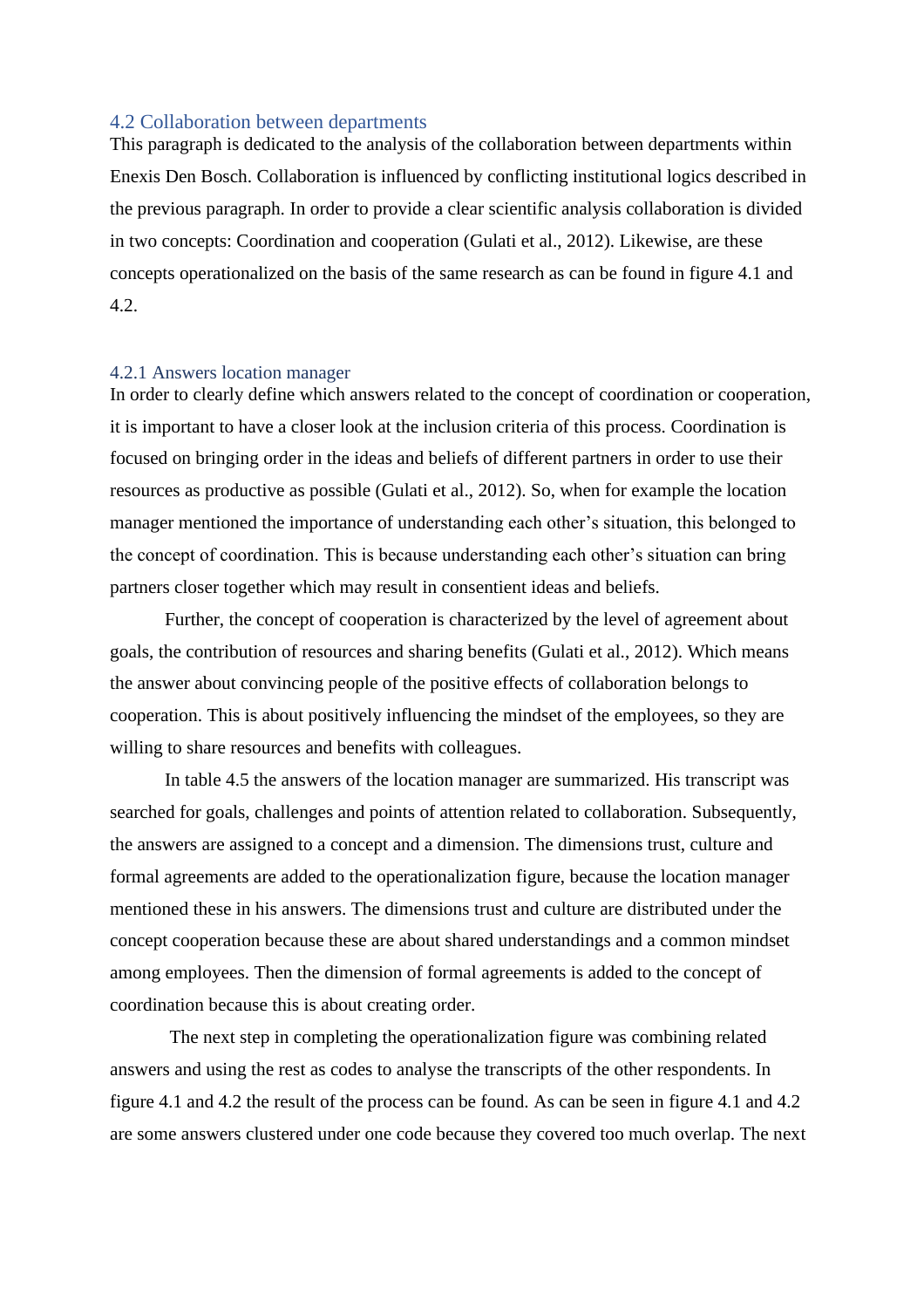step of the analysis was searching the highlighted parts of the transcripts of the respondents and assigning codes to these relevant parts.

| Answers                                      | Concept      | Dimension             | Explanation                                                                                                                     |
|----------------------------------------------|--------------|-----------------------|---------------------------------------------------------------------------------------------------------------------------------|
| Formal rules                                 | Coordination | Formal agreements     | Formal rules are part of<br>the formal agreements.                                                                              |
| Knowing what others do                       | Coordination | Information-sharing   | Knowing what others do<br>is belongs to sharing<br>information, of yourself<br>and others.                                      |
| Make sure it feels like ONE team             | Cooperation  | Agreement about goals | When all the people<br>within Enexis feel like<br>they are one team,<br>agreement about the goals<br>will be easier.            |
| Finding each other                           | Coordination | Information-sharing   | Finding each other,<br>makes sure there is an<br>opportunity for<br>information-sharing.                                        |
| Understand each other's situation            | Coordination | Information-sharing   | Understanding each<br>other's situation brings<br>together employees, to<br>create shared beliefs.                              |
| Facilitate collaboration<br>workplaces       | Coordination | Decision-making       | Collaboration workplaces<br>are there to make<br>decisions together.                                                            |
| Showing interest                             | Cooperation  | Culture               | The location manager<br>said that it is not in line<br>with the culture of some<br>departments, to show<br>interest for others. |
| Don't say untrue things                      | Cooperation  | Trust                 | Saying untrue things will<br>negatively influence the<br>trust between colleagues.                                              |
| Division of tasks                            | Coordination | Formal agreements     | The division of tasks is<br>fixed and therefore part of<br>the agreements.                                                      |
| Make sure everyone sees positives<br>effects | Cooperation  | Sharing benefits      | When people see the<br>positive effects of<br>measures they will share<br>the benefits more easily.                             |
| Clear communication                          | Coordination | Information-sharing   | Communication is a form<br>of sharing information.                                                                              |
| Facilitate consultation forms                | Coordination | Decision-making       | Consultation forms are<br>set-up to make decisions,<br>related to all the relevant<br>topics going on in the<br>organization.   |
| Planning                                     | Coordination | Formal agreements     | The planning is formally<br>agreed.                                                                                             |
| Facilitate people seeing each other          | Coordination | Information-sharing   | When people see each<br>other, they have the<br>opportunity to share<br>information.                                            |
| Open and fair                                | Cooperation  | <b>Trust</b>          | Openness and fairness<br>can increase the trust<br>between colleagues.                                                          |
| Say what's on your mind                      | Cooperation  | Culture               | The culture of the<br>organization defines if it<br>is accepted to say what's<br>on your mind.                                  |
| Open to feedback                             | Coordination | Feedback-mechanism    | Open to feedback, relates<br>to the feedback-<br>mechanisms within the<br>organization.                                         |
| Open, trust and honesty                      | Cooperation  | Trust                 | Open, trust and honesty<br>are all parts of trust and a<br>shared understanding.                                                |
| Knowing each other                           | Cooperation  | Trust                 | The location managers<br>said the trust between<br>colleagues will increase<br>when they know each<br>other.                    |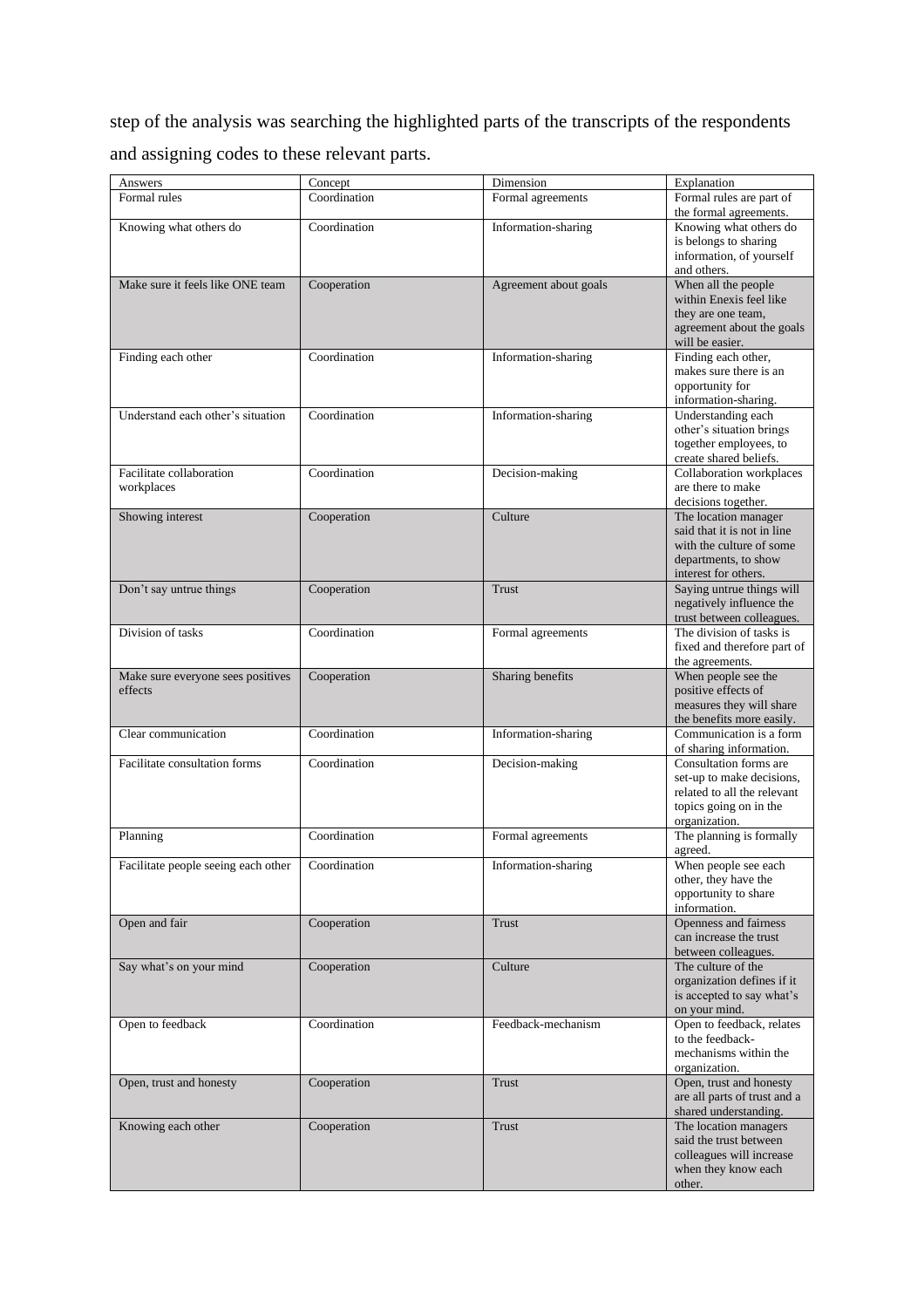| Facilitate consultation between  | Coordination | Decision-making       | Consultation between       |
|----------------------------------|--------------|-----------------------|----------------------------|
| managers                         |              |                       | managers has the purpose   |
|                                  |              |                       | to make decisions.         |
| Seeing the bigger picture        | Cooperation  | Agreement about goals | Seeing the bigger picture  |
|                                  |              |                       | is about a shared          |
|                                  |              |                       | understanding about the    |
|                                  |              |                       | goals and agreements       |
|                                  |              |                       | within the organization.   |
| Knowledge of the other side      | Coordination | Information-sharing   | Sharing information is     |
|                                  |              |                       | needed to gain knowledge   |
|                                  |              |                       | about the tasks of others. |
| Open for other opinions          | Cooperation  | Culture               | The openness of            |
|                                  |              |                       | employees is partly        |
|                                  |              |                       | defined by the culture     |
|                                  |              |                       | they are working in.       |
| Job-rotation                     | Coordination | Formal agreements     | To which extend job-       |
|                                  |              |                       | rotation takes places is   |
|                                  |              |                       | part of the formal         |
|                                  |              |                       | agreements.                |
| Looking at your own mistakes     | Cooperation  | Culture               | The location manager       |
|                                  |              |                       | said that people often do  |
|                                  |              |                       | not look at their own      |
|                                  |              |                       | mistakes, which is part of |
|                                  |              |                       | how employees handle       |
|                                  |              |                       | things within the          |
|                                  |              |                       | departments.               |
| Climate where people go see each | Cooperation  | Culture               | A climate where people     |
| other                            |              |                       | go see each other belongs  |
|                                  |              |                       | to a culture wherein this  |
|                                  |              |                       | is normal and accepted.    |
| Mandatory meetings               | Coordination | Information-sharing   | These meetings exist in    |
|                                  |              |                       | order to share information |
|                                  |              |                       | about the problems faced   |
|                                  |              |                       | within the different       |
|                                  |              |                       | departments.               |
| Convince people of positive      | Cooperation  | Sharing benefits      | Convincing people of the   |
| effects of collaboration         |              |                       | positive effects of        |
|                                  |              |                       | collaboration, can         |
|                                  |              |                       | increase the shared        |
|                                  |              |                       | understanding and the      |
|                                  |              |                       | willingness to share       |
|                                  |              |                       | benefits with each other.  |
| Control systems                  | Coordination | Formal agreements     | Control systems are part   |
|                                  |              |                       | of the formal agreements.  |

*Table 4.5*

### <span id="page-25-0"></span>4.2.2 Analysis of collaboration

Within this paragraph the collaboration within Enexis Den Bosch will be analyzed. The transcripts of the respondents are searched for codes from figure 4.1 and 4.2. From this, one can subtract an overview of how the current situation can be described. The collaboration between departments will be described on the basis of how often a code came up within the interview transcripts. An overview of how many times a code came up during the interviews can be found in appendix 2. During the interviews the respondents were asked about collaboration problems, hereby many codes but also new concepts were mentioned. These new concepts, when mentioned multiple times by different respondents can be considered relevant and are therefore included within paragraph 4.2.2.3.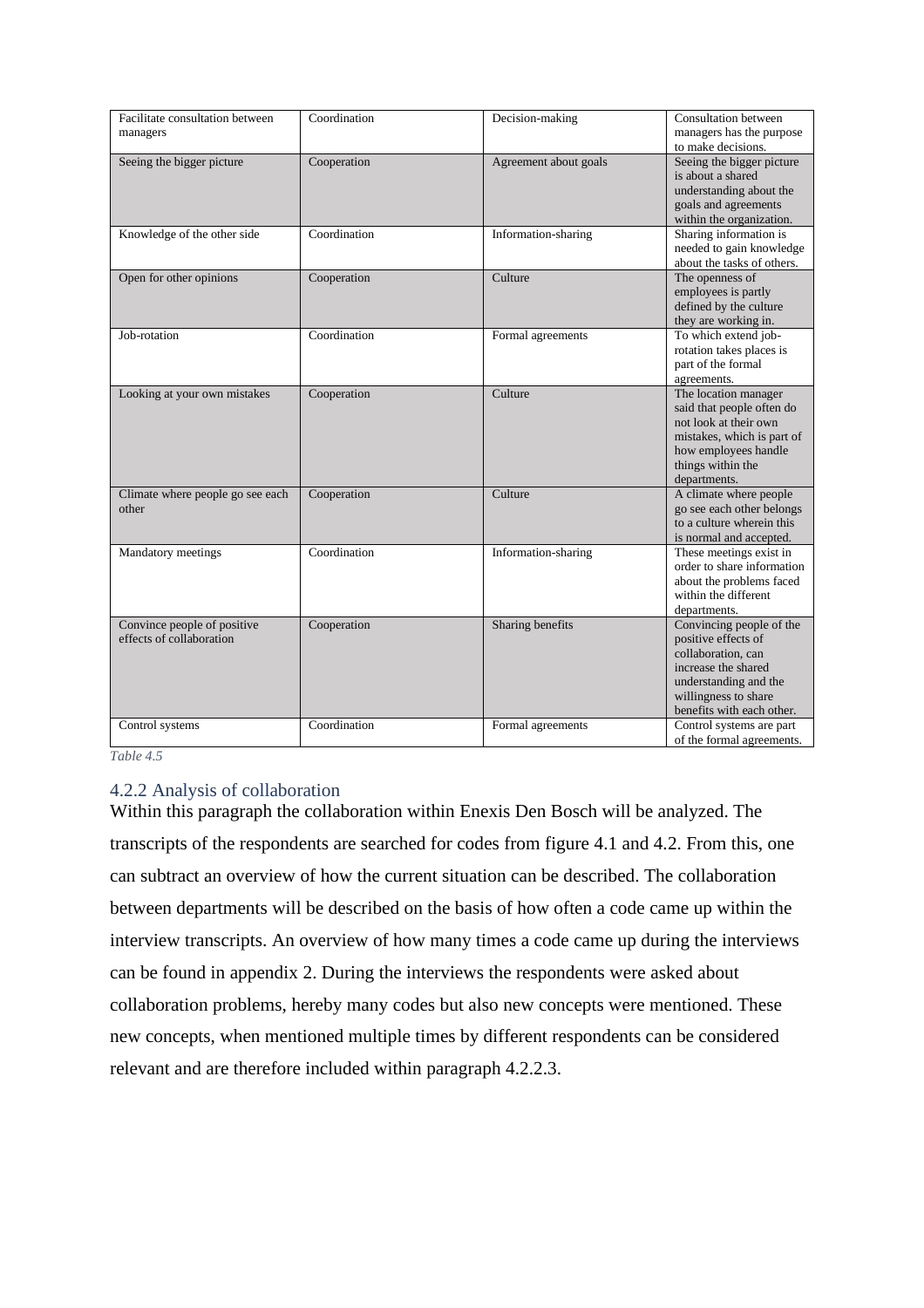### 4.2.2.1 Coordination findings

Starting the analysis of the collaboration between departments with the concept of coordination. As can be seen in figure 4.1 coordination can be described on the basis of multiple codes. The code that stood out the most and was mentioned by many respondents was the "importance of the knowledge of task of others". Some respondents talked about the differences in background between team-managers whereby some team-managers did not possess a technical education. One respondent for example said:

*"Due to my technical expertise I know exactly what's going on at the work floor, I won't manage a group of people outside my expertise. But I see the opposite happening within the organization"* 

Others also indicated to encounter difficulties due to the fact that not all teammanagers have technical expertise. They said when other team-managers lack on technical experience they sometimes make decisions that cannot be achieved, which in the end causes problems for me or others. But not all respondents were focused on the technical differences between managers and employees. Some addressed the importance to know what other colleagues are doing to adapt their behaviour to the needs of others. One of the respondents said:

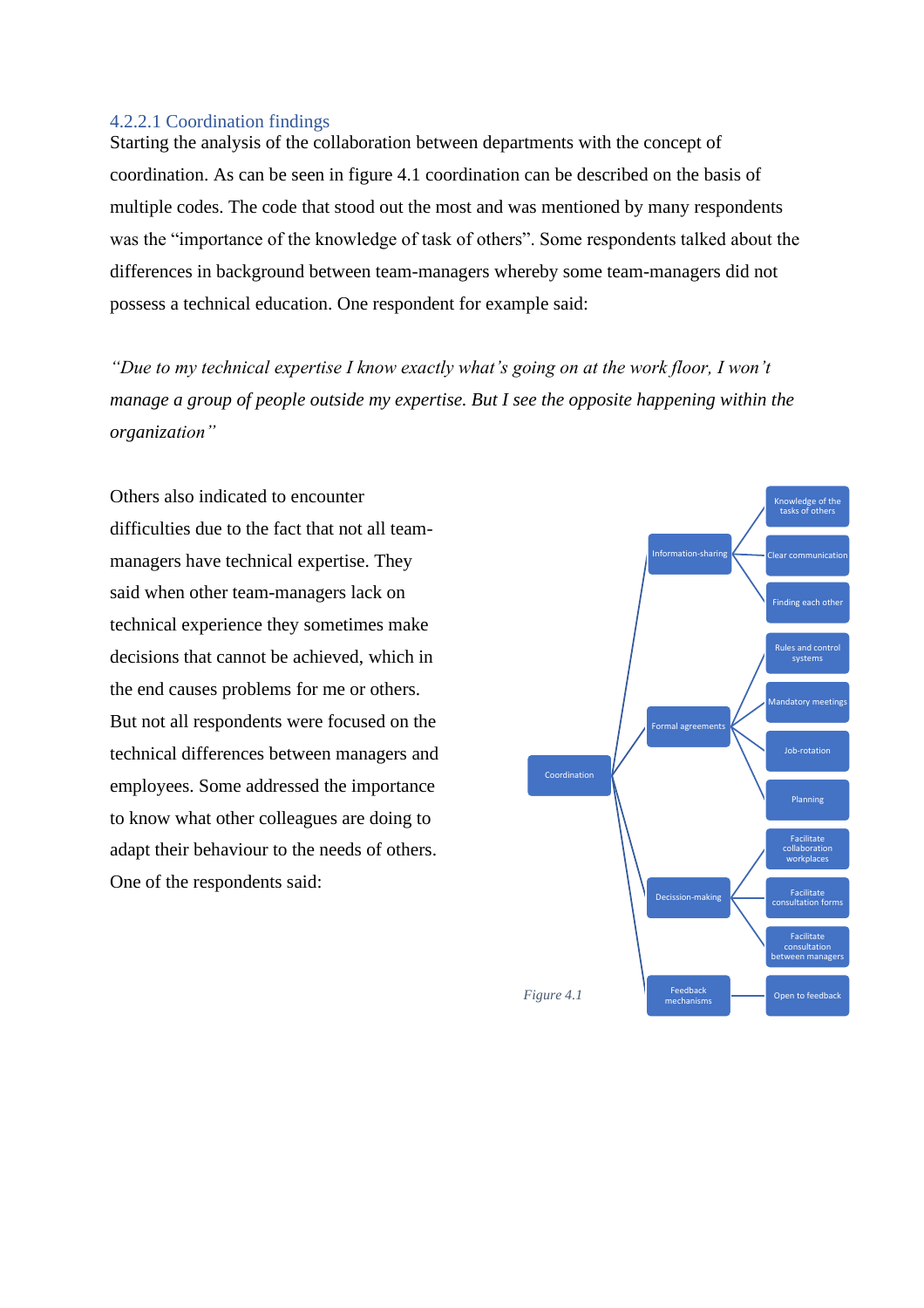*"When you know what your colleague is doing you can adjust your behaviour, and in the end find a compromise that suits both sides. We should do this more often".*

Another respondent adds to this that when people do not know what the other is doing, you get separate groups within the organization which will live their own life. Which according to them happens within the organizations.

Continuing with the next codes related to coordination, clear communication and Facilitate consultation forms. Clear communication is also connected to the previous code of improving the knowledge of others. At the moment the communication within Enexis Den Bosch is not optimal. One of the respondents said:



*"Sometimes two different employees work consecutively on one project but never meet each other. There are no systems where they can write down what they did to prepare the other".* 

This situation shows communication difficulties within Enexis. But they also face communication problems between different departments, respondents talked about situations wherein one department outsourced work from their department to another without consultation. Which led to extra work and delay of other projects.

Then, clear communication is also related to facilitating consultation forms in a way that consultation forms provide moments where people come together and can communicate with each other. Within Enexis Den Bosch there are different forms of consultations, but they are focused on the collaboration between team-managers. According to some respondents employees on the work-floor do not have the possibility to say what is on their minds. They often only do what they are told without providing input for improvements. Some said they have the feeling they are not heard, causing a lack of commitment.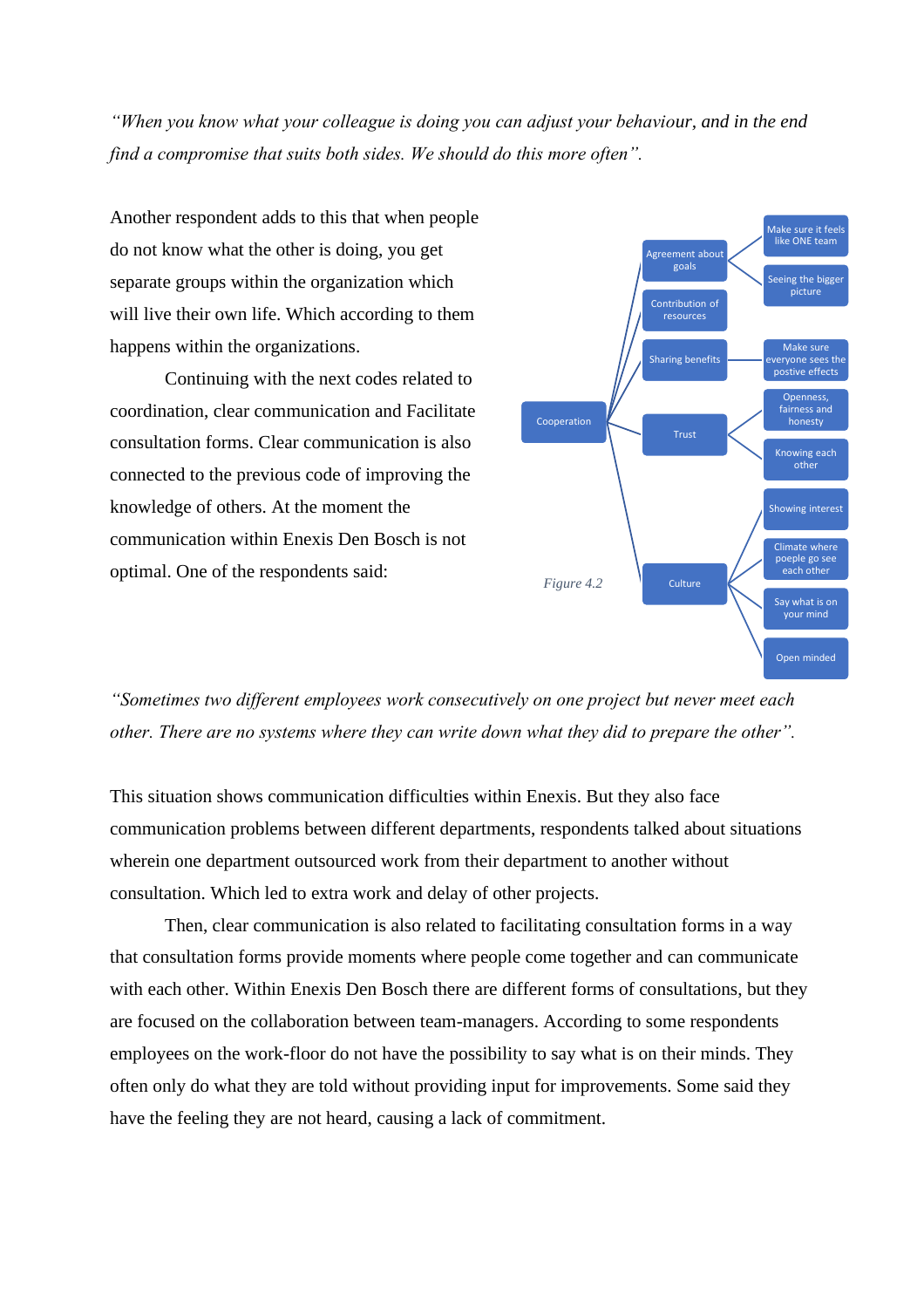*"We can still improve the commitment of our employees, we should involve them during consultation meetings. When we do so, they will become more active to come up with solution for the entire organization".* 

Furthermore, when looking at the table in appendix 2 some other codes came up during the interviews. Job-rotation and open to feedback are the last codes that were mentioned by multiple respondents. Job-rotation within Enexis Den Bosch is about making sure managers and employees know enough about the departments they are collaborating with. This is done in order to improve the coordination, but also to respond to capacity problems. Some respondents even suggest merging different departments to increase flexibility:

*"In times of scarcity it is really important that department work closely together, then employees can easily jump from one department to another. Maybe it is even better to merge the departments, to deal with scarcity problems".*

On the other hand, job-rotation is also important for team-managers. As described before respondents feel there are some team-managers within the organization that lack knowledge of other departments or even of the work-floor of their own department.

Openness to feedback is the last code related to coordination. This occurs in a way that for employees it is hard to look in the mirror. Often times, people first point at someone else before looking at themselves. Therefore, it is hard for others to provide feedback because maybe one will take it personally.

### 4.2.2.2 Summary of coordination findings

So, the biggest coordination problems within Enexis Den Bosch are related to the lack of knowledge of the tasks of others. Some respondents tend to have problems with teammanagers managing teams outside their expertise. Whereby, as they say, "they do not speak the language of the employees anymore".

Further, due to a lack of communication forms and systems Enexis Den Bosch is facing difficulties with seriated tasks. Frequently employees receive little insight in what has been done by their colleagues, which causes delays of the project. Also, because of a lack of clear communication Enexis Den Bosch is failing to keep the same focus for all the departments. Communication is related to consultation forms, within Enexis Den Bosch employees are practically not involved during the decision-making. This leads to a situation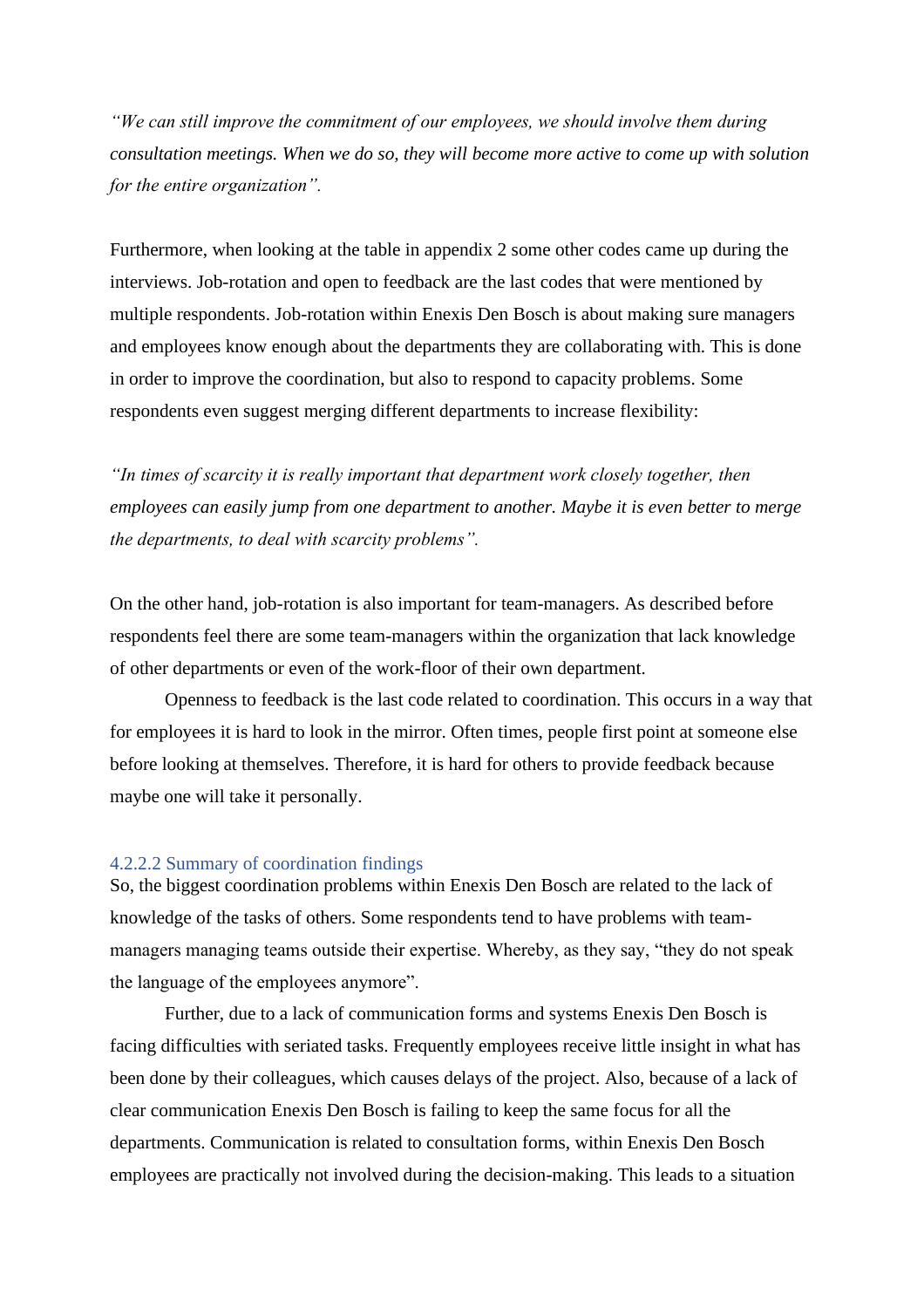wherein employees are not committed to the organizations, and to decisions that do not fit the practices on the work-floor.

Finally, some respondents addressed problems focused on job-rotation and openness to feedback. Job-rotation is closely related to the code knowledge of the tasks of others, because when job-rotation will be used more often employees automatically start to increase their knowledge of the task of others. Openness to feedback is the last coordination code that causes issues in the organization. Because people are not open to feedback it is hard for others to confront them with points of attention.

#### 4.2.2.3 Cooperation findings

The concept of cooperation was also operationalized in multiple codes, which can be found in figure 4.2. From appendix 2 one can extract the codes that came up the most during the analysis. Seeing Enexis Den Bosch as one team was the code was mentioned the most. Respondents indicate a gap between the departments but also say they feel a "we and them" situation towards higher management levels. Even, some respondents mentioned cultural differences between departments:

*"I think there are multiple cultures within Enexis, and that some teams handle situations different as other teams".* 

Later the same respondent also said that he thinks it is in the nature of people to always think about their own tasks first, before thinking about the rest of the organization. And that this will influence the collaboration in a way that it won't be priority number one, but always comes after people complete their own tasks. Furthermore, others also talked about a physical distance between the departments:

*"You also see a physical distance between the departments, when you look out of this window you see the other departments. The only thing that connects us at the moment is that bridge over there".* 

During the interviews almost all respondents indicated there is not only a difficult relationship between departments, but also with higher management levels. According to the employees and middle managers of Enexis Den Bosch this disconnection is caused by the organizational structure, which will be explained in paragraph 4.2.2.5.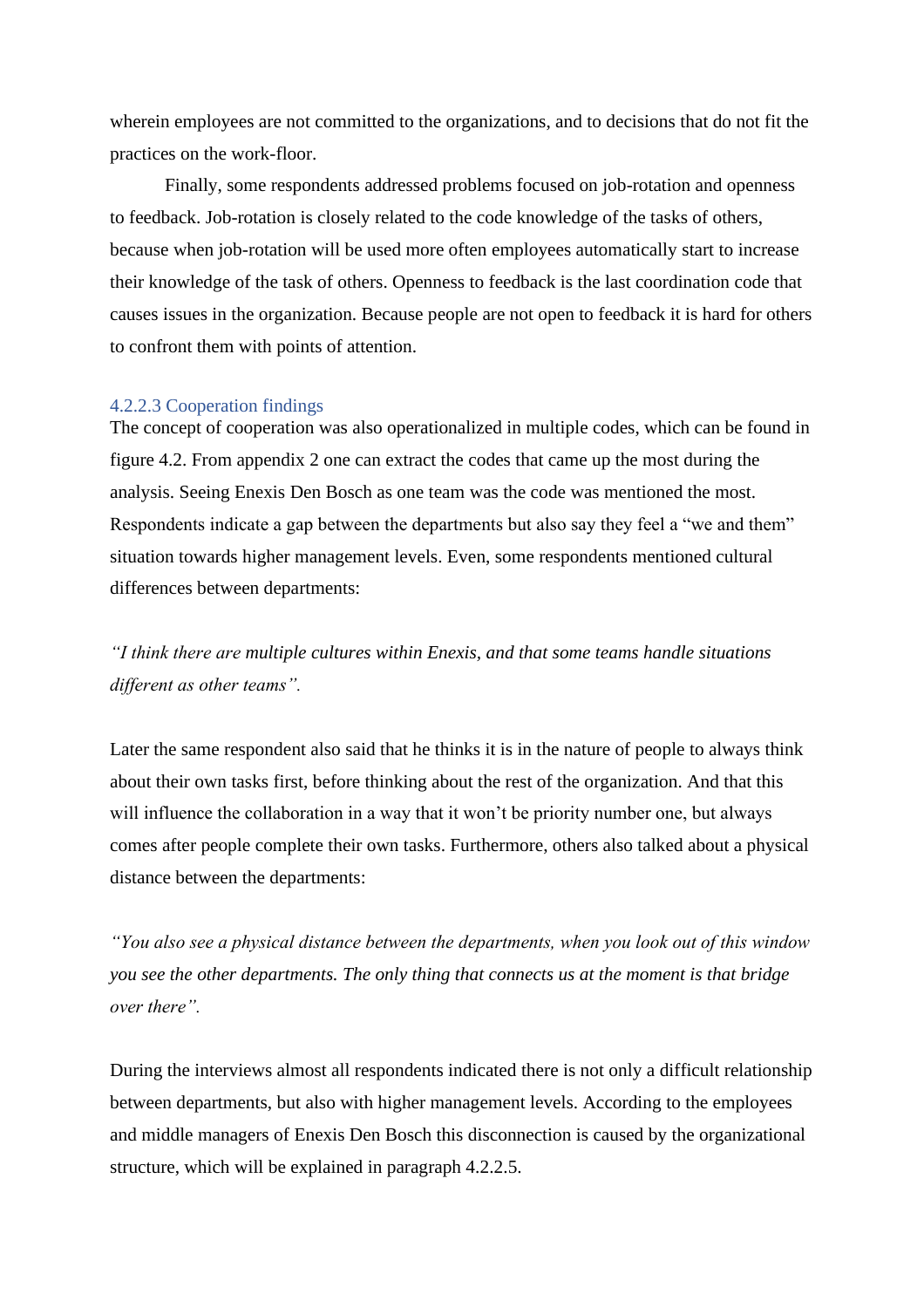Related to the code "make sure it feels like ONE team' is the code of "seeing the bigger picture". Seeing the bigger picture is about looking further than your own department and doing what is best for the entire organization. What can be seen within Enexis Den Bosch is a distinction between departments on what employees think is the most important for the organization. The departments "Engineer & Aanleg" and "Work-force management" are organized to plan the middle/long term activities. Meanwhile, 'Realisatie" is focused on shortterm operations, this difference can also be found in the transcripts of the respondents:

*Respondent 5 E&A:* "*Within this organization you got some team-managers who don't know how to manage an organization. They think everything is perfect when the job is done in a safe and reliable manner, but there are so many more tools that influence how an organization performs in a market".* 

*Respondent 6 WFM: "I think that people who perform the work outside are just very proud of what they are doing, and because of that they do everything to make this a success. Whereby they sometimes end up forgetting other things".*

*Respondent 7 Realisatie: "Enexis is getting paid for maintaining an energy infrastructure network, that is our main business. The rest of the organization should support these activities".* 

Furthermore, employees within Enexis Den Bosch often do not know each other. A strong relationship with the colleague(s) you are working with improves the effort you are willing to make during this collaboration, according to one of the respondents:

*"You don't know these people from other departments, thereby you automatically make less effort to solve problems. When you know each other you just make more effort".* 

Also, within Enexis Den Bosch there are nearly no activities focused on making sure people get to know each other. Which can be seen in the behaviour of the employees who don't do their best to know their colleagues. But the respondents on the other hand indicate the importance of knowing each other and building a relationship of trust: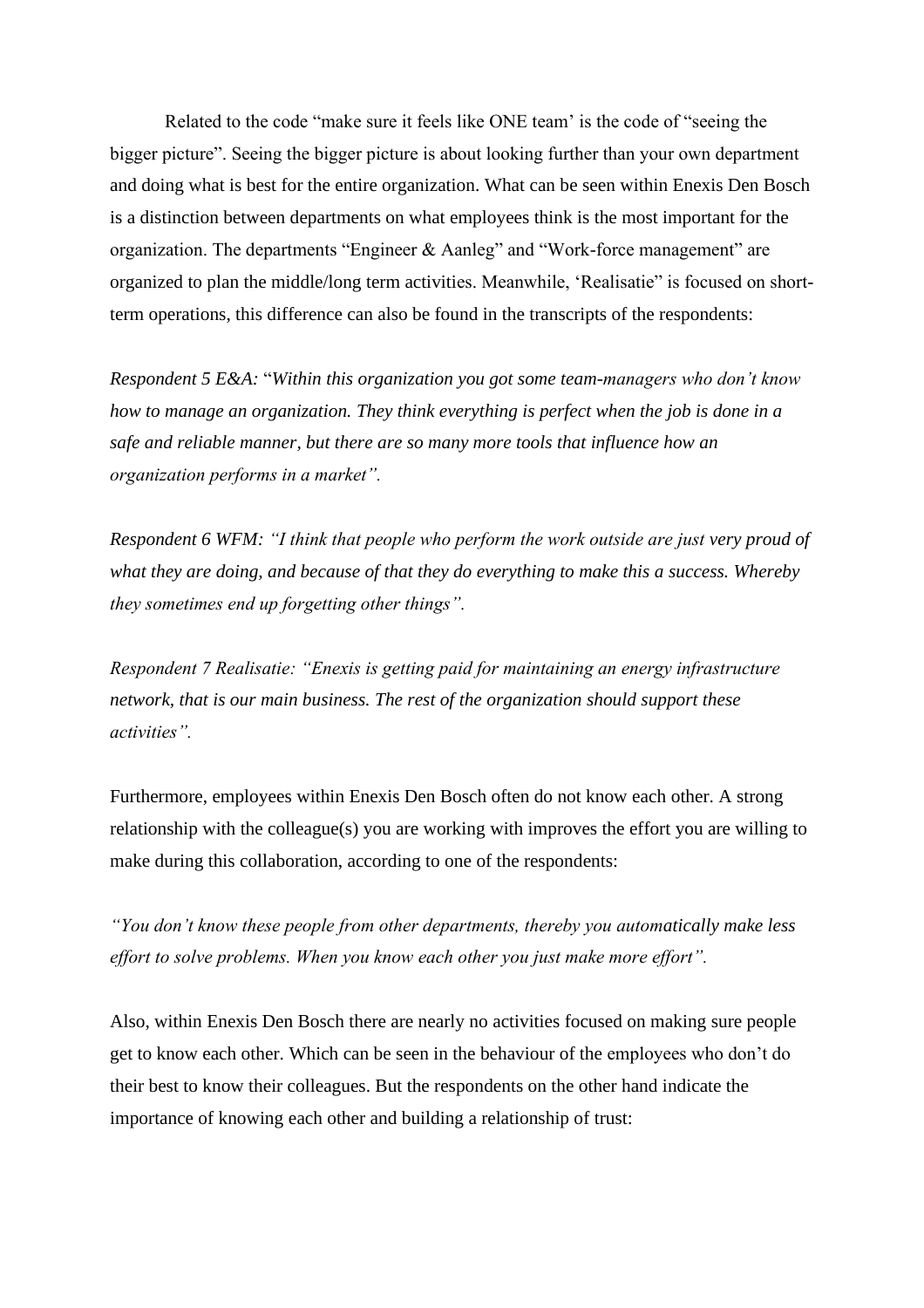*"Building a relationship of trust is a condition to facilitate a professional collaboration, when this condition is met people know what they can expect from each other".*

Building this relationship of trust is harder with people who do not fit your personal norms and values. Colleagues from different departments share other beliefs, norms and values and maybe work for Enexis Den Bosch for another reason. One of the respondents points out that he sees colleagues working for Enexis with reasons that do not fit organizational goals. For example, they see Enexis as a way to show their skills in order to find another (better) job.

The last relevant code related to cooperation is "Make sure everyone sees the positive effects". This code is about involving employees in the decision-making process in order to show them the positive effects of the collaboration between departments. Often employees are mainly focused on their own tasks and do not see the benefits of closely working together with others. Sometimes work takes a bit longer because tasks are performed by students under supervision of employees. But this causes complaints among the employees because they do not see the future benefits. Also, many employees have negative opinions about innovations. A respondent said the following about it:

*"At the moment we are implementing a new system which records what has been done by one employee, so the next employee knows exactly where to continue. But people show resistance to this system because they think it will shorten their freedom".* 

#### 4.2.2.4. Summary cooperation findings

Thus, within Enexis Den Bosch employees sometimes do not see the organization as a whole but are primarily focused on their own department. This causes cooperation problems in a way that employees prioritize their own tasks and problems first, and only later start looking at mutual problems. Also, there is a lack of connection between Enexis Den Bosch and higher management levels. Among the employees this comes back in the form of us against them mentality.

The second code that stood out during the analysis was about seeing the bigger picture. Employees of the departments have a different view on what is the most important for Enexis Den Bosch. "Realisatie" is focused on the short-time operations meanwhile "Workforce management" and "Engineer & Aanleg" are mainly focused on the middle/long-term operations. Which influences the collaboration between these different departments.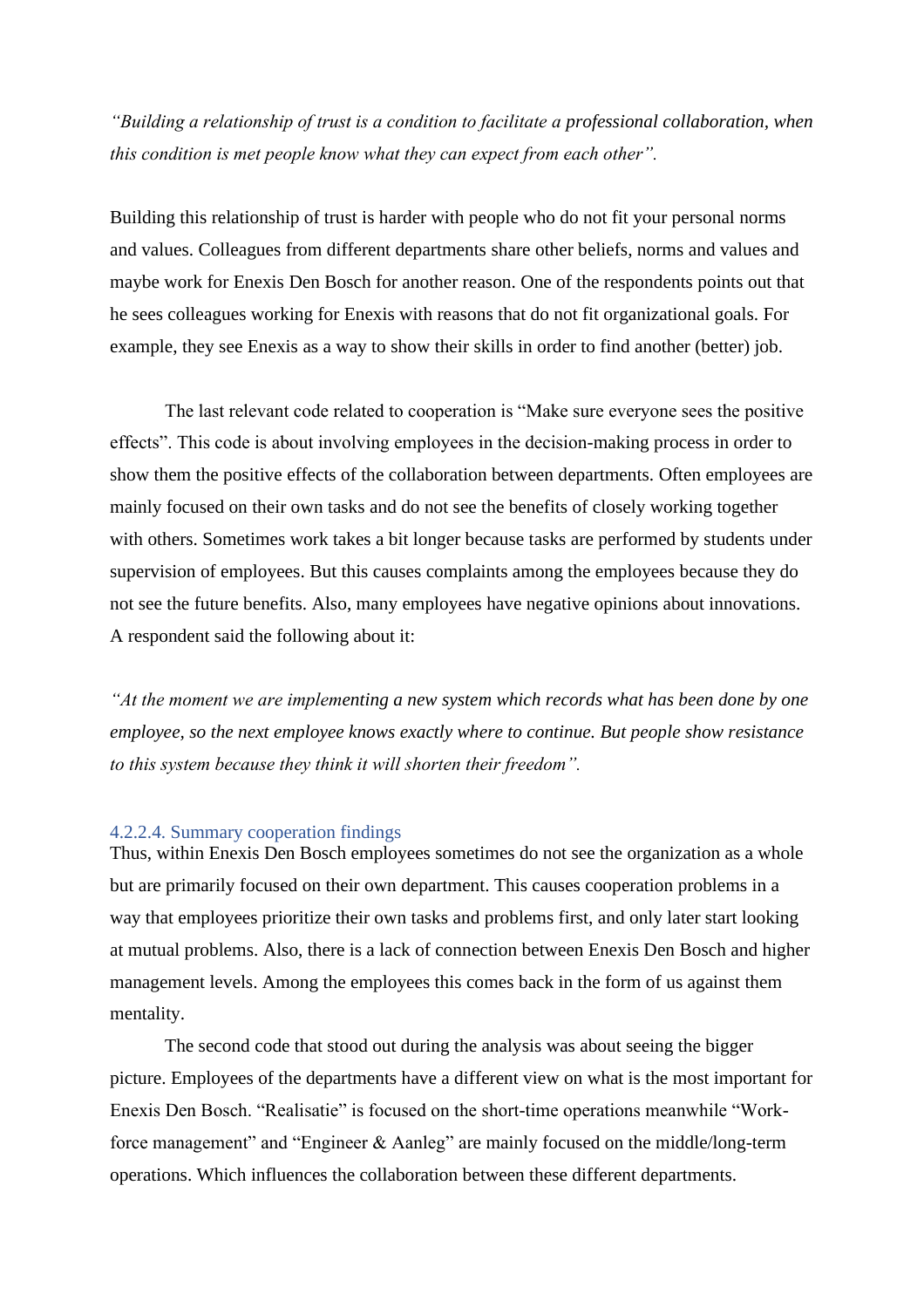Cooperation within Enexis Den Bosch copes with problems because employees do not know each other personally. Consequently, employees don't make that much effort to solve problems or to help their unknown colleagues. But also personal differences worsen the collaboration between employees and departments. These differences are causing situations wherein employees do not trust each other.

Finally, the vision of some employees in narrowed down to their own tasks and therefore do not see the bigger picture of the organization. They are complaining about innovations and agreements which are implemented in order to improve Enexis Den Bosch as a whole.

#### 4.2.2.5 Extra codes from the respondents

During the interviews respondents mentioned new concepts related to the collaboration between departments. This paragraph provides an overview and explanation of the new concepts that came forward during the analysis. A summary of the newly mentioned concepts can be found in table 4.6.

| Concept                | Times mentioned |
|------------------------|-----------------|
| Organizational         | 24 times        |
| structure              |                 |
| Priority               | 12 times        |
| Goals                  | 11 times        |
| Knowledge at the right | 13 times        |
| place                  |                 |
| Time pressure          | 8 times         |

*Table 4.6*

Organizational structure was mentioned the most by the respondents, this is about how the structure of the organization negatively influences the collaboration within Enexis. Almost all the respondents spoke about an inefficient structure within Enexis. But the structure of Enexis also effects Enexis Den Bosch in a way that when they want to improve something it takes months before it is approved by higher management levels. One of the respondents even said, he does not try to improve things for Enexis Den Bosch anymore, but he only focusses on improving small things for his own team, because he knows it will end up taking a great amount of time.

Time pressure and priority are closely related within Enexis Den Bosch. The code priority is about the situation whereby employees of Enexis Den Bosch prioritize other tasks before thinking about collaboration problems. So, for example team-managers discuss daily issues before talking about improving the collaboration. Time pressure can be seen as one of the reasons for these priorities. In situations where team-managers come together time pressure also causes agreements to become inefficient. During these meetings team-managers discuss relevant issues within the organization and develop solutions for this. But because everybody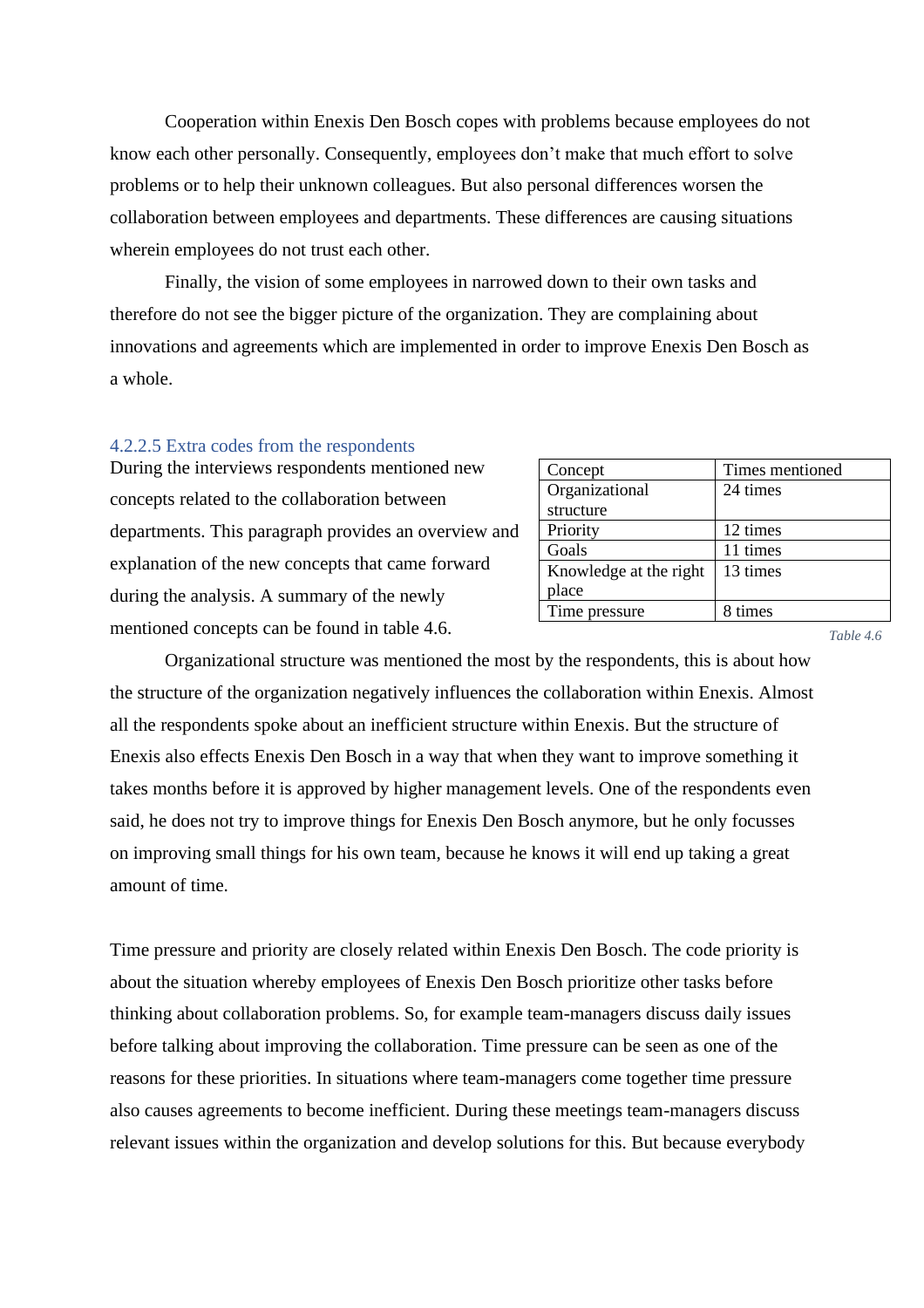is so busy with their daily activities these agreements are forgotten by the time they start working.

Further, respondents miss specific collaboration goals formulated by the organization. The only thing they are working with are general ideas formulated by higher management levels or during team-manager meetings. But often these are forgotten due to the time pressure within the organization:

*"There are no formally stated goals about collaboration, what we see is higher management levels telling us to 'find each other in order to achieve organizational goals'".*

Finally, the last additional code addressed by the respondents is 'Knowledge at the right place' which refers to situation wherein managers or employees do not have the right knowledge or expertise to fulfil tasks they are responsible for. In case of Enexis Den Bosch this is relevant on two levels. Firstly, on the level of team-managers, where Enexis is an organization focused on technical expertise there are few team-managers left with this technical expertise according to the respondents. Secondly, this situation also takes place on higher management levels according to the following quote:

*"Our management grew seriously last years but I miss people with a technical background who know what is going on at work-floor".* 

#### 4.2.2.6 Summary extra codes

In conclusion Enexis Den Bosch has problems with several topics outside the theoretical structure of this research. But because these can still be relevant, they are included within this paragraph. The organizational structure was mentioned the most by the respondents, it is causing a gap between departments and between Enexis Den Bosch and Enexis as a whole.

Then, time pressure and people giving priority to other tasks rather than improving collaboration are the next additional codes. Employees within the organization give priority to tasks closely related to their daily routines and do not focus themselves on collaboration with other employees or other departments. Time pressure can be seen as a reason for this, because employees are so busy with their own daily tasks, there is no time left to think about improving collaboration.

Furthermore, Enexis Den Bosch is lacking on clear collaboration goals. Employees within Enexis Den Bosch only work with general ideas from their team-managers. Besides,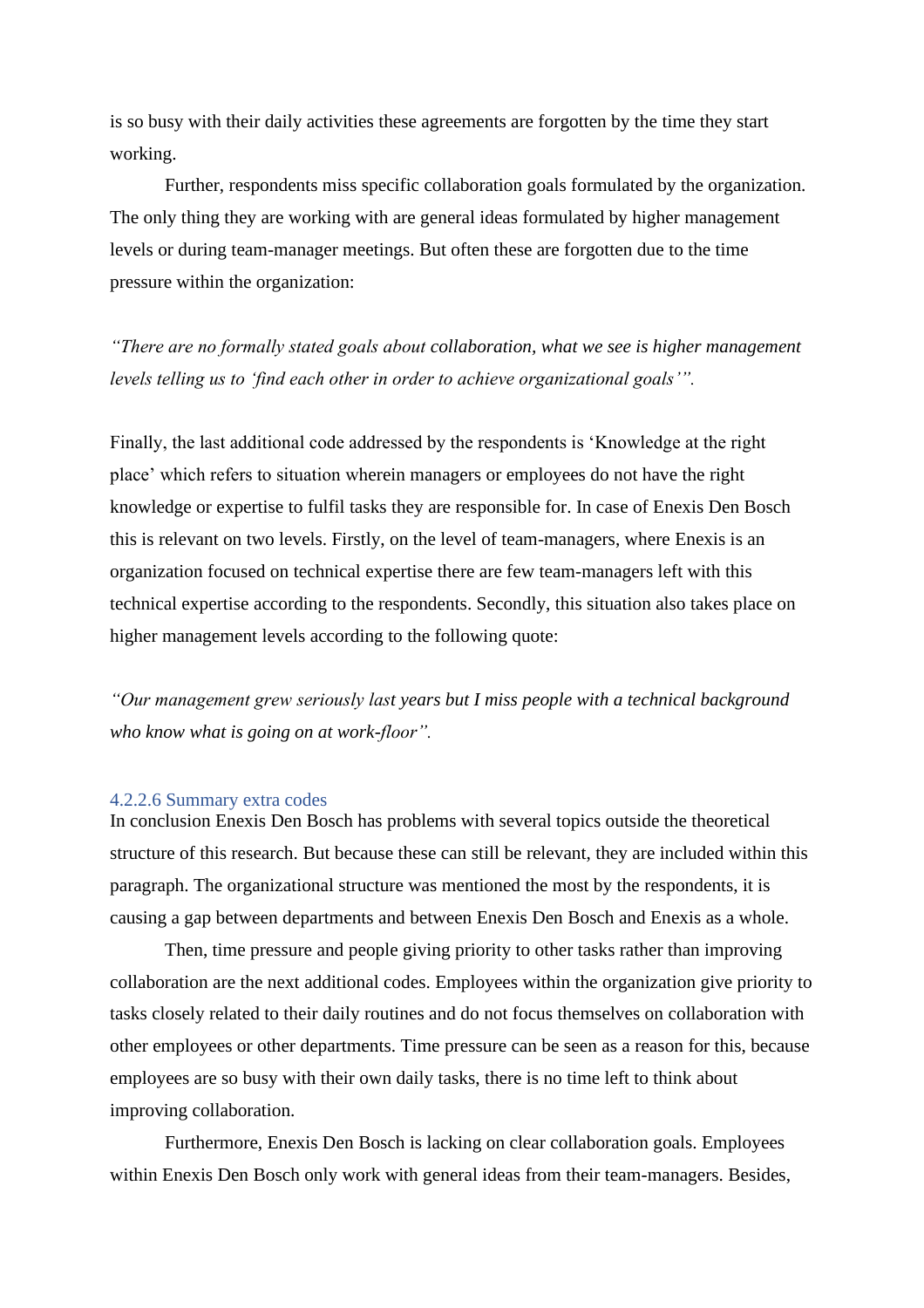higher management levels have problem narrowing down their focus to some specific goals or ambitions. They try to focus on many topics at the same time, which leads to departments making their own considerations on what is important.

Finally, the last problem that stood out during the interviews was about having the right knowledge on the right place. Team-managers but also higher management levels almost don't have technical experience anymore, which is according to some respondents a disturbing movement within Enexis.

### <span id="page-34-0"></span>4.2.3 Hybridity and collaboration

As described in chapter 2, Enexis Den Bosch can be seen as a hybrid organization. This chapter also shows hybridity characteristics within Enexis Den Bosch. Employees talked about the different goals Enexis is pursuing. They mentioned the social responsibility of Enexis in a way that they should manage the energy infrastructure as efficient as possible. But on the other hand, they also talked about the financial responsibilities to her employees.

Further, also mentioned by multiple respondents was the fact that Enexis Den Bosch is semi-governmental structured organization. They indicated to notice that Enexis Den Bosch is not completely focused on making profit, such as other organizations are. But, mainly focus their key activities on providing a reliable energy and gas network and that financial incomes come second.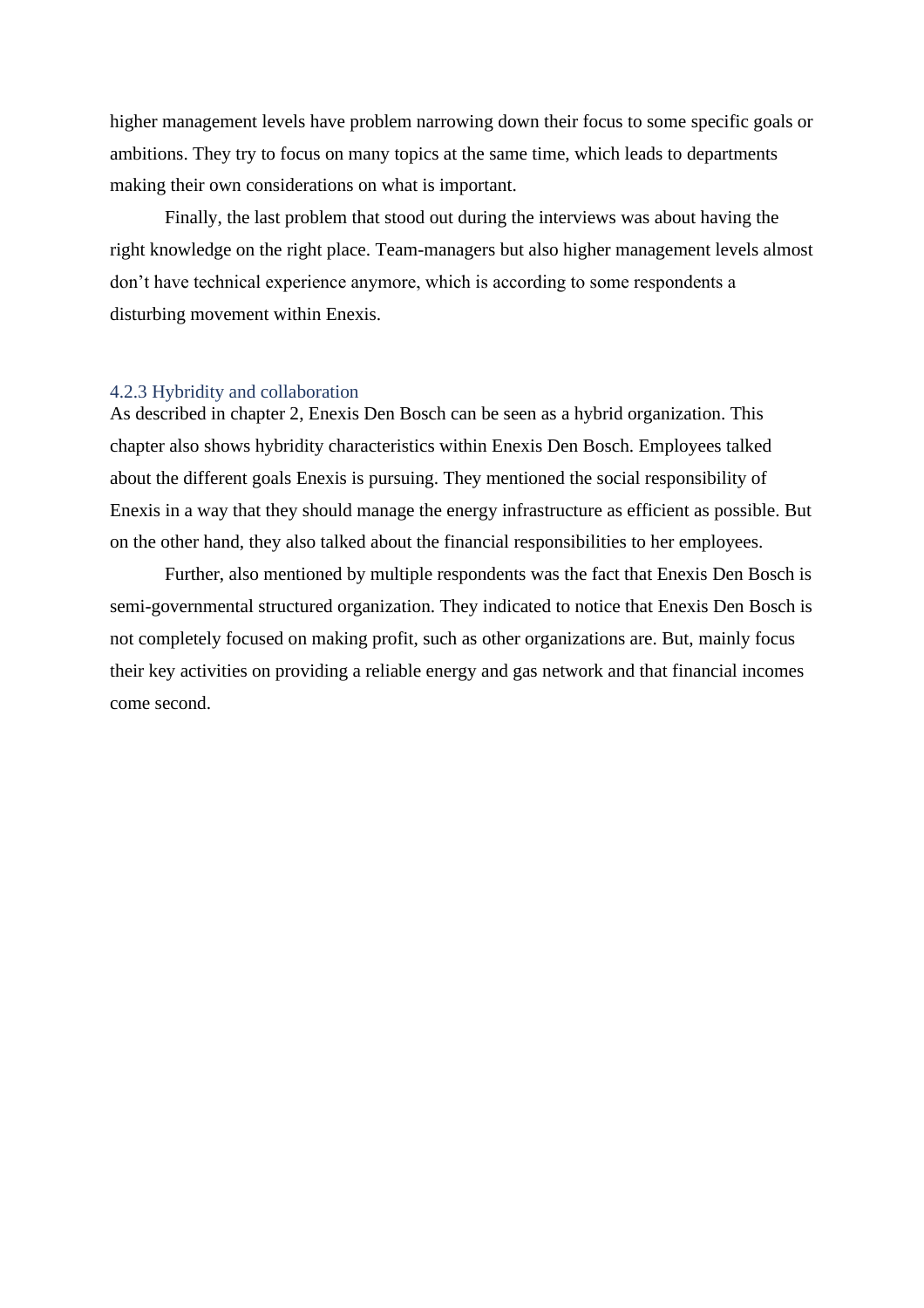## <span id="page-35-0"></span>5. Discussion

Within this chapter the results of this research will be discussed, and a closer look will be given at the theoretical and managerial contributions. Followed up by a critical reflection of the research methods, which will be supported by the limitations. Finally, this chapter will be completed with suggestions for further research.

### <span id="page-35-1"></span>5.1 Institutional logics

In the previous chapter an overview was presented about which institutional logics existed among the respondents, and which logics were dominant per department. These results related to theory and practice, in a way that some results come forward true existing literature. Whereby others are related to the practical expertise of Enexis Den Bosch.

When looking at table 4.2 the first thing that stands out is the absence of some institutional logics. This situation can be explained from several points of view. First, the nonappearance of family related institutional orders may be due to the fact that Enexis is a governmentally owned organization. Which not automatically excludes the existence of family logics, but when a business is family owned it naturally pursues the family logic (Greenwood et al., 2010; Miller, Le Breton-Miller & Lester, 2011). Also, Miller et al. (2011) argue that family logic is related to the amount of family shareholdings. The organization is assumed to follow a family logic when the most influential shareholder is a family, which is not the case for Enexis.

Secondly, the religion logic in its origins was based on Christianity (Friedland & Alford, 1991), and later broadened by Thornton et al. (2012) to cope with religion in general. The absence of the religion logic within Enexis Den Bosch, may explainable due to the decreasing percentage of people actually adhering a religion (CBS, 2014). Because, this absence occurs especially in the Netherland, the country Enexis is operating in, this can explain the absence of a dominant religion logic within Enexis Den Bosch. Then, behaviour related to a state logic is controlled by formal procedures and rules from the government (Scott et al., 2000). The actors of a state logic are governmental officials and decision makers (Freidson, 2001). Taking this in mind, the absence of a dominant state logic can be explained by the lack of governmental officials and decision makers within the organization. Governmental officials do not exist within Enexis because it is a semigovernmental organization, so employees are not directly hired by the government. Furthermore, the absence of decision makers is due to the organizational structure of Enexis appendix 3. Enexis Den Bosch is one of the many semi-autonomous organizations within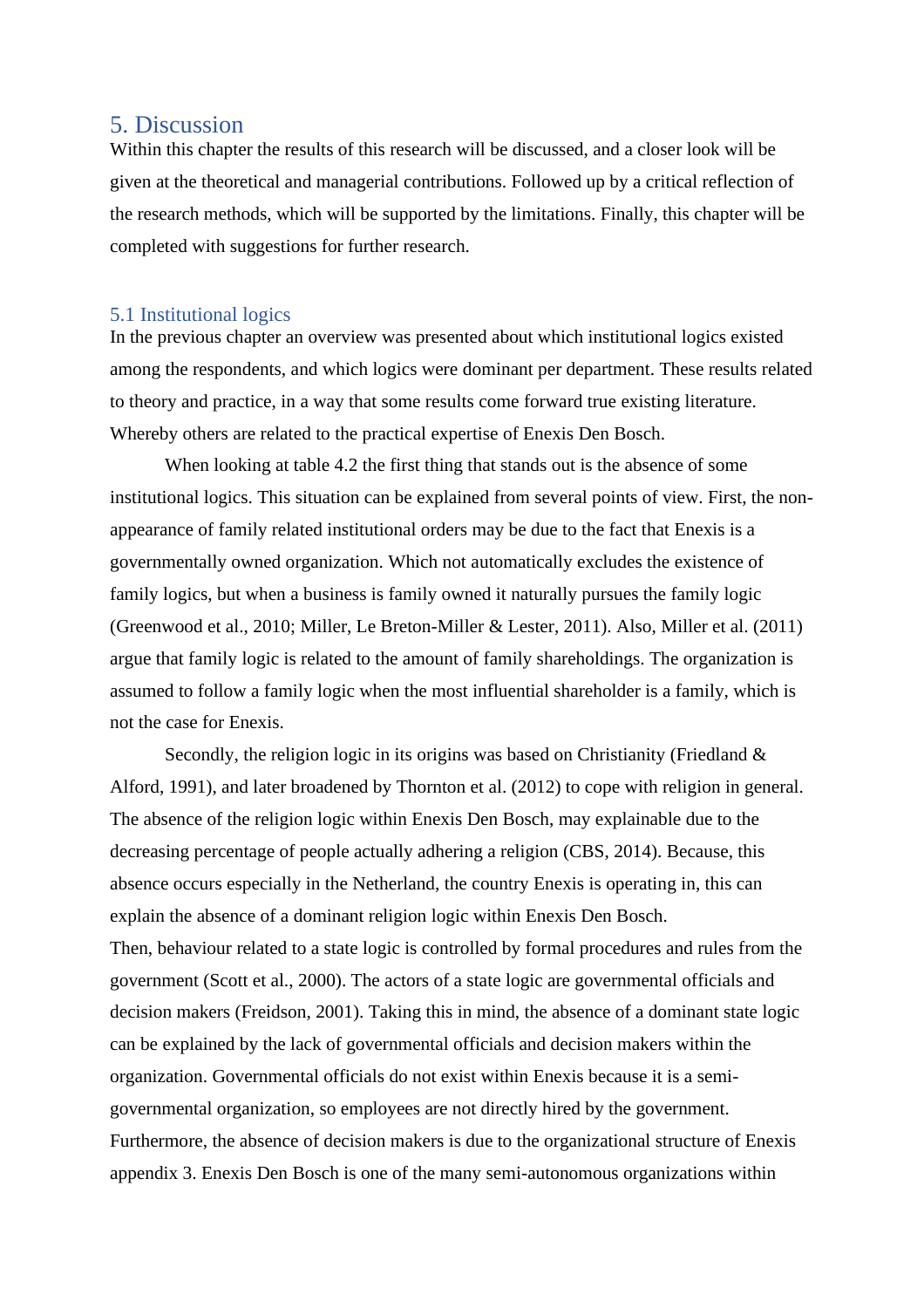Enexis B.V. and therefore decision-making processes take place in higher management levels.

As described in paragraph 4.1.2 a community logic is characterized by strong, affective and solid ties between members of small and restricted groups (Marglin, 2008). But other scholars used different explanations of a community logic, according to Etzioni (2004) it consists the maintenance of universal rights and satisfying individual demands of a community. In order to target shared problems for the common good that are not included within market and governmental mechanisms (Kaghan & Purdy, 2012). Also, an environmental logic belongs to the group of community logics (Ansari, Wijen & Gray 2013). Interesting here is that the above-mentioned distribution between scholars is also present between departments within Enexis Den Bosch. The employees form the departments 'Realisatie' and 'Work-force management' both showed characteristics of a community logic, but with a different motive. Employees from 'Realisatie' mainly showed a community logic as a result of a strong connection with a (small) group within their department. For example, one of the team-managers when asked what he encounters during his job:

*"At the moment I am not struggling with anything, I get energy from my team and the activities we fulfil. And that is because we have a small group of highly qualified technical people, and everyone within this group is enthusiastic and extremely motivated".* 

Another team-manager said the following when asked what motivated him the most:

*"What motivates me the most is taking care of my technical employees who are part of my team. And to make sure these employees can do their work without any disruptions".* 

These examples from the department "Realisatie" show the strong connection between members of a small group and are in line with the findings of Marglin (2008). In contrast to the employees from "Realisatie" who focus their community logic mainly on the tiers between group members, are the employees of "Work-force management" more focussed on external communities. In the following quotation, one of the employees from "Work-force management" talks about what should be the main purpose of Enexis:

*"The purpose of Enexis is providing a reliable energy-network and cope with external changes. Especially now when sustainable energy is gaining more and more attention and relevance. We should do this as efficient as possible because in the end it is not our money".*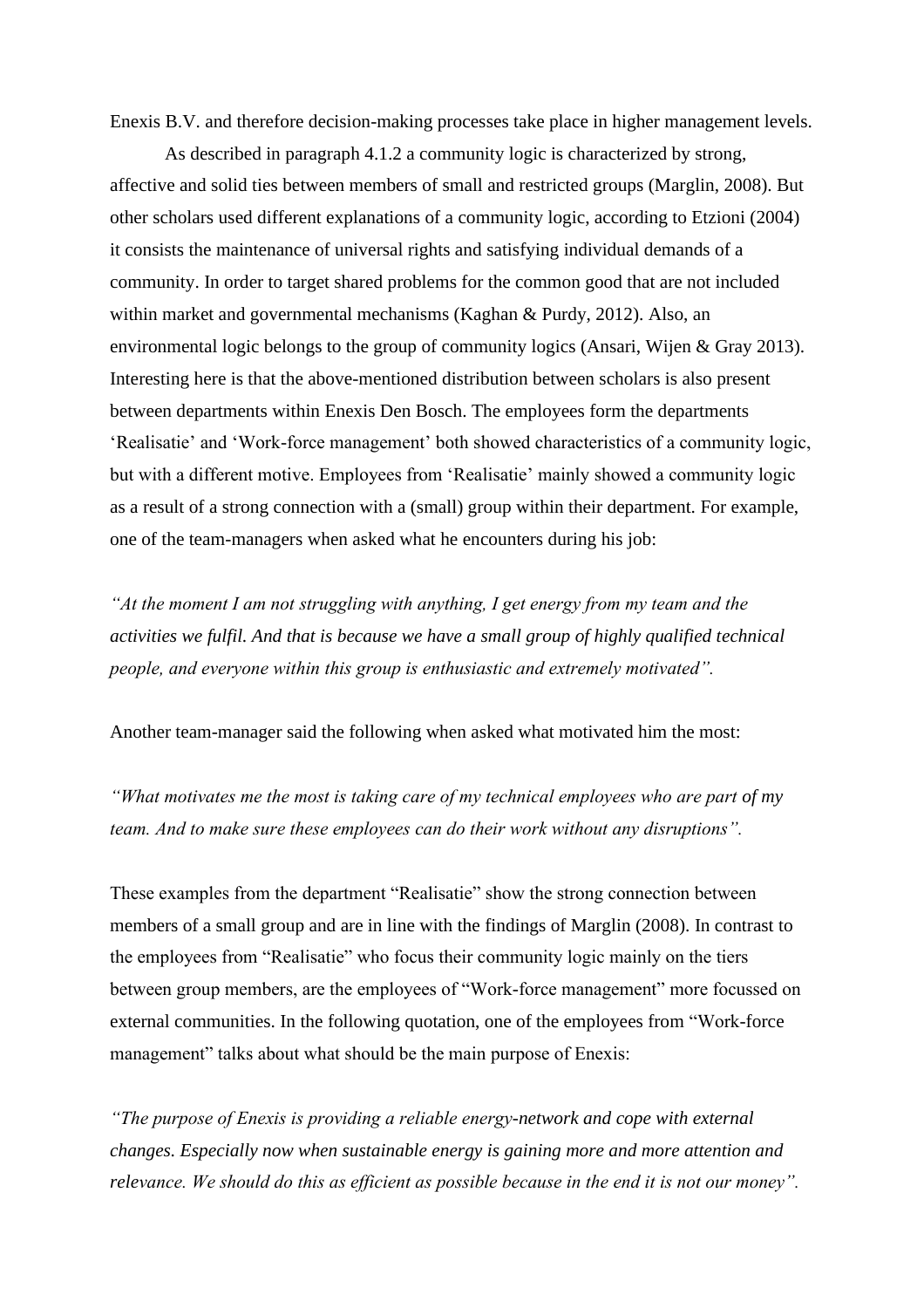Parts of this quotation indicate a more external community logic outside the organization. Enexis should operate *"as efficient as possible because in the end it is not our money"* this is part of what Kaghan and Purdy (2012) described as targeting problems that are not included within market and governmental mechanisms.

Then table 4.3 and 4.4 showed us the existing and dominant logic per department. Here a distinction was made between department "Realisatie" and the departments "Workforce management" and "Engineer & Aanleg". To understand where these differences come from it is important to analyse the formation and the tasks of the departments and to which extent this could explain their dominant logic. "Work-force management" is the department that is responsible for the internal orders of the other departments. Their job is to map the capacity of other departments and make sure the work is evenly divided. Also, they form the bridge between "Engineer & Aanleg" and "Realisatie" and between these departments and higher management levels of Enexis B.V. Because no physical work is done here, "Workforce management" is the smallest department based on FTE's. When linking this information with the dominant logics that occurred during the interviews some relations can be seen. First, due to the fact that "Work-force management" is the link with between the departments and higher management levels it is not surprisingly that the corporation logic occurred. This logic is about doing best for the entire organization and taking in mind the bigger picture. Secondly, the market logic is dominant, which can be explained from the fact that "Work-force management" is in control of the finances and linking different elements within the organization. This in order to create more value for Enexis, which is a key element of a market logic (Rundall, Shortell & Alexander, 2004).

Then the dominant logic of department "Realisatie" is the profession logic. "Realisatie" is the department that performs the physical job at the work floor. They are at the end of the value chain within Enexis and have a strong connection with "Engineer & Aanleg". The management levels responsible for "Realisatie" are formed by former mechanics who are promoted during the years, and therefore are led by their technical background. Taking this in mind it is no surprise that the profession logic is dominant for "Realisatie". A profession logic is about being better at your job, and what came out of the interviews was in line with this. The interviewees all addressed the importance of the core activities and for most of them this was also their leading factor. They said for example: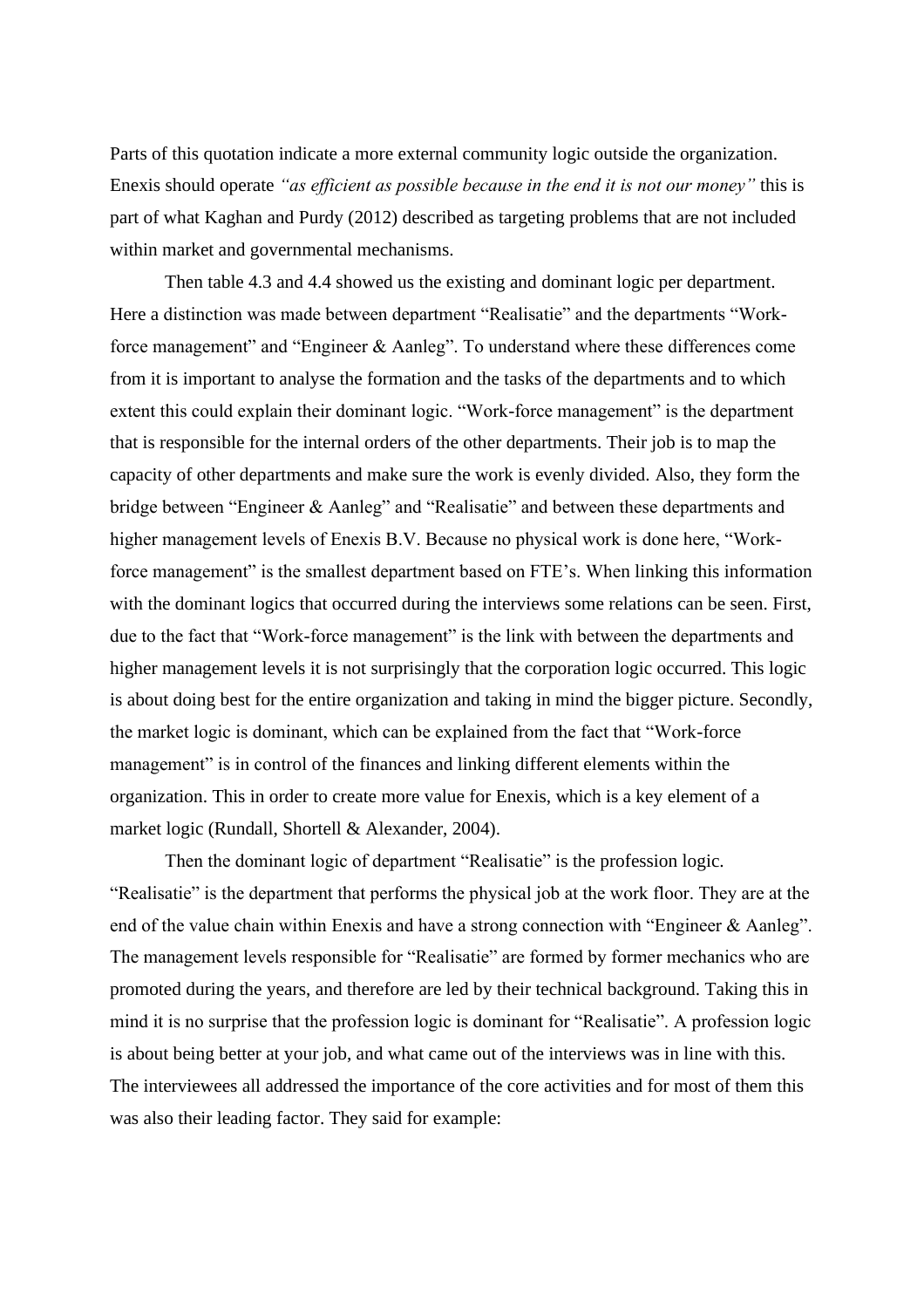"*Other people within the organization do not know what is important for us, we perform the core activities and everything else within this organization should be focussed on facilitating this".* 

This shows the view of the respondent who is completely focussed on core activities and does not care about the bigger picture and what is important for Enexis as a whole. It is because of this that the corporation and market logic are missing within this department.

Finally, when looking at the department "Engineer & Aanleg" we see the same dominant logics as for "Work-force management". "Engineer & Aanleg" is responsible for the preparations and calculations of the projects but is also strongly related with the core activities. One would expect, because of the strong connection with the core activities of the organization, that the logic of "Realisatie" and "Engineer & Aanleg" were more similar. This difference can be explained by giving a closer look at what kind of employees work for the departments. As described above is "Realisatie" formed by former mechanics, who made their way to the management levels of Enexis. But when looking at the composition of "Engineer & Aanleg" there were no employees with technical backgrounds present in the management levels. The interviewees all had different backgrounds, like Sales or change agent. These managers experienced other work environments which are more in line with the market and corporation logic.

### <span id="page-38-0"></span>5.2 Collaboration

#### <span id="page-38-1"></span>5.2.1 Coordination

As described in the previous chapter, Within Enexis Den Bosch there are some employees and managers who have little knowledge about the tasks of others. This was mainly indicated by people from the department "Realisatie" who are dominated by the institutional logic of profession. The profession logic is about being better at your job and focusing on the key operations of the organization. In the case of Enexis Den Bosch these people are focused on the technical aspects of the job. Which is in contrast with the employees from other departments who driven by the market and corporation logic. Their lack of technical knowledge is causing coordination problems between "Realisatie" and the other departments. For example, a team-manager from "Engineer & Aanleg" with a financial background does not have enough knowledge to estimate how long some technical tasks will take. This is causing a delay of the project which influences the department "Realisatie" in a way that they have to wait to start the next step of the project. Knowledge about the tasks of others is also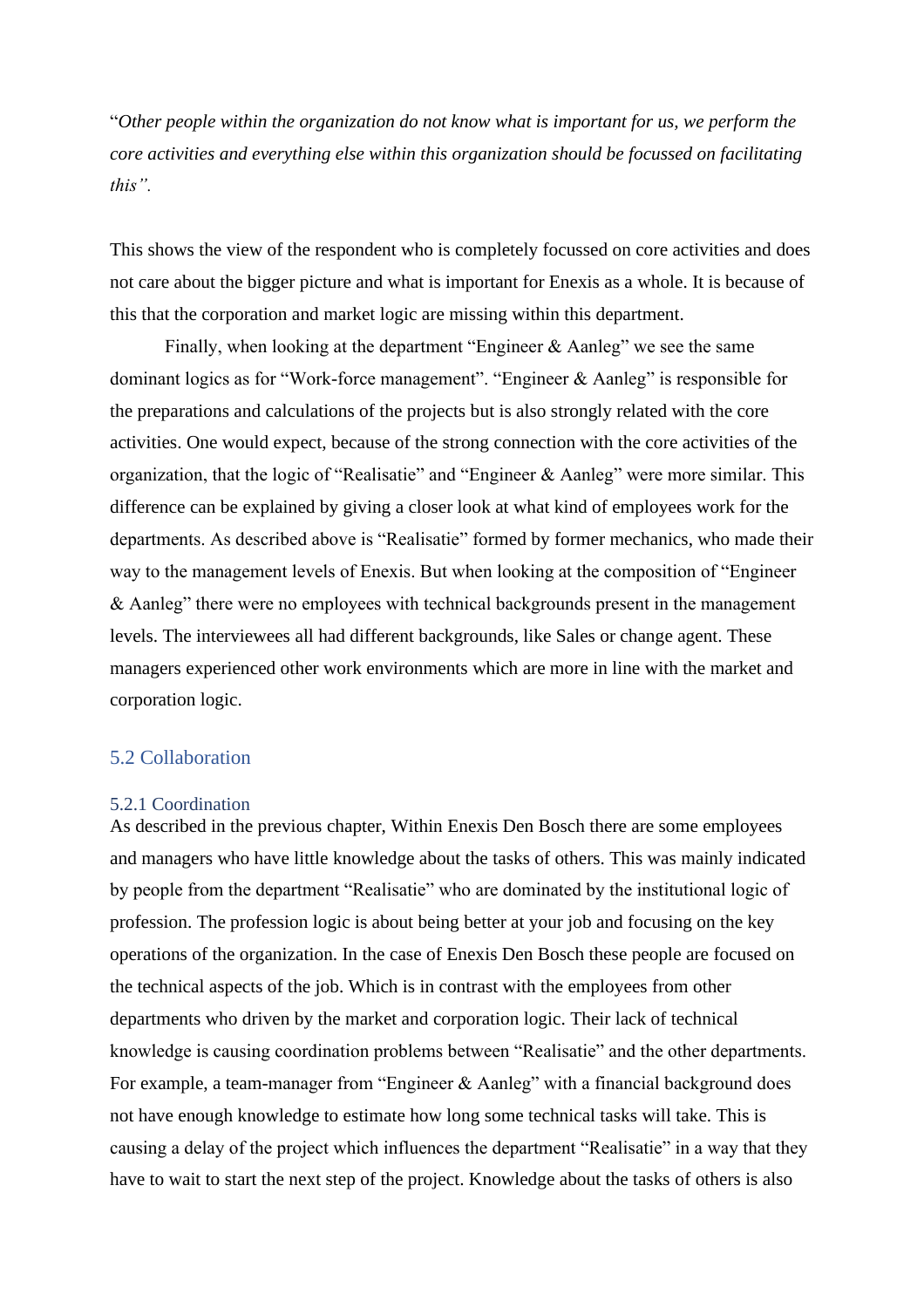important during the collaboration between managers. When you know enough about the tasks of others you can adjust your behaviour in order to find a compromise that suits both sides. At the moment this is missing, people from "Realisatie" are focused on key activities and are not interested in managerial tools. On the other side, people form "Engineer & Aanleg" and "Work-force management" do not have the technical backgrounds they need to empathize with the tasks of others.

Because the communication forms within Enexis Den Bosch are not up to date or inefficient, employees and managers often have no idea where to focus on. In this situation the team-managers from the different departments decide on which concepts or topics his/her team will focus. This results in situations wherein institutional logics unconsciously influence the directions of the teams, and with that also the collaboration between the departments. Managers with a dominant profession logic will unknowingly steer their team to focus on key operations. Meanwhile, managers with a dominant market or corporation logic will focus their team on reducing costs or improving efficiency in order to achieve organizational goals. Which comes back in the following sentence of respondent 4:

*"I notice that different departments are focusing on different goals, or that they try to reach the same goals via other ways".* 

Clear communication is related to facilitating consultation forms, because during these consultations forms managers or employees have the possibility to communicate directly. But how managers consort these consultation forms partially depends on their dominant logics, which came forward in the way managers from different departments talked about the same meeting.

Manager 'Realisatie': "*Apparently tomorrow is another team-manager meeting, we talked about it, but we did not really prepare this meeting. It is so busy, you got lost in the amount of work".* 

Manager 'Engineer & Aanleg': *During the next team-manager meeting all the teammanagers will present some problems they are facing. Together we will talk about these and try to come up with solutions".* 

These quotes show the influence of dominant logics in a way that both managers look completely different to the same meeting. The manager from 'Realisatie' who has a dominant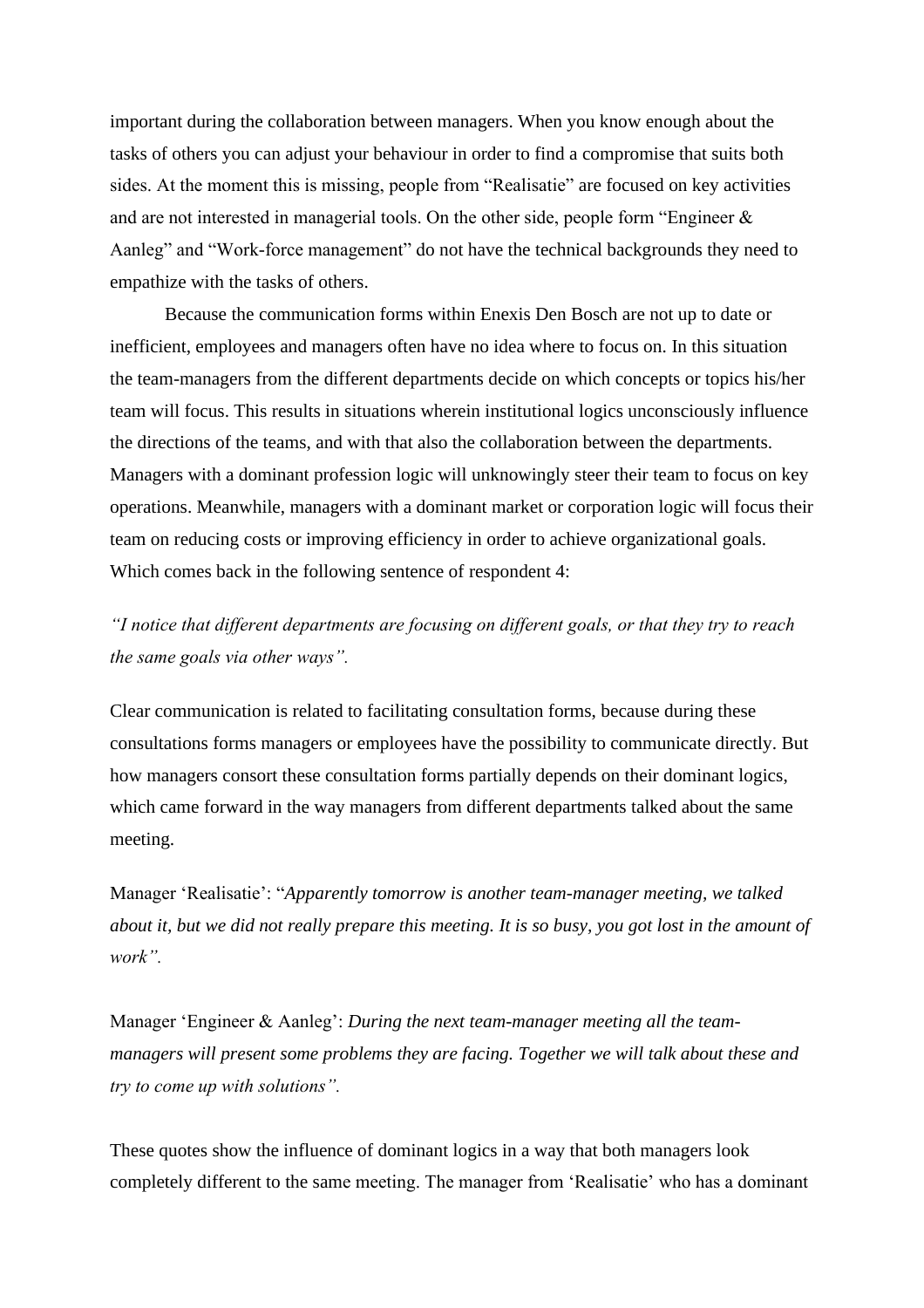profession logic, placed the meeting on a second place the moment it got busy. He does this because he is focused on daily operations and probably thinks these are the most important. On the other hand, the manager from 'Engineer & Aanleg' takes the meeting very serious and assumes all the team-managers prepared the meeting, despite the time pressure within the organization.

Job-rotation within Enexis Den Bosch has the purpose to make sure people get to know each other, are flexible employable and learn more about the tasks of others. These goals are all in line with improving Enexis Den Bosch as a whole. Institutional logics indirectly influence these goals because they influence the way employees/managers react to job-rotation. Often times, daily operations take a greater amount of time during job-rotation, because some tasks can be new for the employees. What can be seen within Enexis Den Bosch is that people with a dominant profession logic complain about these situations. They want to fulfil the tasks as efficient as possible, which is not the case when someone performs the task for the first time. On the other hand, employees from the other departments who are dominated by a market and corporation logic do not complain or complain less. They think further than this moment in time and see job-rotation as an investment which will help the organization in a later stage.

#### <span id="page-40-0"></span>5.2.2 Cooperation

During the interviews respondents indicated different groups within the organization. There are cultural differences between the departments and Enexis Den Bosch does not feel like ONE team, but more like different groups that perform their own tasks. Conflicting institutional logics can maintain these differences, because team-managers with conflicting institutional logics will guide their teams different. This leads to disconnections between employees from various departments, and in the end will complicate the collaboration between departments/teams.

The greatest impact from institutional logics within Enexis Den Bosch was shown on the code 'seeing the bigger picture'. It is about looking further than your own department and perform tasks conform organizational goals. What one can see inside Enexis Den Bosch is that many employees priorities their own daily operations above operations related to the Enexis Den Bosch as an entirety. But employees also complain about tasks that are not directly related to their own tasks. When looking to this situation from an institutional logic view, things can be easily explained. The employees that are mainly focused on their own tasks and are complaining, come from the department 'Realisatie'. This department is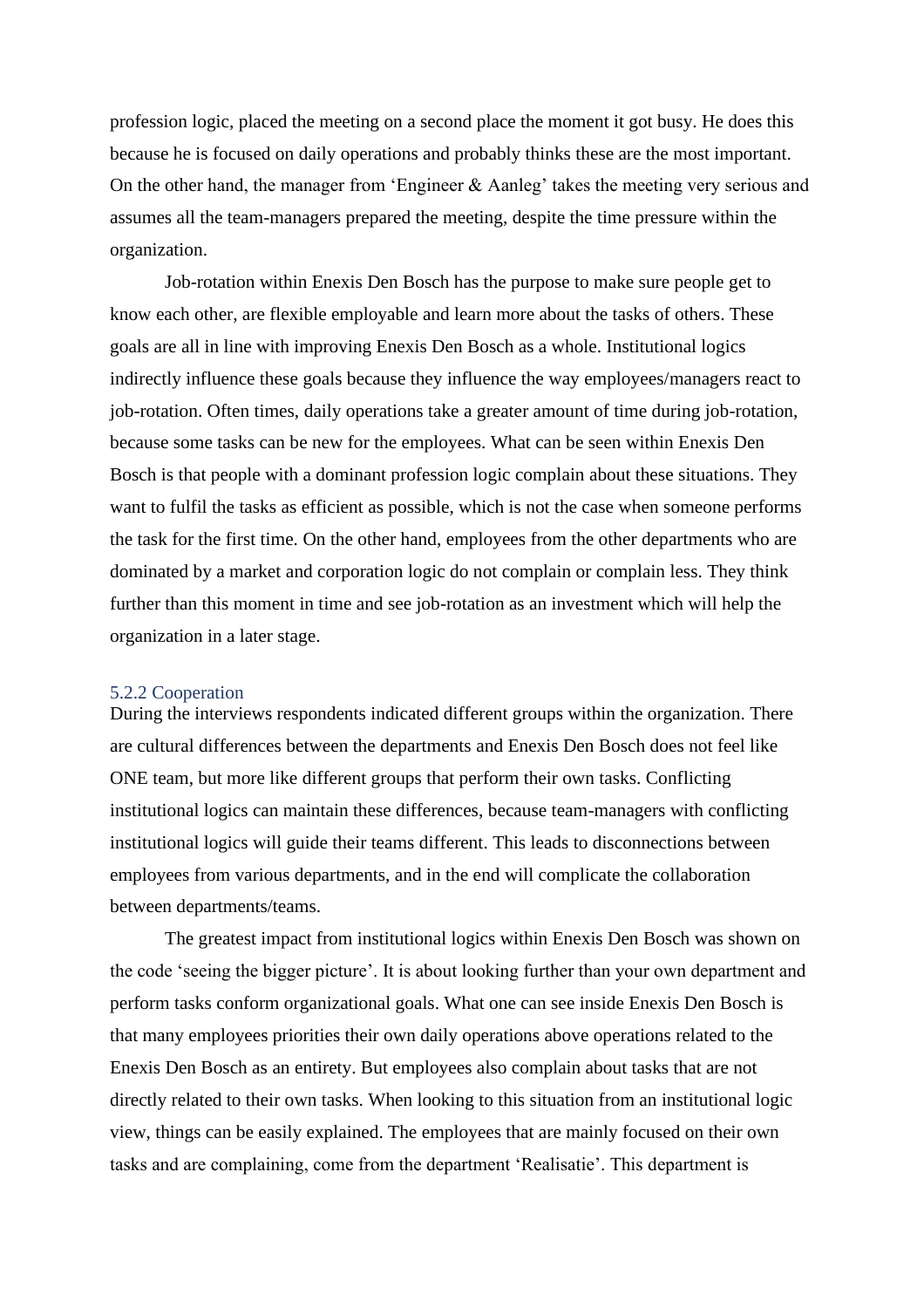characterized by a dominant profession logic. The profession logic is known for its practical view on organizational operations, and a lack of seeing the bigger picture. So, employees from this department see some tasks as extra and distracting from their daily routines, causing them to complain. The departments 'Work-force management' and 'Engineer & Aanleg' are not influenced by a dominant profession logic, but by a market and corporation logic. These logics are more focused on the bigger picture and what is important for the organization to survive and grow. Therefore, they pay attention to efficiency or collaboration goals, which leads to friction with the department 'Realisatie'.

The next cooperation problem that came up during the analysis was about employees not knowing each other. This is due to the organizational structure and culture within Enexis Den Bosch. Institutional logics indirectly influence the individual relationship with colleagues. Employees indicate a healthy relationship with their colleagues is build on trust, and it is harder to build up trust with people that do not fit your personal norms, ideas and values. These norms, ideas and values are influenced by the dominant logic of this particular individual. A respondent said he sees employees within the organization working for personal goals and promotions, and that they are not fully committed to organizational goals. Because this behaviour does not fit with his personal norms, ideas and values he finds it hard to build a relationship of trust with these employees. Which in the end influences the collaboration between them.

Finally, the code 'Make sure everyone sees the positive effects' is related to the code of 'seeing the bigger picture'. Just as for that code, the dominant profession logic of the department 'Realisatie' is causing employees to complain about some tasks that are formulated in order to improve organizational goals. Their view is narrowed down to daily routines and operations, what leads to issues with the other departments, who on their turn see the positive effects of these operations.

#### <span id="page-41-0"></span>5.2.3 Additional codes

As described in paragraph 4.2.2.5 are the codes time pressure and priority closely related. Time pressure can be seen as a reason for people to prioritize daily operations above others. Dominating institutional logics influence both concepts, first a dominant logic will influence the maximum from where time pressure will be felt by the respondent. But also, how they will react to this pressure, people who worked in a stressful environment are more likely to feel less time pressure. Secondly, dominating institutional logics influence the code 'priority' in a way that employees dominated by a profession logic will first focus on their daily tasks.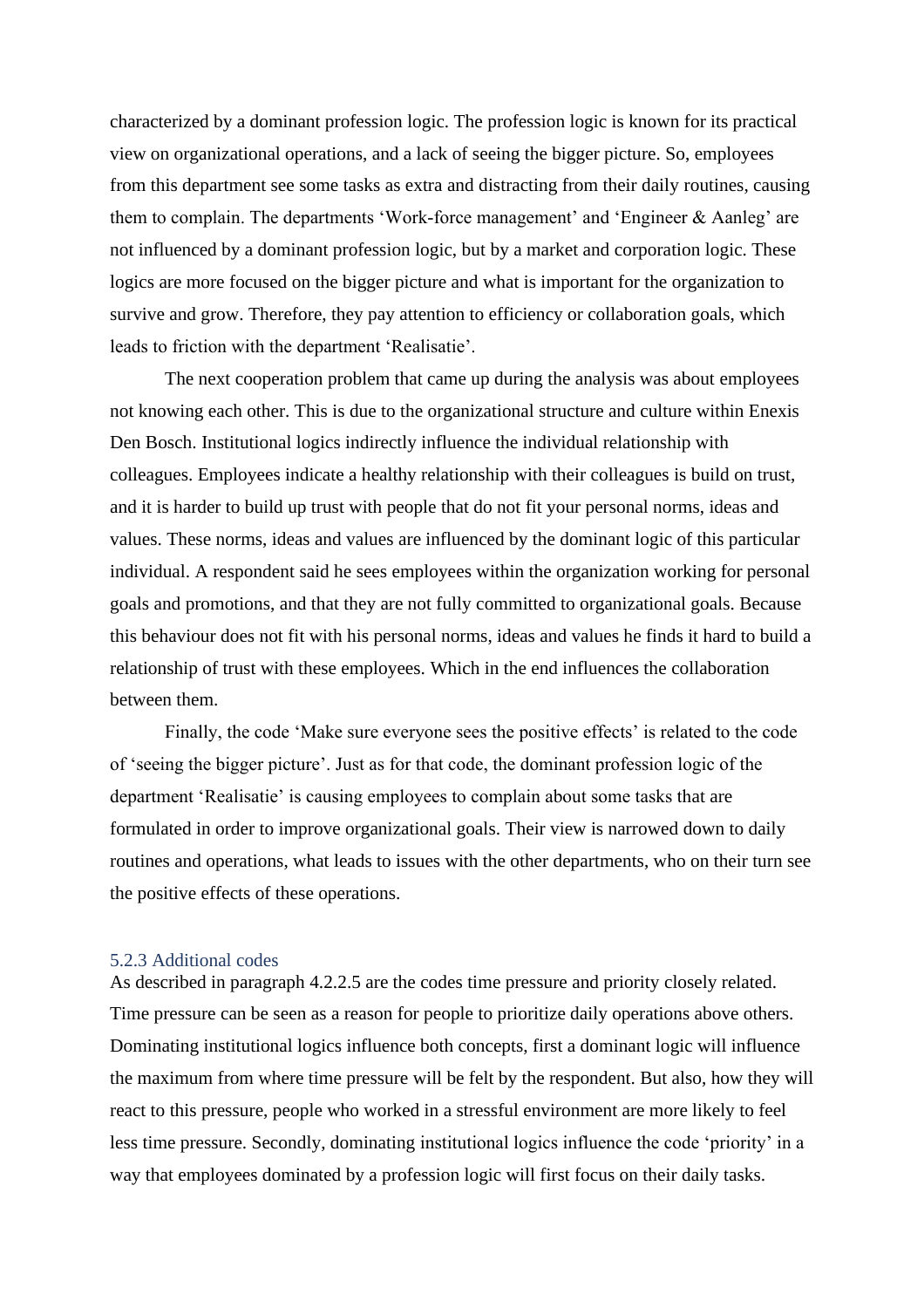Meanwhile, employees dominated by a market and corporation logic are more open for extra tasks focusing on for example collaboration.

Employees within Enexis Den Bosch miss formulated goals and ambition focusing on specific organizational topics, like collaboration or efficiency. The dominating institutional logics within the departments do not influence this problem. Only, the dominating institutional logics from departments in higher management levels, but they lay outside the lines of this research.

Finally, 'Knowledge at the right place' is the last additional code addressed by the respondents. This code is influenced by institutional logics in a way that they determine how a team-manager is leading his team. Team-managers from 'Work-force management' and 'Engineer & Aanleg' will lead their teams focusing on overall goals. In the meantime, managers from 'Realisatie' lead their teams with the idea that daily operation are the most important. But there is no good or wrong based on this code, because both groups will contradict each other. Respondents from 'Realisatie' said they see too little technical employees in the management layers. And on the other hand, respondents from the other departments say the managers from 'Realisatie' do not know how to lead a team.

### <span id="page-42-0"></span>5.2.4 Hybridity within Enexis Den Bosch

During the analysis multiple hybridity characteristics came up, but how these relate to the existing hybridity literature will be discussed in this paragraph. As shown in table 4.1 multiple different conflicting logics occur within Enexis Den Bosch, which is in line with the research of Jay (2013). Who described hybrid organizations as organizations wherein multiple institutional logics are combined to solve complicated problematic situations. To what extend these conflicting logics are used on purpose to solve complicated problems within Enexis Den Bosch remains unknown. But it is sure that people with conflicting logics work together within the organization.

Then, the results confirmed the place Enexis occupied on the hybridity spectrum, as described in chapter 2. The existence of both social responsibilities and financial driven activities confirmed Enexis Den Bosch as a Nonprofit with Income generating Activities, which means Enexis can be seen as a hybrid according to the hybridity spectrum (Alter, 2007).

Respondents also indicated the importance of their social and environmental responsibilities towards the society. This came is also shown by the presence of the community logics among all the respondents. Focusing on these social and environmental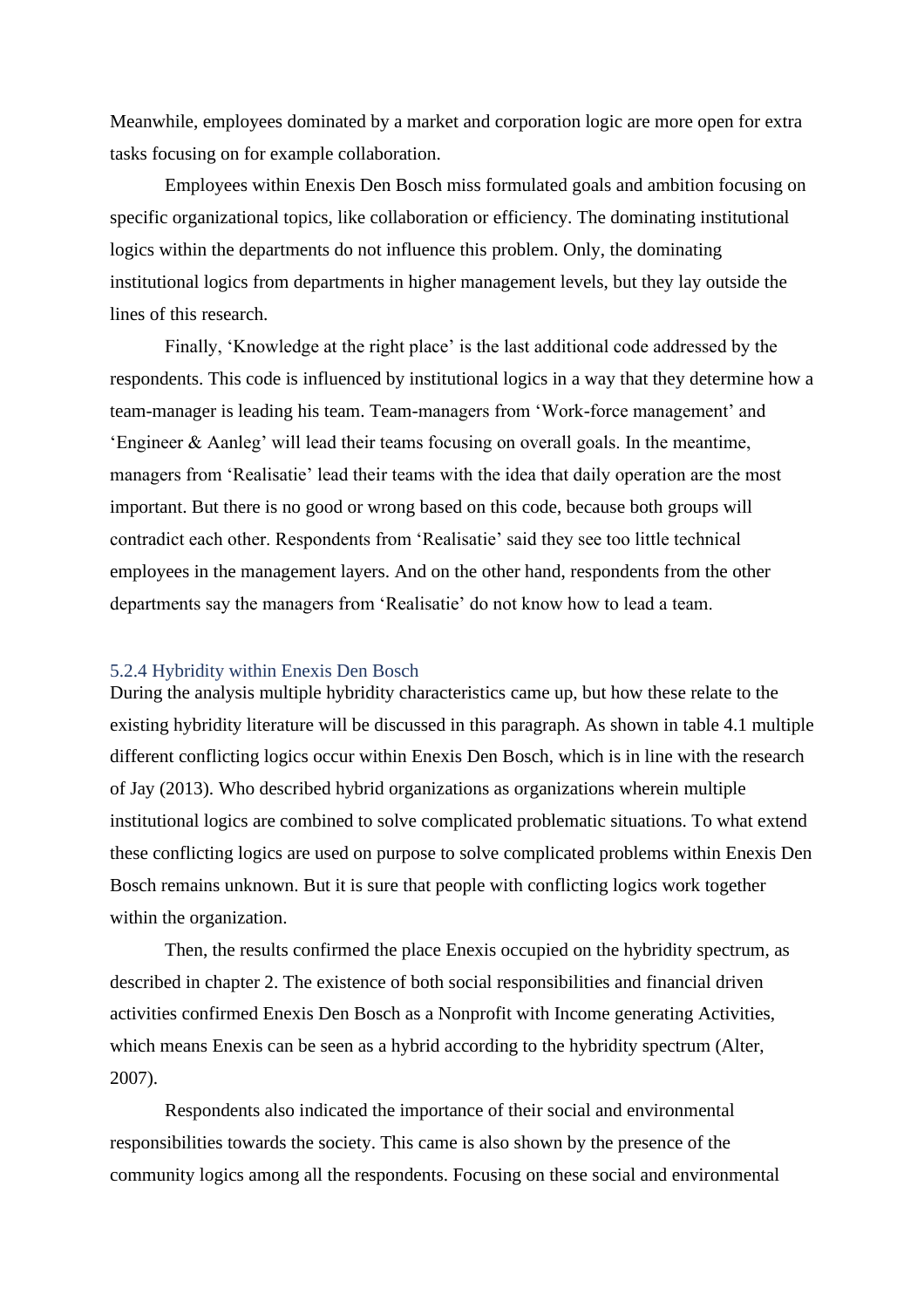responsibilities can create value for the organizations and is what hybrid organizations differs from traditional for and non-profit organizations.

### <span id="page-43-0"></span>5.3 Theoretical contributions

The first theoretical contribution of this research is about providing more insights and knowledge about organizations, and more specific hybrid organizations, which was the overarching theme of this research. Because hybrid organizations gained a lot of interest in the past years (Haigh & Hofmann, 2012; Castellas, Stubbs & Ambrosini, 2018), it is important to study hybrids in multiple industries. Enexis Den Bosch is a state-owned enterprise and can be seen as a typical hybrid organization, because it tries to reach different goals (Alexius & Örnberg, 2015). By studying Enexis Den Bosch as a hybrid this research contributes to the existing knowledge of hybrid organizations. It showed that Enexis as a hybrid copes with collaboration problems due to the existence of the conflicting logics.

If this is the only reason for these problems remains unclear and should be studied more extensive. But these results are in line with previous research which was focused on how hybridity influences organizational outcomes (Besharov & Smith, 2014; Jay, 2013; Pache & Santos, 2010; Greenwood et al., 2010).

The second theoretical contribution of this research is about creating more understanding in the field of institutional logics, and which conflicting logics exist within the Energy infrastructure. While previous studies mainly focussed on small spectrum of institutional logics, by only recognizing a social and a financial logic (Battilana et al., 2015; Mair, Battilana, & Cardenas, 2012). This research addressed a broader institutional logic spectrum of Thornton et al. (2012) and applied this on an industry which had not been subject of such research before. This research showed the existence of dominating Profession logics within the more technical department (Realisatie). Meanwhile the other department showed dominating Market and Corporation logics. Interesting here was that the departments with common logics collaborated more easily. Which was also indicated by the employees from both "Engineer & Aanleg" and from "Work-force management". They indicated to face more difficulties during the collaboration with the department "Realisatie". Furthermore, there was no evidence found for collaboration difficulties for the departments with common logics. If this is due to the relatively good relation compared to the collaboration with the department with conflicting logics remains unknown.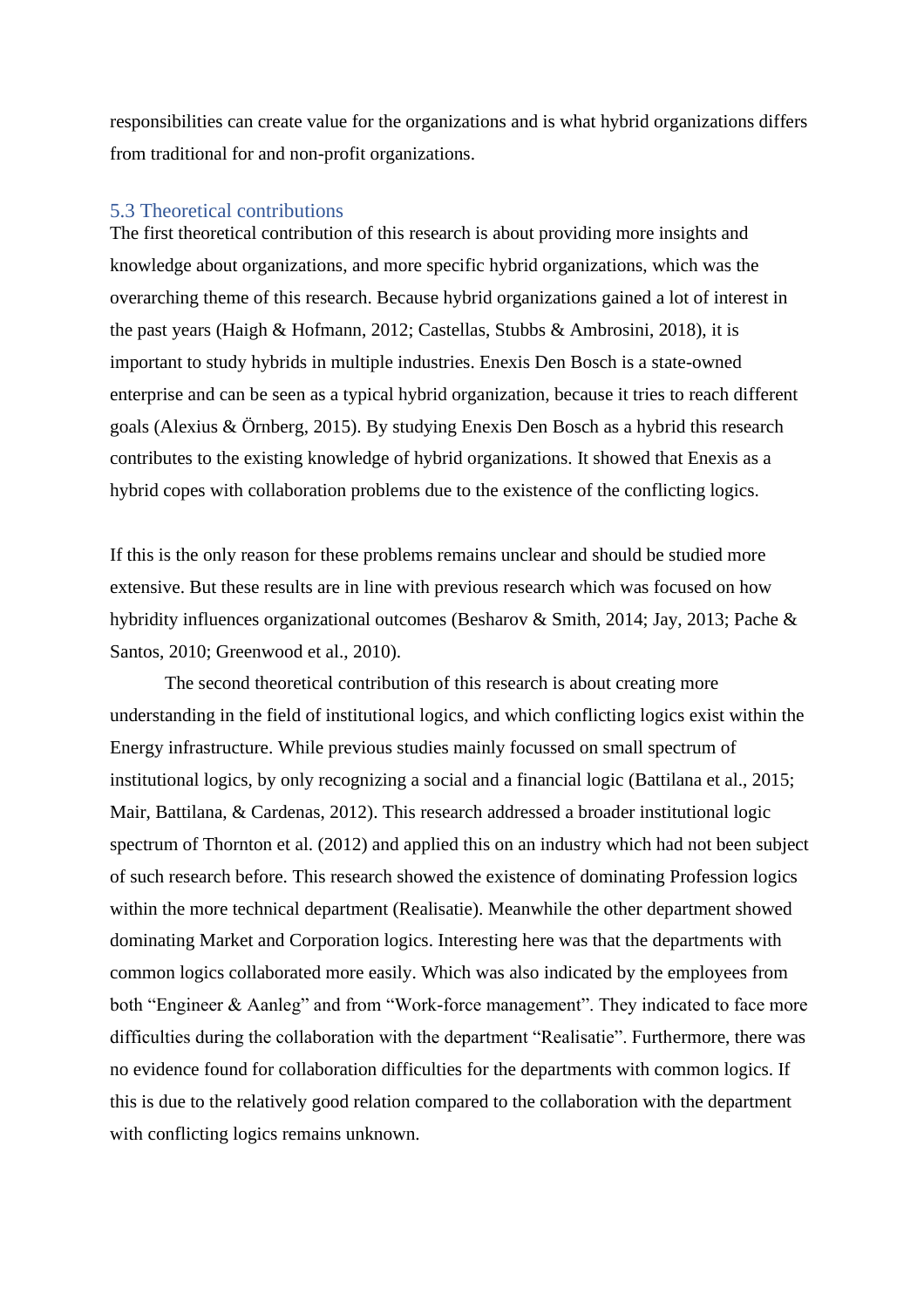Thirdly, this research builds on existing institutional logic literature related to competing or conflicting logics. Other studies were focused on solving problems related to conflicting institutional logics (Battilana & Dorado, 2010; Bishop & Waring, 2016; Busco, Giovannoni & Riccaboni, 2017). After which d'Armagnac, Geraudel & Salvetat (2019) studied how conflicting institutional logics influence the cooperation between interfirm project teams. This study addressed the influences of conflicting institutional logics between departments within the same organizations. By showing which conflicting logic exist in Enexis Den Bosch and how these logics influence the collaboration between department. This study contributes to the body of existing knowledge.

Fourthly, the next theoretical contribution of this research is extending the model of collaboration by Gulati et al. (2012). The model of Gulati et al. (2012) divides collaboration in two concepts: coordination and cooperation. Their model describes these concepts on the basis of multiple dimensions. This research analysed these dimensions and added relevant concepts and dimensions to this model. By doing this a contribution was given to the existing model of Gulati et al. (2012).

### <span id="page-44-0"></span>5.4 Managerial contributions

Where the previous paragraph was focused on the theoretical contributions, this paragraph consists the managerial contributions of this research. According to the analysis of the interviews there are multiple implications relevant to practice. Because this research was conducted within Enexis Den Bosch, but some contributions are also important for other organizations, this paragraph is divided in two parts. The first part deals with the general practical contributions which can also be used by other organizations. Then, the second part is occupied with specific contributions for Enexis Den Bosch.

#### <span id="page-44-1"></span>5.4.1 General contributions

The first contributions relate to other organizations operating in the energy infrastructure industry. These organizations are closely related to Enexis Den Bosch in a way that they perform the same tasks, but in other regions. This research indicates which institutional logics an organization can expect, by showing the existing and dominating institutional logics within Enexis Den Bosch. With this knowledge organizations can easily recognize conflicting logics and respond responsible. For example, adjusting their hiring and socializations policies in order to create a common organizational identity, which is in line with the research of Battilana and Dorado (2010). But this also applies to organizations outside the energy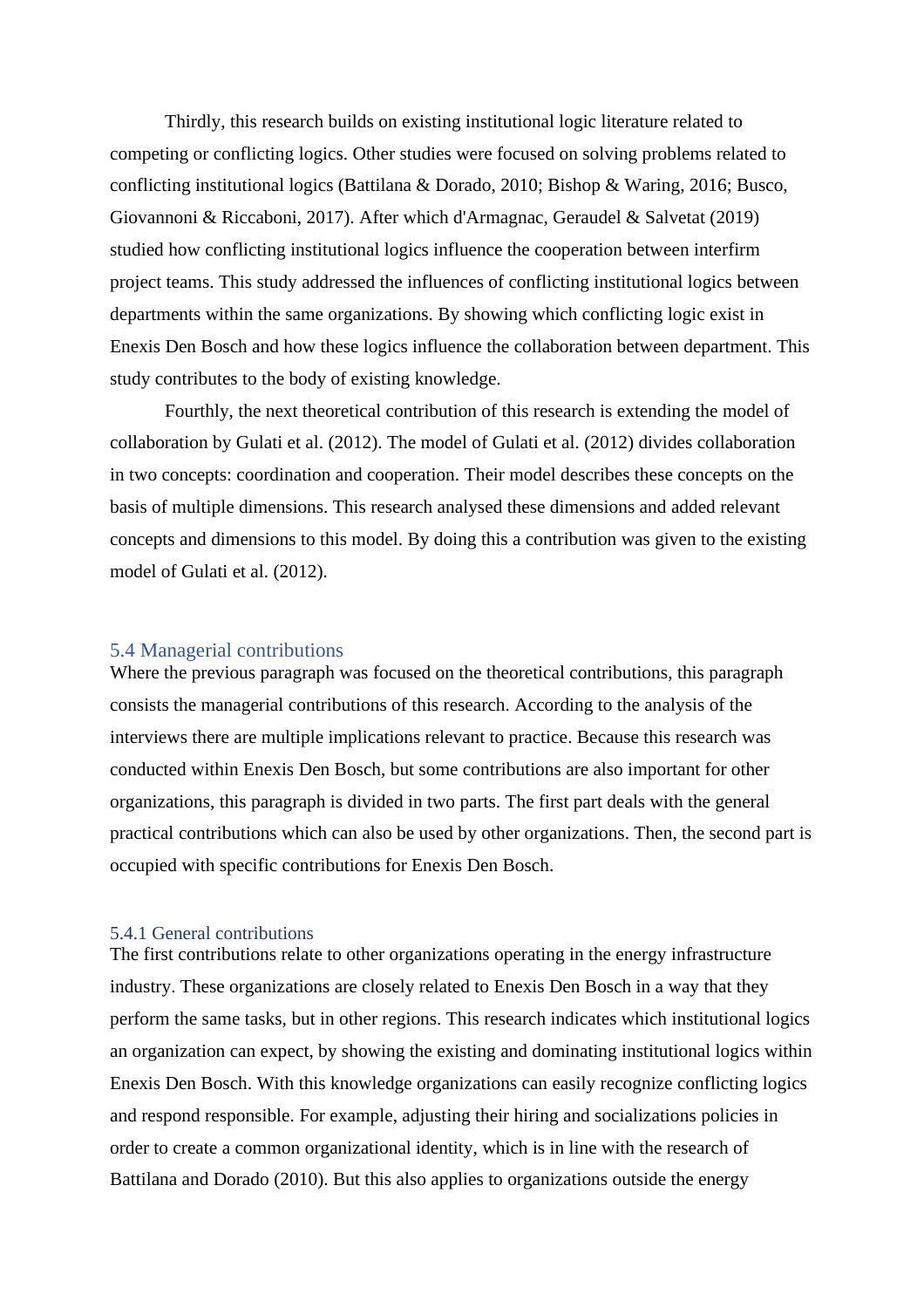infrastructure industry, for instance to organizations with a comparable employee base. Enexis Den Bosch consists of many technical employees (profession logic) who must collaborate with people with other logics. This situation of conflict can occur in multiple organizations and therefore this research can be an eye-opener for such organizations.

Secondly, this research provides practical insights on how and why conflicting logics exist within organizations. The results showed which institutional logics conflicted with each other and from the interview transcripts one could subtract several reasons why some logics clash. These insights are important because with this information organizations can predict conflicts and try to resolve them in an early stage. For example, during the analysis came forward that the narrowed view of some employees with a profession logic cause collaboration trouble with people with other dominant logics. So, when an organization knows this beforehand, they can use precautions.

Then, another practical contribution of this research is about the concept of collaboration. During the interviews the respondents were asked about why some (collaboration) agreements do not come off the ground after they were settled. Many respondents mentioned some time pressure related reason for this. That is why time pressure played an important role on collaboration within Enexis Den Bosch. And therefore, it would be a good alternative for Enexis Den Bosch to sometimes lower the time pressure, and with that positively affect the collaboration improvements. Additionally, it is hard to say if such situations also occur in other organizations, therefore more research is needed. But it is a relevant point of attention.

The fourth contribution that came forward within this research includes the influence of the distance between higher management levels and employees on the work-floor. Respondents of Enexis Den Bosch addressed the difficult situation between them and higher layers of the organization. Whereby, they get the feeling they are not heard by higher managers, which results in lower commitment and motivation for their goals. In such situation it would be good to select a delegate group who will be involved in the decision-making process. Knowing this beforehand can prevent multiple difficult situations for all types of organizations.

### <span id="page-45-0"></span>5.4.2 Specific contributions for Enexis Den Bosch

The former paragraph was focused on the general contributions of this research, of course these contributions also apply to Enexis Den Bosch. But this paragraph will focus on specific contributions and recommendations for Enexis Den Bosch.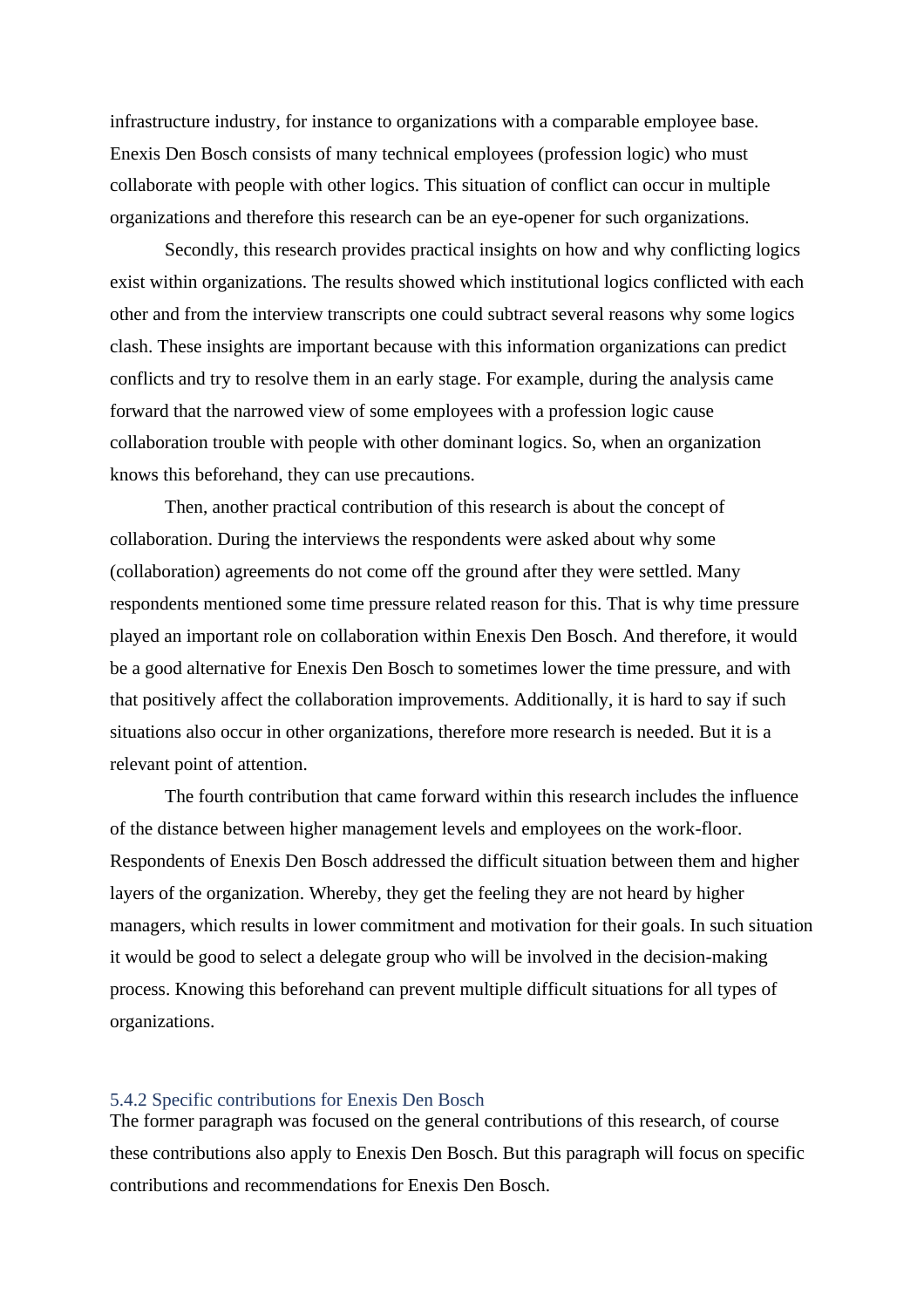Starting with one of the codes that was of great importance during the analysis, the situation within Enexis Den Bosch that colleagues do not possess enough knowledge about the task of others. As described before this causes difficult circumstances among the employees. In order to resolve these problems Enexis Den Bosch can perform solutions. First, by hiring employees with common backgrounds/logics. This ensures a common organizational identity, which is in line with the research of Battilana and Dorado (2010).

Second, because Enexis Den Bosch will always stay an organization wherein technical employees work together with more managerial oriented people, it would be a good idea to use some sort of job-rotation. Right now, sometimes team-managers are appointed their position without knowing what the tasks of others content. By letting them work two or three days within other departments they develop more binding with, and knowledge of the tasks of others. Finally, another solution could be facilitating more consultations forms among employees on the work-floor. Currently, consultation forms are only for team and department managers, but employees from different departments often do not see each other. By facilitating mandatory meetings, they would often see each other and easily indent on the needs of others.

Further, Enexis Den Bosch as a whole can book progress related to the internal communication. At the moment there is a lack of clear communication systems whereby multiple systems are used simultaneously. The moment employees work consecutive on one project there is no system that records what has been done. Employees verbally communicate this knowledge with each other, which leaves a great room for mistakes and misunderstandings. Therefore, formulating formal rules and regulation regarding the transfer of information and the set-up of a clear communication system may solve these problems. Also, facilitating forms where colleagues see and communicate with each other will help improve some communication problem within Enexis Den Bosch. Respondents often addressed it is not in the culture of Enexis to discuss topics with other employees. So, by providing opportunities to see and communicate to each other Enexis can slowly improve these situations.

The third specific contribution for Enexis Den Bosch is about bringing together the departments so the employees get the feeling of one team. Nowadays, according to the respondents, employees from different departments have no connection with each other. They often do what is best for their department without considering the consequences for the rest of the organization. This situation appeared due to differences between teams and departments, whereby institutional logics play an important role. In order to resolve this problem Enexis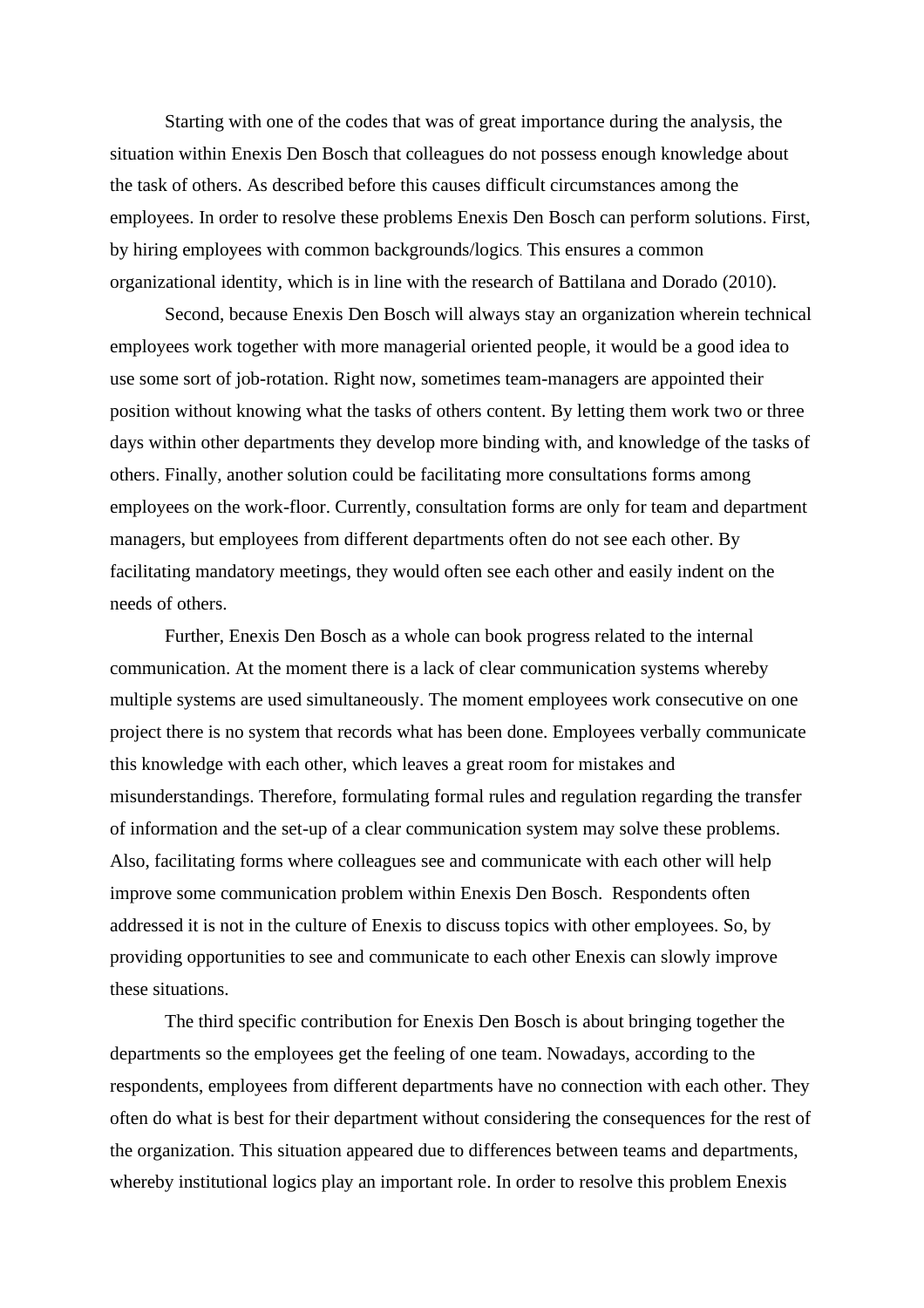Den Bosch can use various tools. First, during the interviews respondents declared that they often times do not know their colleague in person. They indicate a healthy collaboration is build on trust and it is hard to build such a relationship with people you don't know personally. Therefore, Enexis Den Bosch should make sure people get to know each other, which for example can be done by informal activities. Secondly, Enexis Den Bosch is structured in a way that there is no structurally collaboration between departments. The departments work together when they need to, but there are no formal rules or agreements where or how this collaboration takes places. Hence, it would be a good idea to make agreements about how to create a structurally collaboration between departments, which in the end can bring the departments closer together.

Continuing with the fourth contribution, which is about seeing the bigger picture. The analysis showed a situation within Enexis Den Bosch whereby some employees have a narrowed vision on what is important for the organization. To redress this situation Enexis Den Bosch could start hiring people with other backgrounds who are naturally focused on Enexis as a whole. Because the background of people determine their individual norms and social practices, which together influence their personal logics.

But they can also retrain their current managers, so they get more knowledge about managerial tools. This is also in line with the problem that sometimes there is not enough knowledge at the right place. So, by a clear focus on the selection of the team and department managers, or by retraining them some of these problems van be resolved.

### <span id="page-47-0"></span>5.5 Reflection, limitations and suggestions for further research

This paragraph discusses the reflection and limitations following the assessment criteria for qualitative research.

Starting with the internal and external validity of this research. Internal validity refers to the degree that systematic errors exist during the data collection and analysation (Bleijenbergh, 2013). So, in other words internal validity is about to what extent the researcher found what he supposed to found (Boeije, 2014). The internal validity of this research was increased by using existing literature of Thornton et al. (2012) as basis to analyse institutional logics within Enexis Den Bosch. Besides, the interview questions related to collaboration between departments were also based on existing literature of Gulati et al. (2012). In addition, the interview questions of the respondents were based on the answers of the location manager who was asked to indicate relevant collaboration topics within his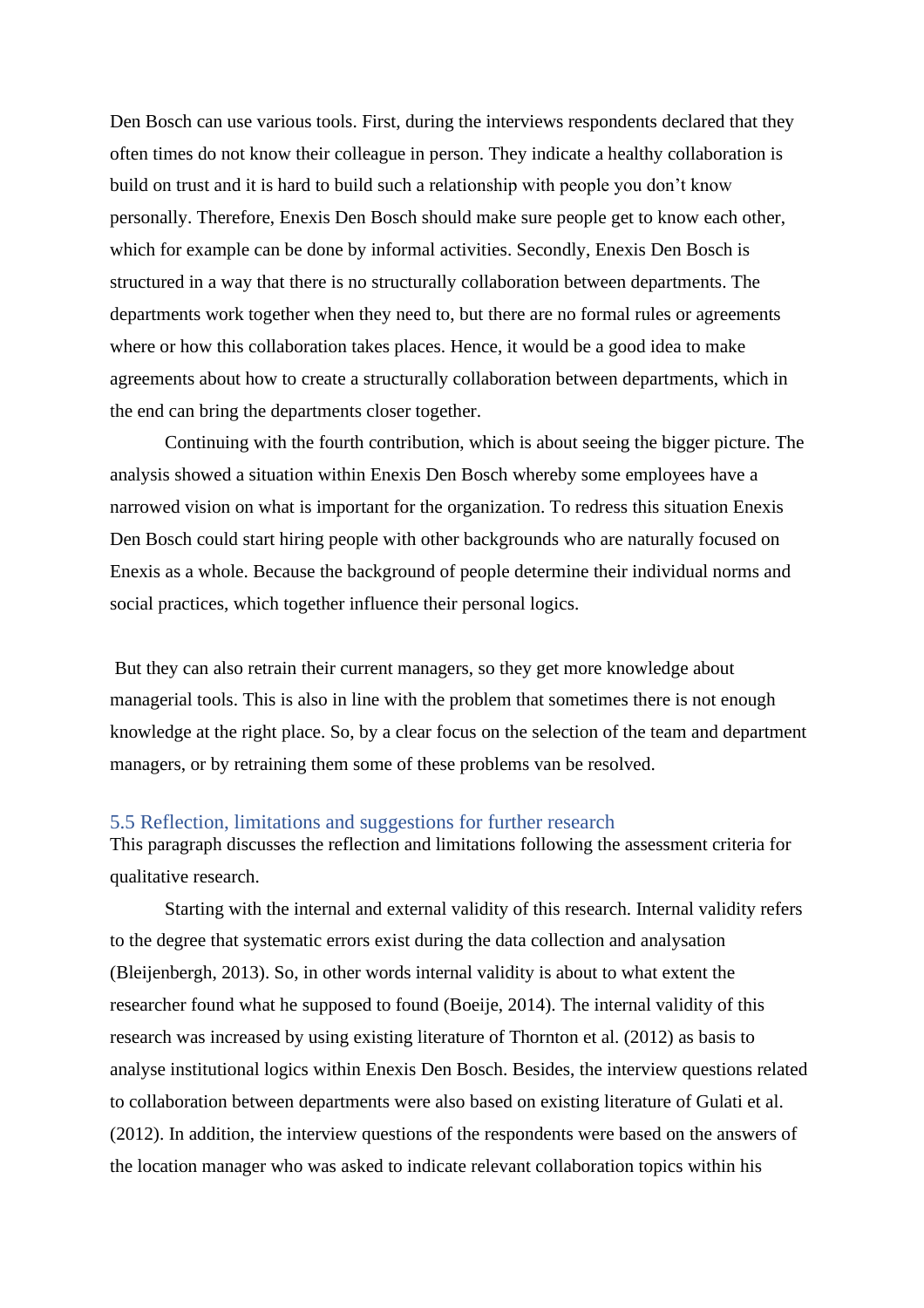organization. The internal validity was limited by the absence of the triangulation of research methods. This research was based on semi-structured interviews with the middle and department managers, without any analysis of other research methods. In order to increase the internal validity, the researcher could for example analyse different documents or use observations. But also, more extensive literature on how to adequately measure coordination and cooperation. Which is therefore a suggestion for further research. Furthermore, the internal validity can be increased by conducting more interviews among the different employees within Enexis Den Bosch. At this moment the interviews were conducted among middle and departments managers because they consist the best insights in practical and managerial processes. By including interviews with employees from the work-floor within further research the internal validity will increase, and this can lead to different collaboration knowledge within Enexis Den Bosch.

Continuing with the external validity of this research, which refers to what extent the results of the research are generalizable to a population outside the lines of the study (Bleijenbergh, 2013; Boeije, 2014). Normally the specific outcomes of a case study are not generalizable, but patterns may be, which is called analytical generalization (Bleijenbergh, 2013). Important here is that the researcher cannot prove that the results are generalizable to other situations, but within the research attempts are made to provide evidence to generalizations could be possible (Yin, 2014).

Within this research the external validity is limited, because the research only consists of 12 interviews which is not enough basis for generalizing the results outside the scope of Enexis Den Bosch. But, because of analytical generalization the results may be generalizable to other organizations within the energy infrastructure, who also face institutional complexity. In addition, the findings might also be generalizable to other sectors besides the energy infrastructure sector. When a sector is characterized by a strong profession logic which collaborates with other logics such as the market or corporation logic, then the findings might be relevant for these sectors as well. Further, the external validity can be increased by testing the theoretical concepts of this research in other cases outside the organization. This helps to extend the used theories within this research and can check for differences between industries or particular organizations. Therefore, a suggestion for further research is to conduct this research in other situation, within other organizations and other sectors.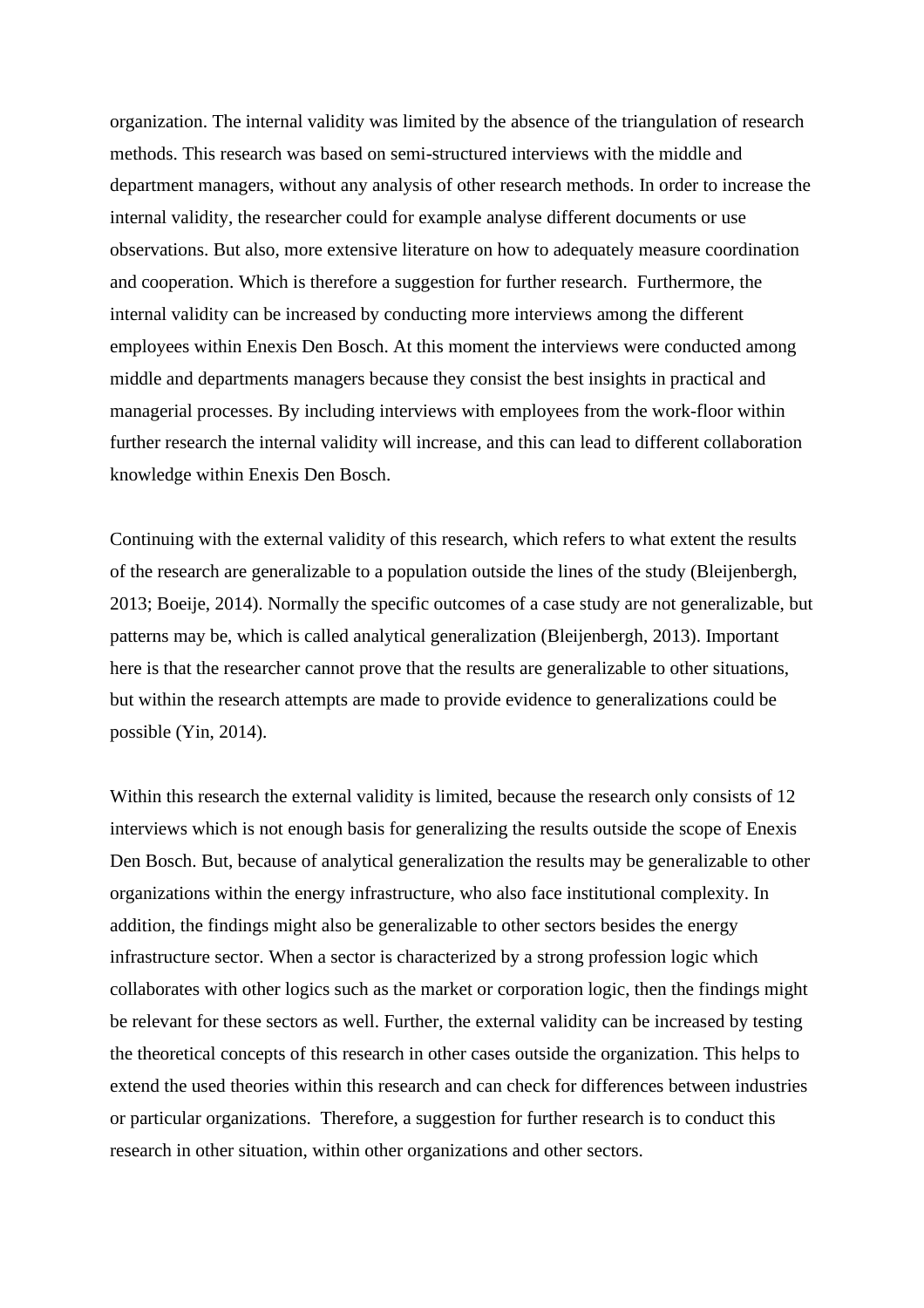Then the third criterion is reliability which is about making sure that the findings of the research are not influenced by random deviations (Bleijenbergh, 2013). The reliability of this research was increased by conforming to the same interview questions for all the respondents, by using a semi-structured interview. This led to providing all the respondents the same base of questions, but still leaving room for topics variable per respondent. What also increased the reliability of this research was the "test" interview with the location manager. He was asked for specific collaboration problems in order to adjust the interview base. But also asked the same questions about institutional logics. So, by testing the interview questions the researcher could see if the questions were interpreted correctly, which increases the reliability of the research. Finally, the choices made within this research are described clearly and are easy to follow. That is why, it is easy for other researchers to repeat this research in other settings which can further increase the reliability of the research.

Additionally, there are also limitations and suggestions for further research which are not connected with the assessment criteria for qualitative research.

First, this research was focused on the collaboration between departments within Enexis Den Bosch. During the interviews many respondents indicated the influence from higher management levels, which felt outside the lines of this research. In order to investigate to which extent higher management levels influenced the results, further research within the entire organization is needed.

A second limitation of this research is that there is the possibility that not all dimensions and concepts were included. Within this research multiple concepts are operationalized based on existing theories and Enexis Den Bosch specific problems. However, these dimensions and concepts were chosen based on existing literature, the possibility exist that other concepts influence collaboration. Therefore, another suggestion for further research is to investigate the additional concepts of collaboration. And then afterwards using these concepts by repeating this research.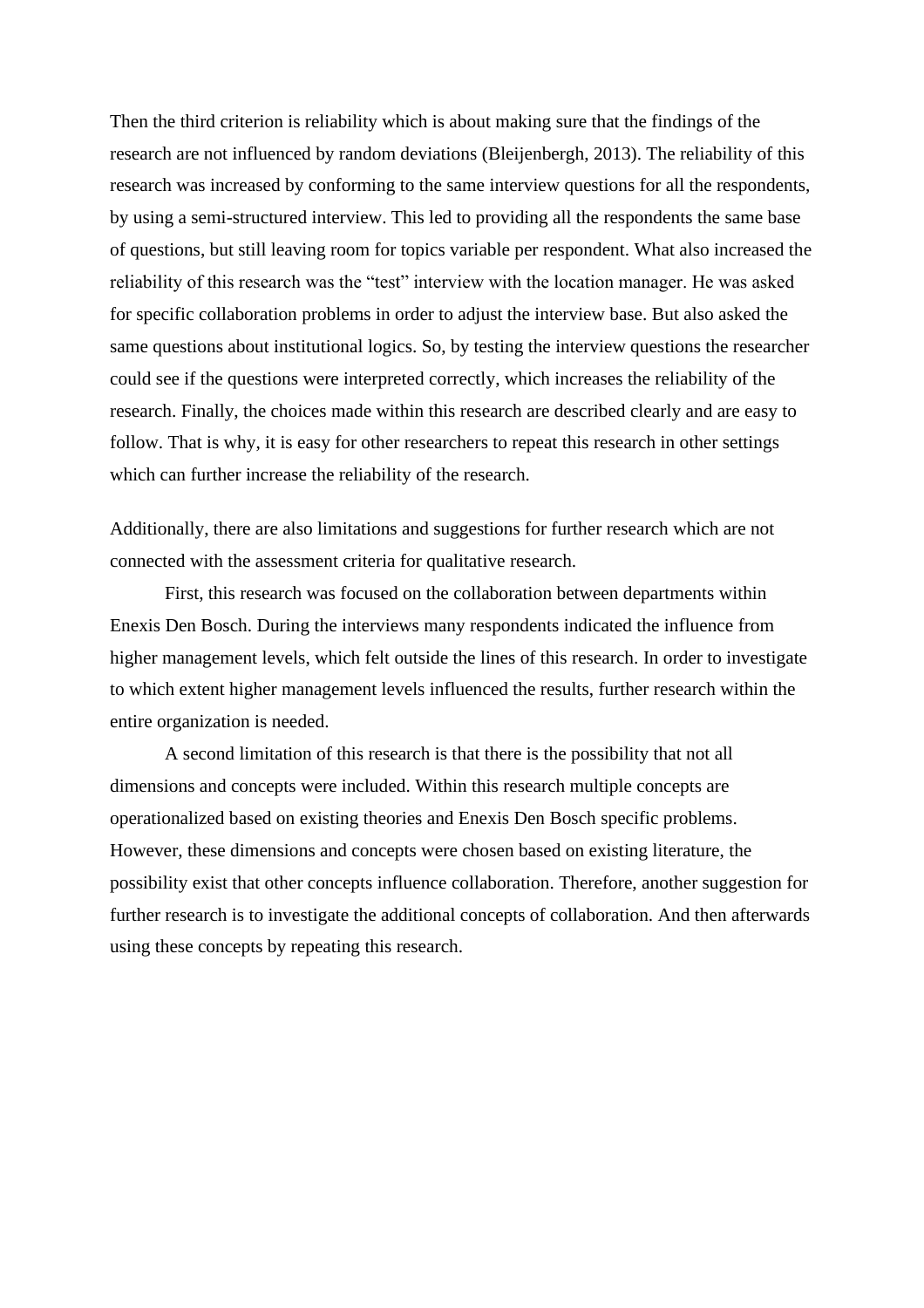## <span id="page-50-0"></span>6. Conclusion

#### <span id="page-50-1"></span>6.1 Conclusion

The increased complexity of the internal and external environments where organizations are operating in has led to a demand for alternative organizing. Hybrid organizations are an upcoming alternative way of organizing who differ from mainstream organizations. However, many scholars studied hybrid organizations in different forms. There is still no consensus about how to define hybrid organizations. Therefore, a broad definition of hybrid organizations was chosen within this research. Jay (2013) described hybrid organizations as organizations wherein multiple institutional logics are combined to solve complicated problematic situations. These institutional logics are the basis for taken for granted rules and practices within an organization or a group within an organization. It is important for organizations to know which institutional logics exist within their organization. Namely, conflicting institutional logics can influence organizational outcomes and can cause challenges in managing hybrid organizations (Jay, 2013; Mair, Mayer & Lutz, 2015; Radon & Thaler, 2005). Many studies were focused on explaining how conflicting institutional logics influence managerial or organizational outcome, but none were addressed on how conflicting institutional logics influence the collaboration between departments.

The main purpose of this research was to understand and explore how institutional logics influence the collaboration between departments. And how this situation takes places within a state-owned enterprise like Enexis Den Bosch. Organizations often do not know which logics exist among their employees which leads to unforeseen conflicting situations. This importance also came back during the interviews wherein multiple respondents indicated a lack of knowledge from management levels of what happens on the work-floor.

Within this research, institutional logics are assumed to directly influence organizational outcomes. The first chapter of this research was dedicated to the formulation of the central research question. There was also place within the first chapter to create understanding about hybrid organizations and what role institutional logics play within this spectrum. Chapter two was committed to the theoretical framework of the concepts mentioned in chapter one. The institutional order of Thornton et al. (2012) are used to define institutional logics. Further, collaboration is defined by the theory of Gulati et al. (2012) who divided collaboration in coordination and cooperation. Seven dimensions were used to study collaboration within Enexis Den Bosch, which were supplemented with relevant dimensions from the interviews.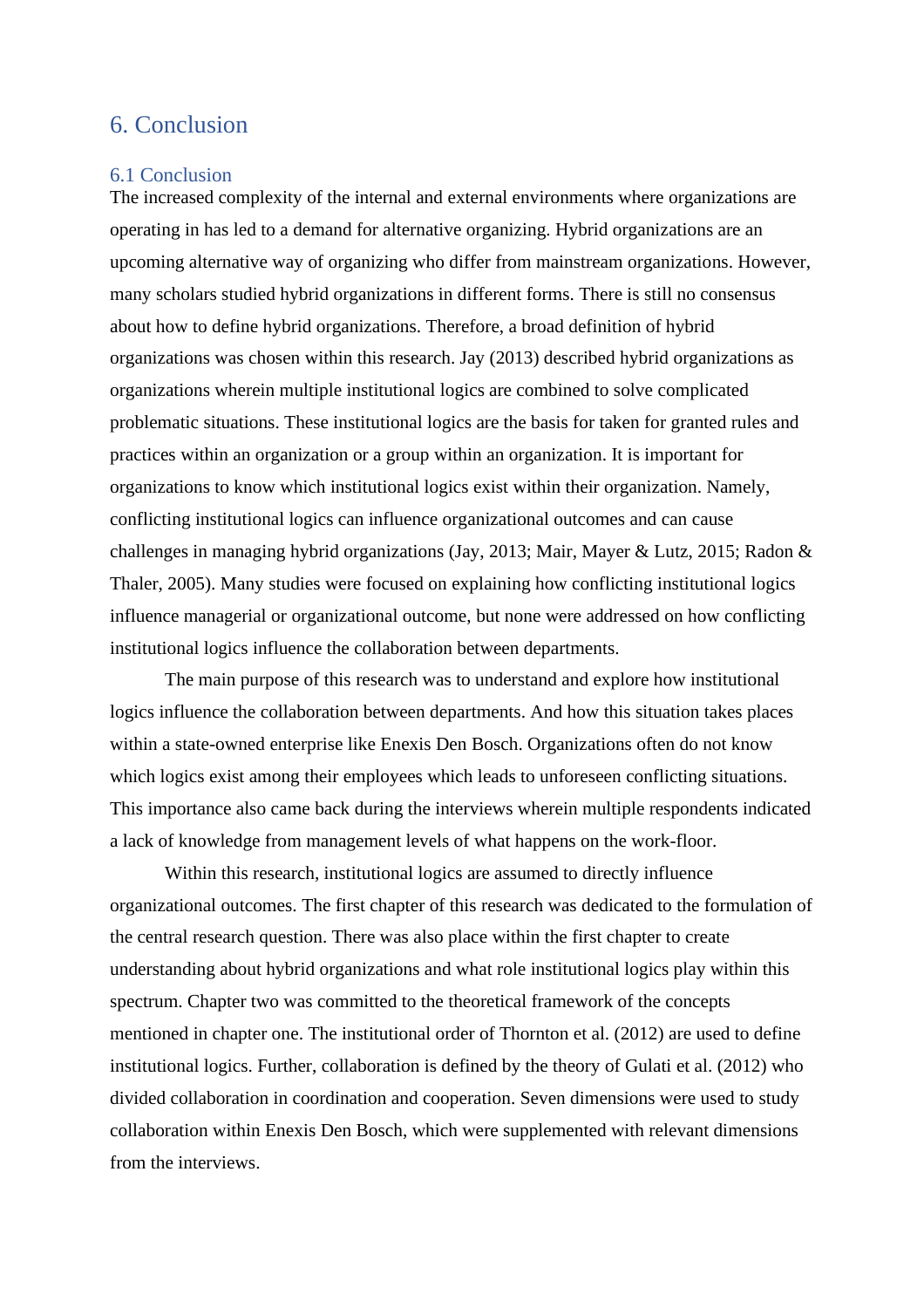This study was conducted in the form of semi-structured interviews among department-managers, team-managers and employees of different departments within Enexis Den Bosch. The first parts of the interviews were focused on finding the dominant logics of the respondents. After which the second part contained questions about the collaboration between departments. Finally, the answers are compared by department and searched for the influence of the institutional logics on collaboration.

### <span id="page-51-0"></span>6.2 Summary of main findings

This paragraph deals with answering the central research question:

*Which conflicting institutional logics exist in a company within the energy infrastructure industry, and how do these logics influence the collaboration between different departments?* 

Which conflicting institutional logics exist within Enexis Den Bosch was the first part of the analysis. During the analysis almost all logics from Thornton et al. (2012) came up within the organization. However, a great distinction could be made between existing and dominant logics of the respondents. The existing logics were often found due to one or two answers related to that specific logic. Dominant logics on the other hand, influence the norms and beliefs of an individual and are leading in their behaviour. A great pattern was found within the dominant logics of the departments. 'Realisatie' was dominated by a profession logic, meanwhile 'Engineer & Aanleg' and 'Work-force management' were dominated by a market and corporation logic. Furthermore, 'Realisatie' and 'Work-force management' also had a semi-dominant community logic. These dominant logics also influence the collaboration between departments within Enexis Den Bosch. Most of the collaboration problems addressed by the respondents were between 'Realisatie' on one side, and the other departments on the other side. The profession logic which characterizes 'Realisatie' is focused on daily operations and will always prioritize their own tasks above collaboration tasks. This is in contrast with the market and corporation logic from the other departments, who are focused on what is important for the entire organization. Also, respondents with a dominant profession logic do not see the bigger picture. Their view is narrowed down to their own department, which leads to collaboration problems with the other departments. So, in the end the purpose of this research is achieved because it has become clearer how conflicting logics within Enexis Den Bosch influence the collaboration between departments. However, a more in-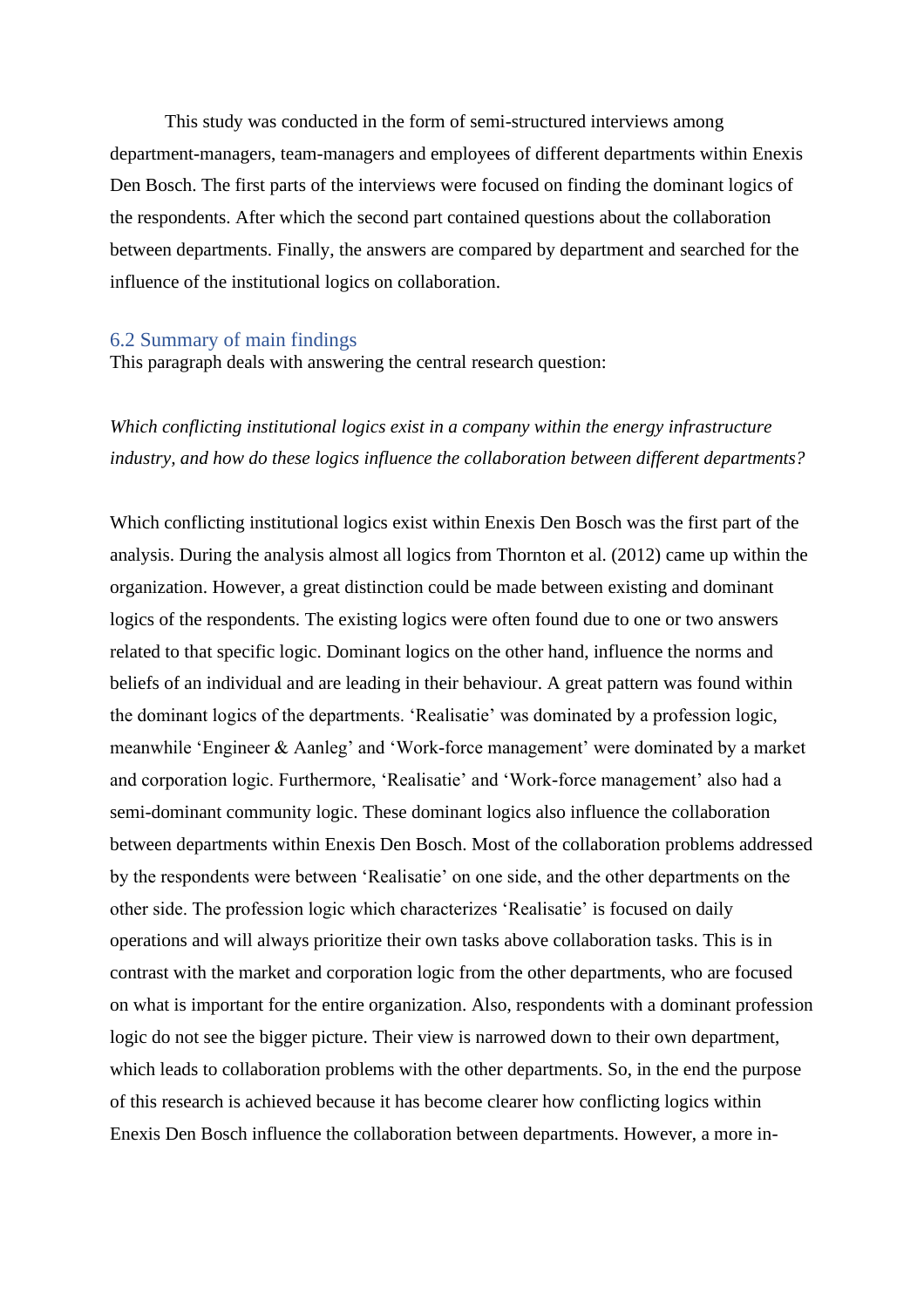depth research is needed to find if conflicting logics are the only factor that influence the collaboration, or if there are other relevant factors that influence the collaboration.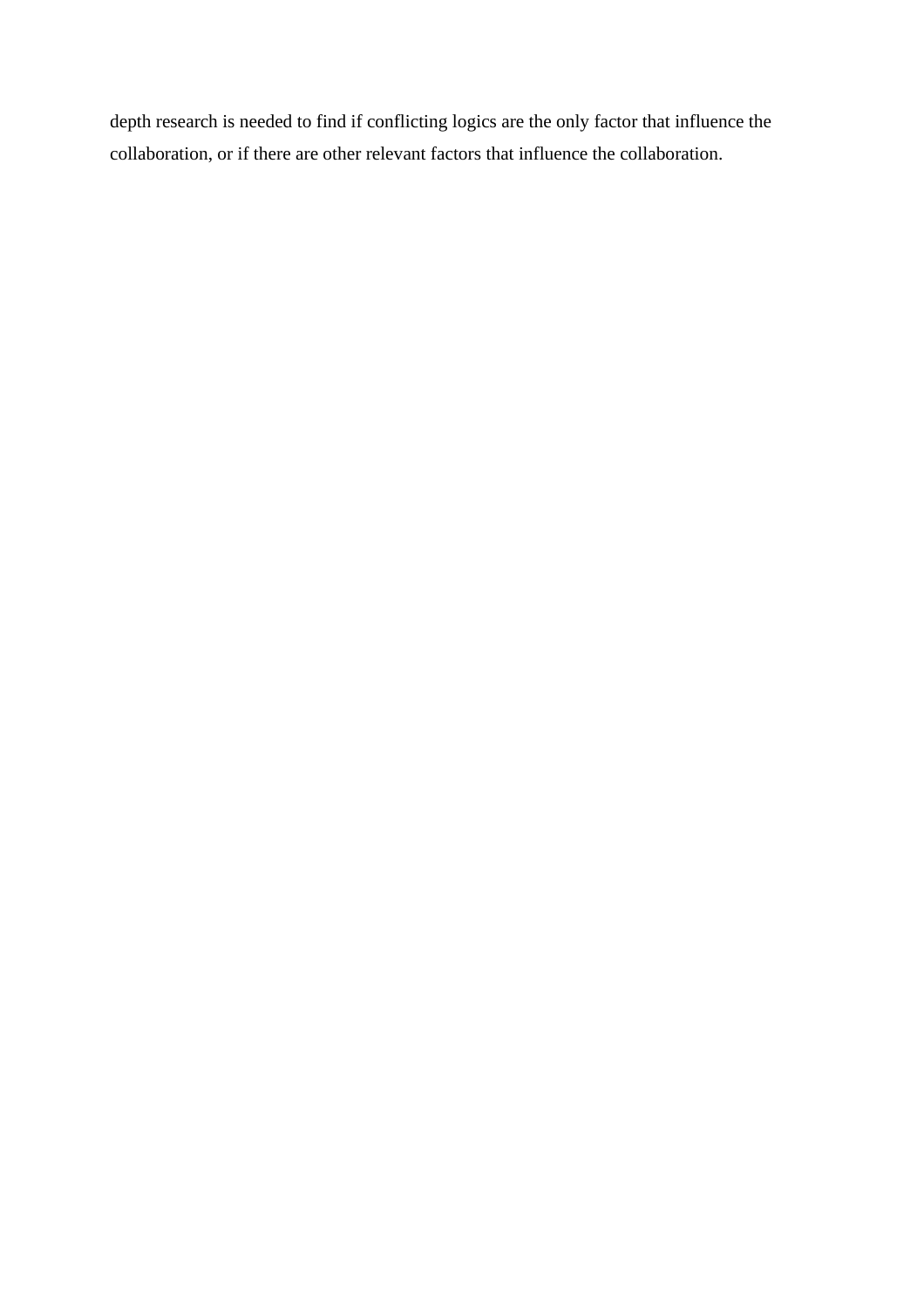## <span id="page-53-0"></span>7. References

- Aiken, M., Dewar, R., DiTomaso, N., Hage, J., & Zeitz, G. (1975). Coordination of Human Services. San Francisco: Josey-Bass.
- Alexius, S., & Cisneros Örnberg, J. (2015). Mission(s) impossible? Configuring values in the governance of state-owned enterprises. International Journal of Public Sector Management, 28(4/5), 286–306.
- Alford, R. R., & Friedland, R. (1985). *Powers of theory: Capitalism, the state, and democracy*. Cambridge University Press.
- Alter, K. (2007). Social enterprise typology. *Virtue ventures LLC*, *12*, 1-124.
- Ancona, D. G., & Caldwell, D. F. (1992). Demography and design: Predictors of new product team performance. *Organization science*, *3*(3), 321-341.
- Ansari, S., Wijen, F., & Gray, B. (2013). Constructing a climate change logic: An institutional perspective on the "tragedy of the commons". *Organization Science*, *24*(4), 1014- 1040.
- d'Armagnac, S, Geraudel, M, Salvetat, D. (2019). Knowledge sharing in a coopetition project team: An institutional logics perspective. *Strategic Change*, 28, 217– 227.
- Ayres, L., Kavanaugh, K., & Knafl, K.A. (2003). Within-Case and Across-Case Approaches to Qualitative Data Analysis. *Qualitative Health Research, 13*(6), 871-883.
- Battilana, J., & Dorado, S. (2010). Building sustainable hybrid organizations: The case of commercial microfinance organizations. *Academy of management Journal*, *53*(6), 1419-1440.
- Battilana, J., Sengul, M., Pache, A. C., & Model, J. (2015). Harnessing productive tensions in hybrid organizations: The case of work integration social enterprises. *Academy of Management Journal*, *58*(6), 1658-1685.
- Besharov, M. L., & Smith, W. K. (2014). Multiple institutional logics in organizations: Explaining their varied nature and implications. *Academy of management review*, *39*(3), 364-381.
- Bishop, S., & Waring, J. (2016). Becoming hybrid: The negotiated order on the front line of public–private partnerships. Human Relations, 69(10), 1937–1958.

Bleijenbergh, I. (2013). *Kwalitatief onderzoek in organisaties.* Den Haag: Boom Lemma.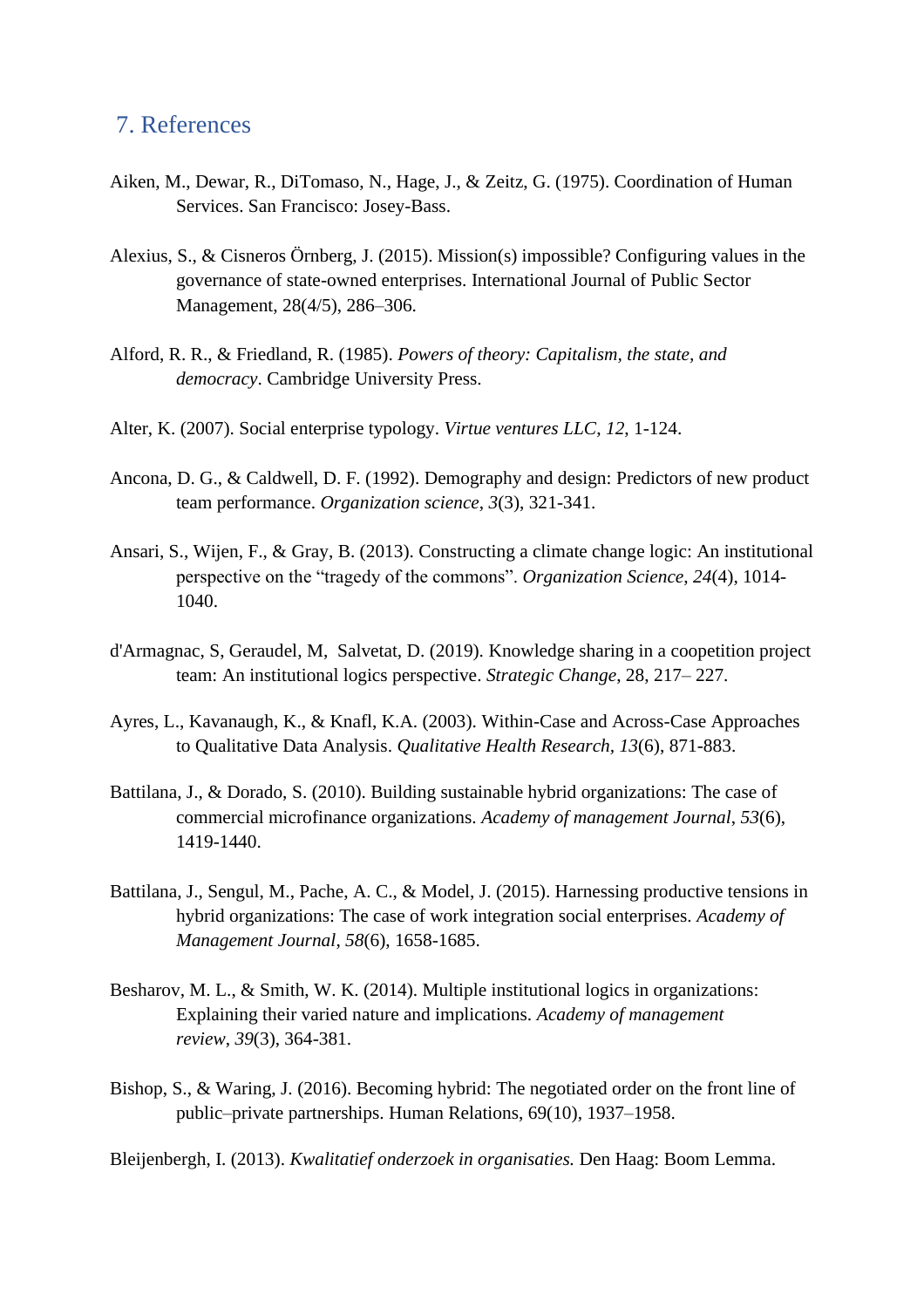- Boeije, H. (2014). *Analyseren in kwalitatief onderzoek: denken en doen*. Meppel: Boom
- Boyd, B., Henning, N., Reyna, E., Wang, D., Welch, M., & Hoffman, A. J. (2017). *Hybrid organizations: New business models for environmental leadership*. Routledge.
- Bryman, A. (2012). Social Research Methods. Oxford: Oxford University Press.
- Busco, C., Giovannoni, E., & Riccaboni, A. (2017). Sustaining multiple logics within hybrid organisations. Accounting, Auditing & Accountability Journal, 30(1), 191–216.
- Castellas, E. I., Stubbs, W., & Ambrosini, V. (2018). Responding to Value Pluralism in Hybrid Organizations. Journal of Business Ethics.
- Central Bureau for Statistics. (2014, May 5). *Statistics Netherlands: Religion and church visits 2010-2014* Retrieved from [https://www.cbs.nl/nl-nl/maatwerk/2015/20/religie](https://www.cbs.nl/nl-nl/maatwerk/2015/20/religie-en-kerkbezoek-naar-gemeente-2010-2014)[en-kerkbezoek-naar-gemeente-2010-2014](https://www.cbs.nl/nl-nl/maatwerk/2015/20/religie-en-kerkbezoek-naar-gemeente-2010-2014)
- Chen, H., Tian, Y., Ellinger, A. E., & Daugherty, P. J. (2010). Managing logistics outsourcing relationships: An empirical investigation in China. *Journal of Business Logistics*, *31*(2), 279-299.
- Cummings, A., Zhou, J., & Oldham, G. R. (1993, August). Demographic differences and employee work outcomes: Effects on multiple comparison groups. In *annual meeting of the Academy of Management, Atlanta, GA*.
- Faems, D., Janssens, M., Madhok, A., & Looy, B. V. (2008). Toward an integrative perspective on alliance governance: Connecting contract design, trust dynamics, and contract application. *Academy of management journal*, *51*(6), 1053-1078.
- Freidson, E. (2001). *Professionalism, the third logic: On the practice of knowledge*. University of Chicago press.
- Friedland, R., & Alford, R. R. (1991). Bringing society back in: Symbols, practices and institutional contradictions.
- Gittell, J. H., & Douglass, A. (2012). Relational bureaucracy: Structuring reciprocal relationships into roles. *Academy of Management Review*, *37*(4), 709-733.
- Glynn, M. A. (2000). When cymbals become symbols: Conflict over organizational identity within a symphony orchestra. *Organization science*, *11*(3), 285-298.
- Greenwood, R., Díaz, A. M., Li, S. X., & Lorente, J. C. (2010). The multiplicity of institutional logics and the heterogeneity of organizational responses. *Organization science*, *21*(2), 521-539.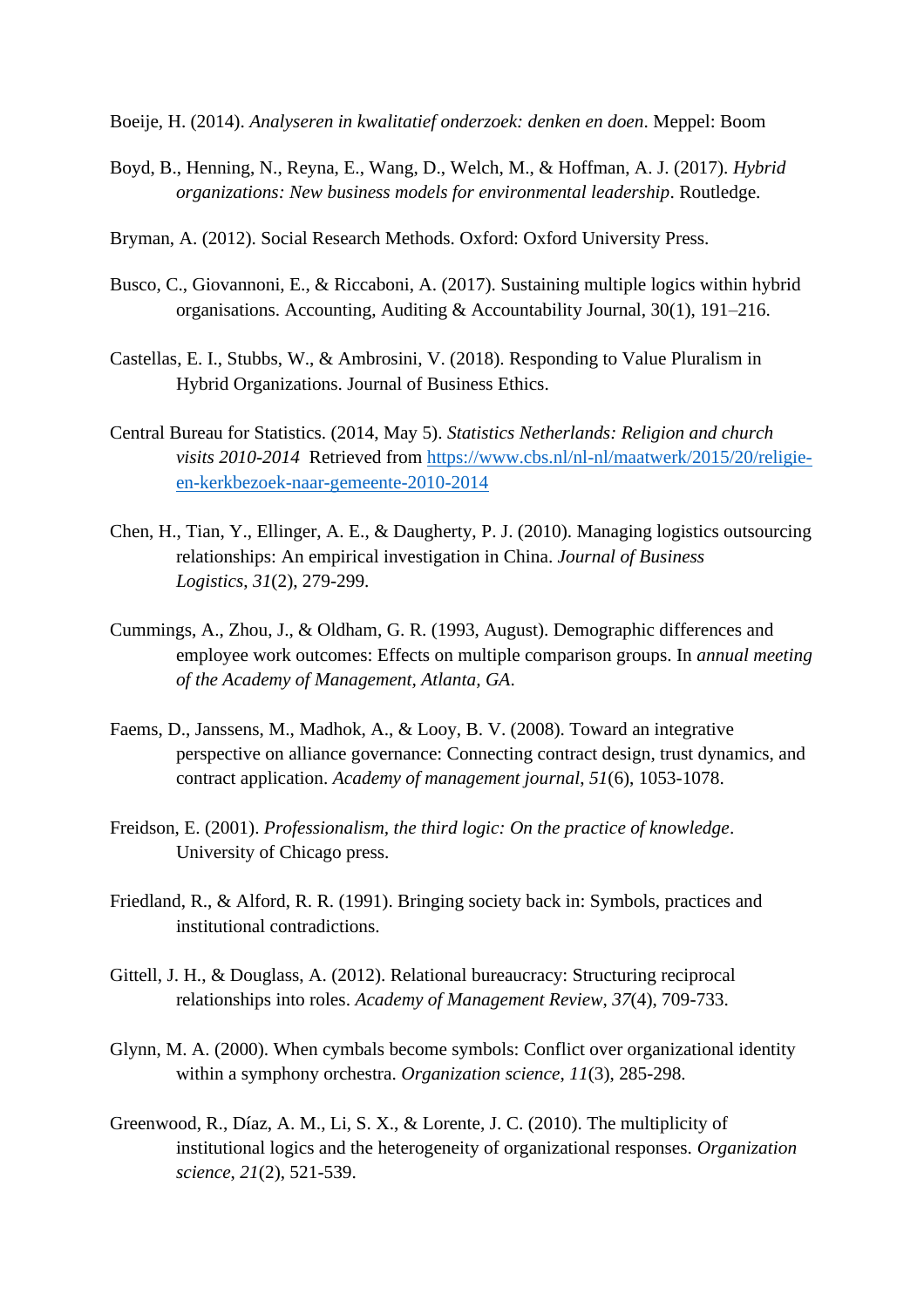- Gulati, R., & Sytch, M. (2008). Does familiarity breed trust? Revisiting the antecedents of trust. *Managerial and Decision Economics*, *29*(2‐3), 165-190.
- Gulati, R., Wohlgezogen, F., & Zhelyazkov, P. (2012). The two facets of collaboration: Cooperation and coordination in strategic alliances. *The Academy of Management Annals*, *6*(1), 531-583.
- Haigh, N., & Hoffman, A. J. (2012). Hybrid organizations. Organizational Dynamics, 41(2), 126–134.
- Haigh, N., & Hoffman, A. J. (2014). The new heretics: Hybrid organizations and the challenges they present to corporate sustainability. *Organization & Environment*, *27*(3), 223-241.
- Heimer, C. A. (1999). Competing institutions: Law, medicine, and family in neonatal intensive care. *Law and Society Review*, 17-66.
- Hernández, J. E., Poler, R., Mula, J., & Lario, F. C. (2011). The reverse logistic process of an automobile supply chain network supported by a collaborative decision-making model. *Group Decision and Negotiation*, *20*(1), 79-114.
- Jackson, S. E., Brett, J. F., Sessa, V. I., Cooper, D. M., Julin, J. A., & Peyronnin, K. (1991). Some differences make a difference: Individual dissimilarity and group heterogeneity as correlates of recruitment, promotions, and turnover. *Journal of applied psychology*, *76*(5), 675.
- Jay, J. (2013). Navigating paradox as a mechanism of change and innovation in hybrid organizations. *Academy of management journal*, *56*(1), 137-159.
- Kaghan, W. N., & Purdy, J. M. (2012). Capitalism, creative destruction, and the common good. In *ESSEC Business School conference on The Role of Business in Society and the Pursuit of the Common Good. Cergy, France*.
- Kraatz, M. S., & Block, E. S. (2008). Organizational implications of institutional pluralism. *The Sage handbook of organizational institutionalism*, *840*, 243-275.
- Mai, E. S., Chen, H., & Anselmi, K. (2012). The role of returns management orientation, internal collaboration, and information support in reverse logistics. *Journal of Transportation Management*, *23*(1), 5.
- Mair, J., Battilana, J., & Cardenas, J. (2012). Organizing for society: A typology of social entrepreneuring models. *Journal of business ethics*, *111*(3), 353-373.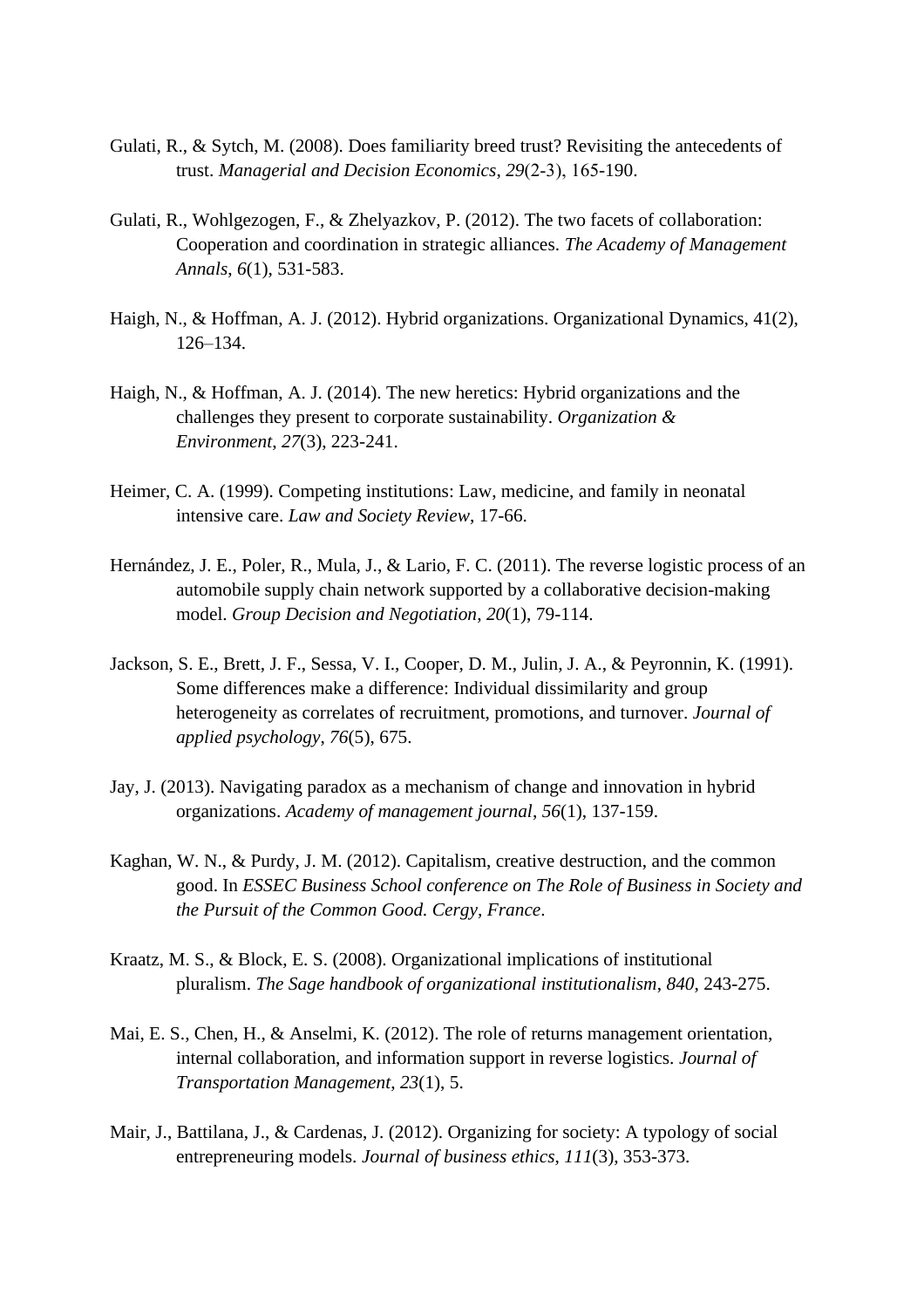- Mair, J., Mayer, J., & Lutz, E. (2015). Navigating Institutional Plurality: Organizational Governance in Hybrid Organizations. Organization Studies, 36(6), 713–739.
- March, J. G., & Simon, H. A. (1993). Organizations (2nd edn). *Cambridge MA.*
- Marglin, S. A. (2008). *The dismal science: How thinking like an economist undermines community*. Harvard University Press.
- Marquis, C., & Lounsbury, M. (2007). Vive la résistance: Competing logics and the consolidation of US community banking. *Academy of Management Journal*, *50*(4), 799-820.
- Miller, P., Kurunmäki, L., & O'Leary, T. (2008). Accounting, hybrids and the management of risk. Accounting, Organizations and Society, 33(7-8), 942–967.
- Miller, D., Le Breton-Miller, I., & Lester, R. H. (2011). Family and lone founder ownership and strategic behaviour: Social context, identity, and institutional logics. *Journal of management studies*, *48*(1), 1-25.
- Milliken, F. J., & Martins, L. L. (1996). Searching for common threads: Understanding the multiple effects of diversity in organizational groups. *Academy of management review*, *21*(2), 402-433.
- Okhuysen, G. A., & Bechky, B. A. (2009). 10 coordination in organizations: An integrative perspective. *Academy of Management annals*, *3*(1), 463-502.
- Pache, A. C., & Santos, F. (2010). When worlds collide: The internal dynamics of organizational responses to conflicting institutional demands. *Academy of management review*, *35*(3), 455-476.
- Radon, J., & Thaler, J. (2005). Resolving conflicts of interest in state-owned enterprises. International Social Science Journal, 57, 11–20.
- Reay, T., & Hinings, C. R. (2005). The recomposition of an organizational field: Health care in Alberta. *Organization studies*, *26*(3), 351-384.
- Roschelle, J., & Teasley, S. D. (1995). The construction of shared knowledge in collaborative problem solving. In *Computer supported collaborative learning* (pp. 69-97). Springer, Berlin, Heidelberg.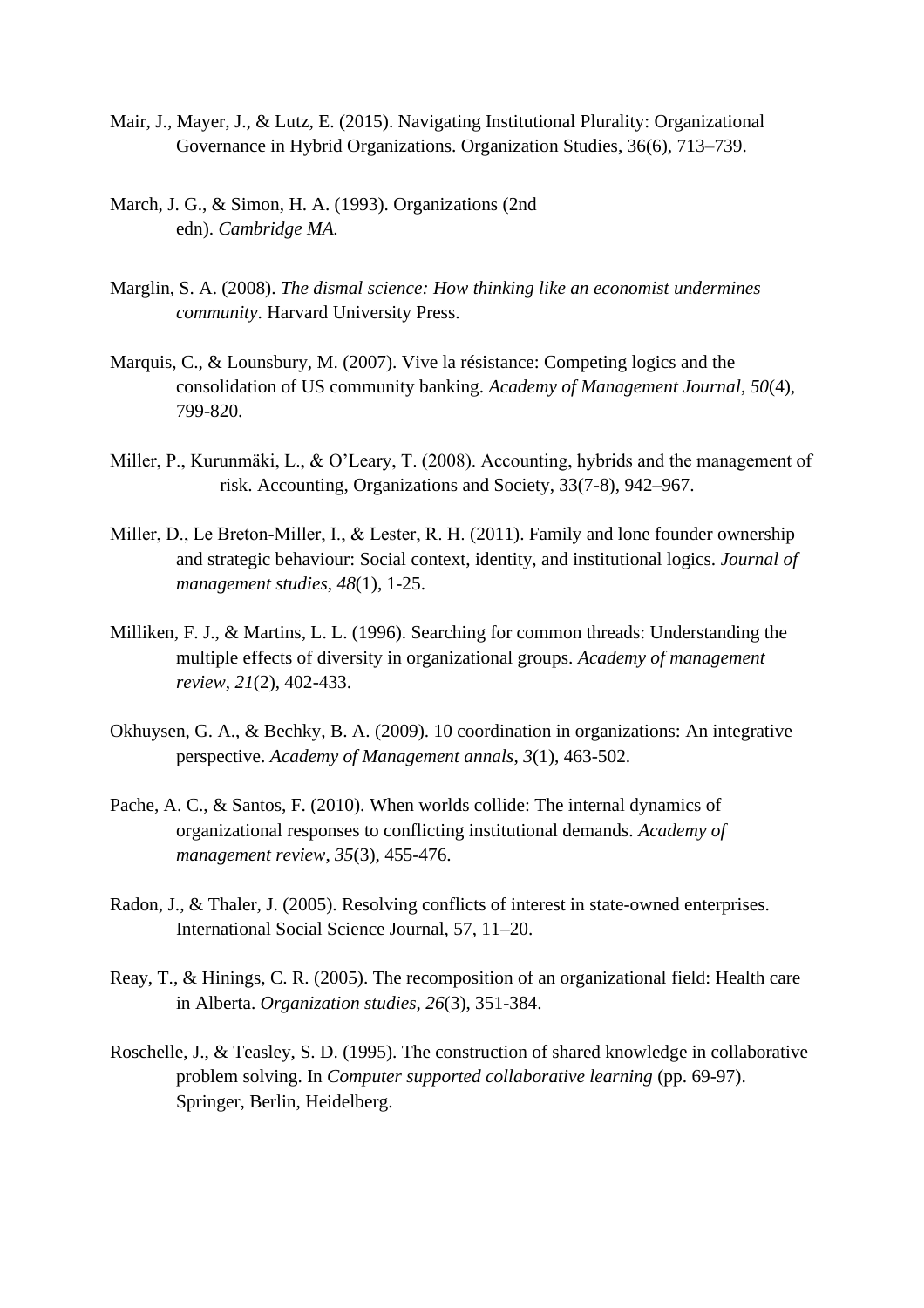- Rundall, T. G., Shortell, S. M., & Alexander, J. A. (2004). A theory of physician-hospital integration: Contending institutional and market logics in the health care field. *Journal of Health and Social Behavior*, 102-117.
- Santos, F. M. (2012). A positive theory of social entrepreneurship. *Journal of business ethics*, *111*(3), 335-351.
- Scott, W. R., Ruef, M., Mendel, P. J., & Caronna, C. A. (2000). *Institutional change and healthcare organizations: From professional dominance to managed care*. University of Chicago Press.
- Scott, W.R. (2001) *Institutions and organzations,* 2nd edn. Thousand Oaks, CA: Sage
- Seabright, M. A., Levinthal, D. A., & Fichman, M. (1992). Role of individual attachments in the dissolution of interorganizational relationships. *Academy of Management Journal*, *35*(1), 122-160.
- Skelcher, C., & Smith, S. R. (2017). New development: Performance promises and pitfalls in hybrid organizations—five challenges for managers and researchers. Public Money & Management, 37(6), 425–430.
- Thornton, P. H. (2004). *Markets from culture: Institutional logics and organizational decisions in higher education publishing*. Stanford University Press.
- Thornton, P. H., & Ocasio, W. (1999). Institutional logics and the historical contingency of power in organizations: Executive succession in the higher education publishing industry, 1958–1990. *American journal of Sociology*, *105*(3), 801-843.
- Thornton, P. H., & Ocasio, W. (2008). Institutional logics. *The Sage handbook of organizational institutionalism*, *840*, 99-128.
- Thornton, P., Ocasio, W., & Lounsbury, M. (2012). *The Institutional Logics Perspective: A New Approach to Culture, Structure, and Process*. New York: Oxford University Press.
- Tidström, A., & Hagberg-Andersson, Å. (2012). Critical events in time and space when cooperation turns into competition in business relationships. *Industrial Marketing Management*, *41*(2), 333-343.
- Tjosvold, D. (1988). Cooperative and competitive interdependence: Collaboration between departments to serve customers. *Group & Organization Studies*, *13*(3), 274-289.
- Townley, B. (2002). The role of competing rationalities in institutional change. *Academy of Management Journal*, *45*(1), 163-179.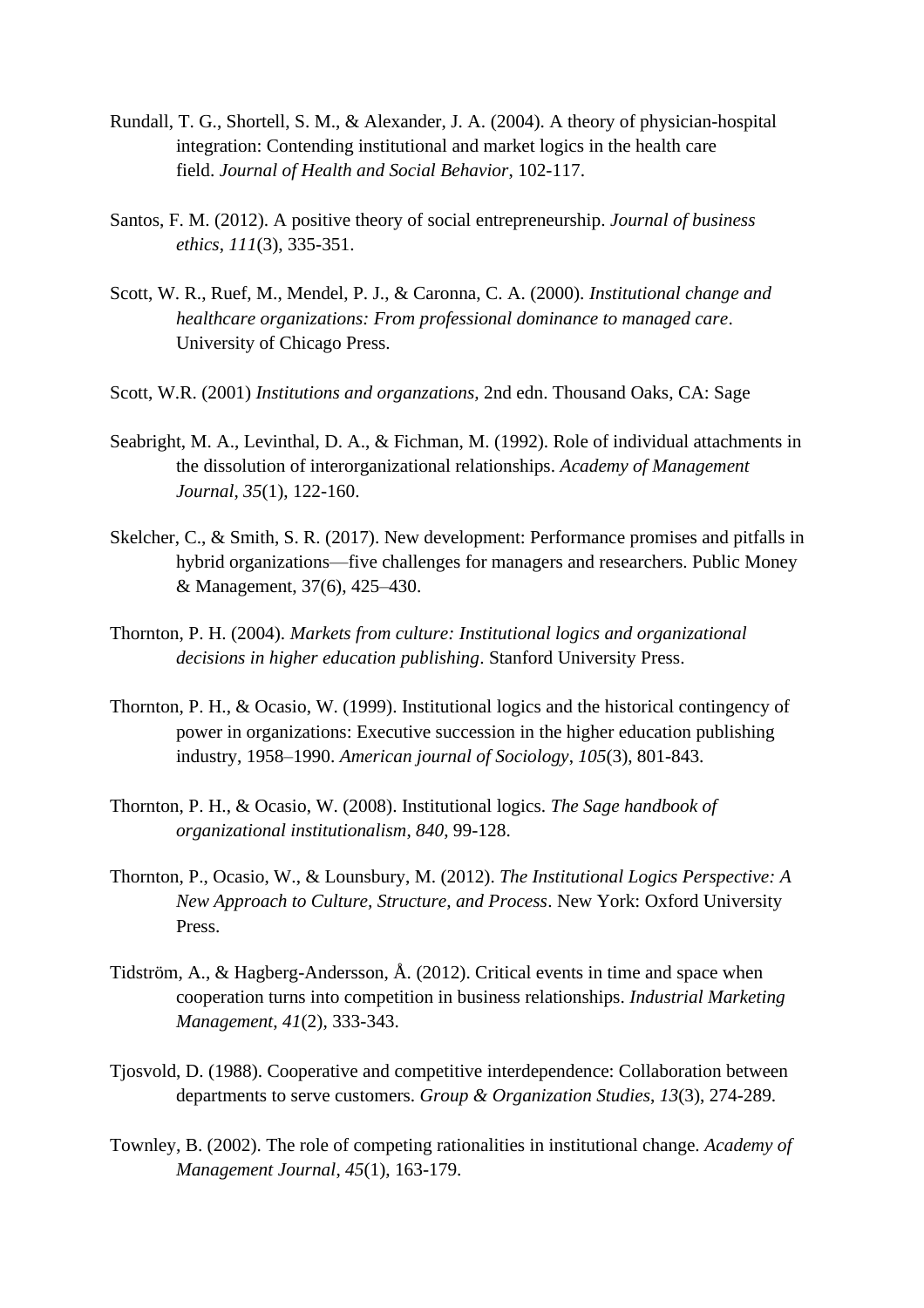- Vennix, J.A.M. (2011). *Theorie en praktijk van empirisch onderzoek*. Vijfde editie. Harlow: Pearson Education Limited.
- Yin, R.K. (2014). *Case Study Research Design and Methods* (5th ed.). Thousand Oaks, CA: Sage.
- Zenger, T. R., & Lawrence, B. S. (1989). Organizational demography: The differential effects of age and tenure distributions on technical communication. *Academy of Management journal*, *32*(2), 353-376.
- Zilber, T. B. (2002). Institutionalization as an interplay between actions, meanings, and actors: The case of a rape crisis center in Israel. *Academy of management journal*, *45*(1), 234-254.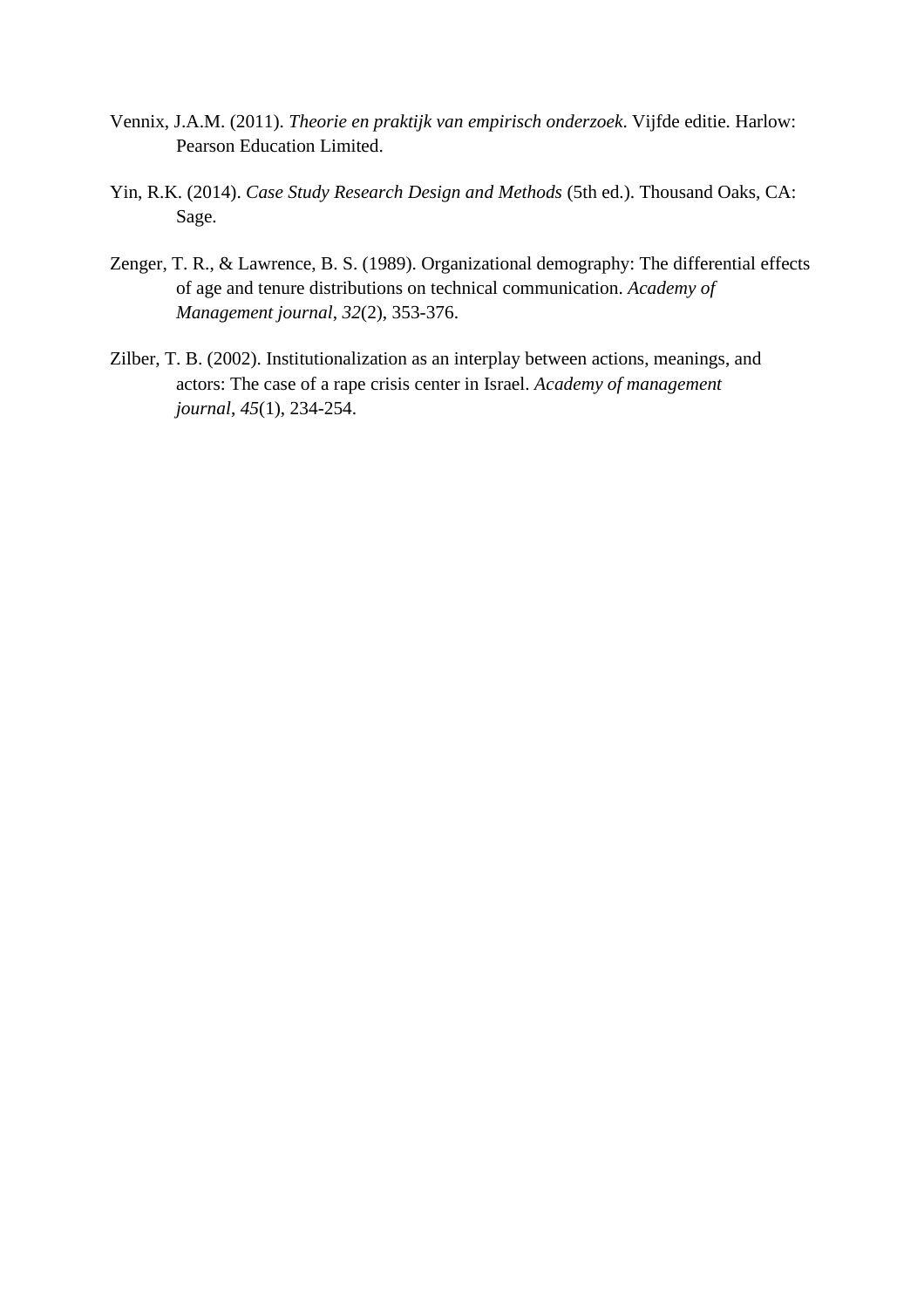# <span id="page-59-0"></span>8. Appendix

| <b>Name</b>   | <b>Job description</b> | <b>Location</b>            | <b>Duration</b> | <b>Method</b> | <b>Department</b>               |
|---------------|------------------------|----------------------------|-----------------|---------------|---------------------------------|
| Respondent 1  | Location manager       | Enexis Den<br><b>Bosch</b> | 35:29           | Face-to-face  |                                 |
| Respondent 2  | Team manager           | Enexis Den<br><b>Bosch</b> | 31:25           | Face-to-face  | Engineer $&$<br>Aanleg          |
| Respondent 3  | <b>Team Manager</b>    | Enexis Den<br><b>Bosch</b> | 33:48           | Face-to-face  | Realisatie                      |
| Respondent 4  | <b>Team Manager</b>    | Enexis Den<br><b>Bosch</b> | 38:59           | Face-to-face  | Engineer $&$<br>Aanleg          |
| Respondent 5  | <b>Team Manager</b>    | Enexis Den<br><b>Bosch</b> | 53:54           | Face-to-face  | Engineer $\&$<br>Aanleg         |
| Respondent 6  | Department<br>Manager  | Enexis Den<br>Bosch        | 34:00           | Face-to-face  | <b>Work Force</b><br>Management |
| Respondent 7  | Department<br>Manager  | Enexis Den<br><b>Bosch</b> | 59:52           | Face-to-face  | Realisatie                      |
| Respondent 8  | Department<br>Manager  | Enexis Den<br><b>Bosch</b> | 31:09           | Face-to-face  | Engineer $\&$<br>Aanleg         |
| Respondent 9  | <b>Team Manager</b>    | Enexis Den<br><b>Bosch</b> | 29:31           | Face-to-face  | Realisatie                      |
| Respondent 10 | <b>Team Manager</b>    | Enexis Den<br><b>Bosch</b> | 21:41           | Face-to-face  | Realisatie                      |
| Respondent 11 | <b>Team Manager</b>    | Enexis Den<br>Bosch        | 38:27           | Face-to-face  | Realisatie                      |
| Respondent 12 | Planner/Employee       | Enexis Den<br><b>Bosch</b> | 39:43           | Face-to-face  | <b>Work Force</b><br>Management |

Appendix 1: Overview of the participants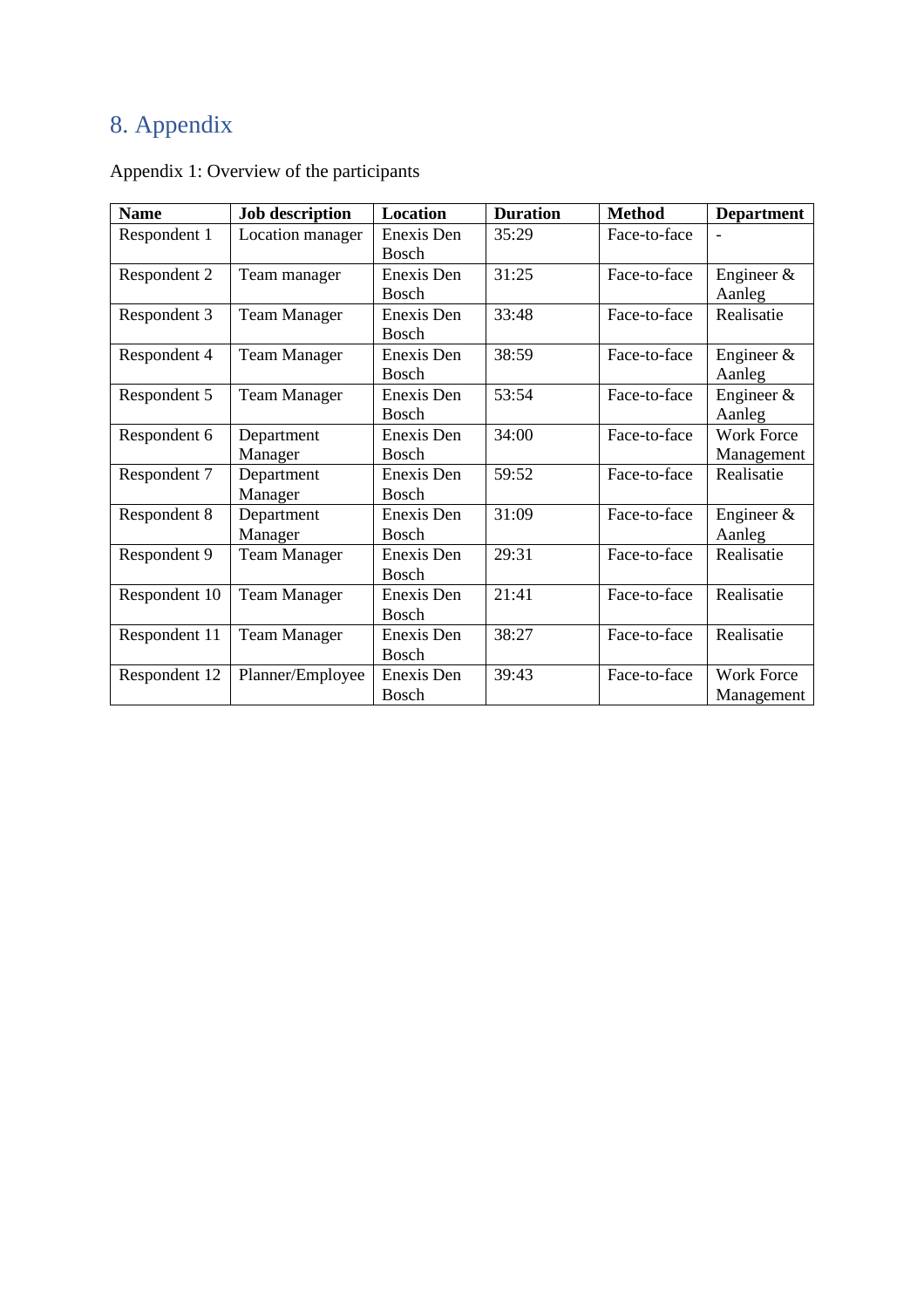Appendix 2: Overview codings

| Cooperation (Coding)       | Times mentioned |
|----------------------------|-----------------|
| Make sure it feels like    | 32 times        |
| ONE team $(2.1.1)$         |                 |
| Seeing the bigger          | 22 times        |
| picture $(2.1.2)$          |                 |
| Contribution of            | 5 times         |
| resources $(2.2.2)$        |                 |
| Make sure everyone         | 11 times        |
| sees the positive effect   |                 |
| (2.3.1)                    |                 |
| Opennes, fairness and      | 6 times         |
| honesty $(2.4.1)$          |                 |
| Knowing each other         | 15 times        |
| (2.4.2)                    |                 |
| Showing interest $(2.5.1)$ | 4 times         |
| Climate where people       | 6 times         |
| go see each other          |                 |
| (2.5.2)                    |                 |
| Say what is on your        | 4 times         |
| mind $(2.5.3)$             |                 |
| Open minded $(2.5.4)$      |                 |

| Coordination (Coding)     | Times mentioned |
|---------------------------|-----------------|
| Knowledge of the          | 31 times        |
| tasks of others $(1.1.1)$ |                 |
| Clear communication       | 13 times        |
| (1.1.2)                   |                 |
| Finding each other        | 2 times         |
| (1.1.3)                   |                 |
| Rules and control         | 3 times         |
| systems $(1.2.1)$         |                 |
| Mandatory meetings        |                 |
| (1.2.2)                   |                 |
| Job-rotation $(1.2.3)$    | 8 times         |
| Planning $(1.2.4)$        | 1 time          |
| Facilitate collaboration  | 2               |
| workplaces $(1.3.1)$      |                 |
| Facilitate consultation   | 12 times        |
| forms $(1.3.2)$           |                 |
| Facilitate consultation   | 2               |
| between managers          |                 |
| (1.3.3)                   |                 |
| Open to feedback          | 9 times         |
| (1.4.1)                   |                 |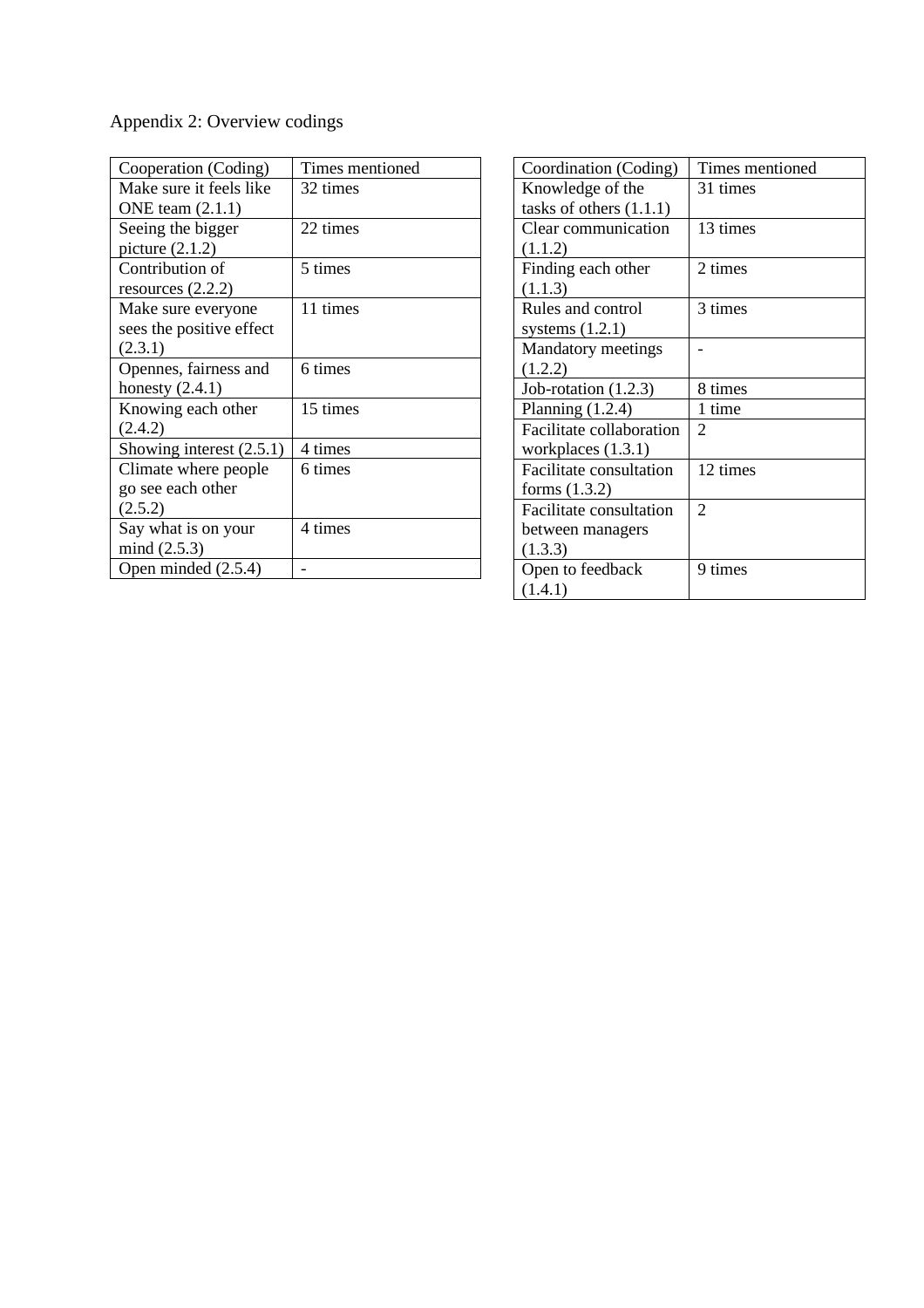Appendix 3: Visualization of the organizational structure

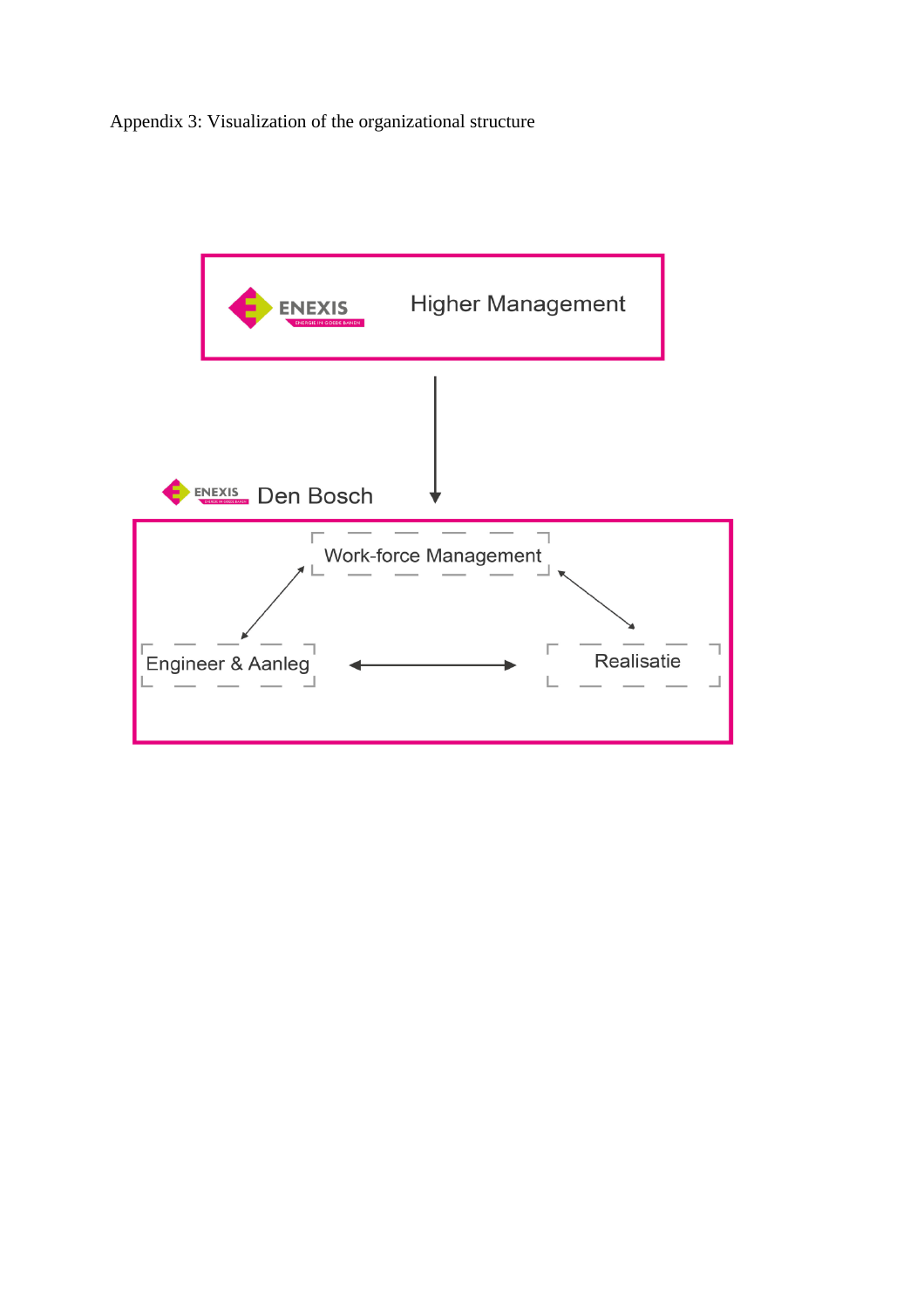### Appendix 4: Interview questions

| Titel:  | Naam respondent:                        |
|---------|-----------------------------------------|
| Date:   | Naam interviewer:<br><b>Twan Passon</b> |
| Lengte: | Locatie:<br><b>Enexis Den Bosch</b>     |

| Handtekening: |
|---------------|
|               |
|               |
|               |
|               |
|               |
|               |
|               |
|               |
|               |
|               |

### - **Introductie**

(Interviewer legt uit over de doelen van het onderzoek, en over de opzet van de interview vragen)

### - **Opname**

(Voor het starten van het interview wordt de respondent toestemming gevraagd voor het opnemen van het onderzoek)

### - **Algemene vragen**

- 1. Wat voor functie heeft u binnen Enexis? En hoelang zit u al op deze functie?
- 2. Op welke manier werkt u binnen uw functie met andere afdelingen?
- 3. Kunt u me wat vertellen over wat voor werk u hiervoor heeft gedaan?
- 4. Hoe is het om te werken voor een organisatie als Enexis? Wat zijn uw positieve ervaringen? En waar loopt u soms tegenaan?
- 5. Hoe zou u de organisatiecultuur binnen Enexis het best kunnen beschrijven?